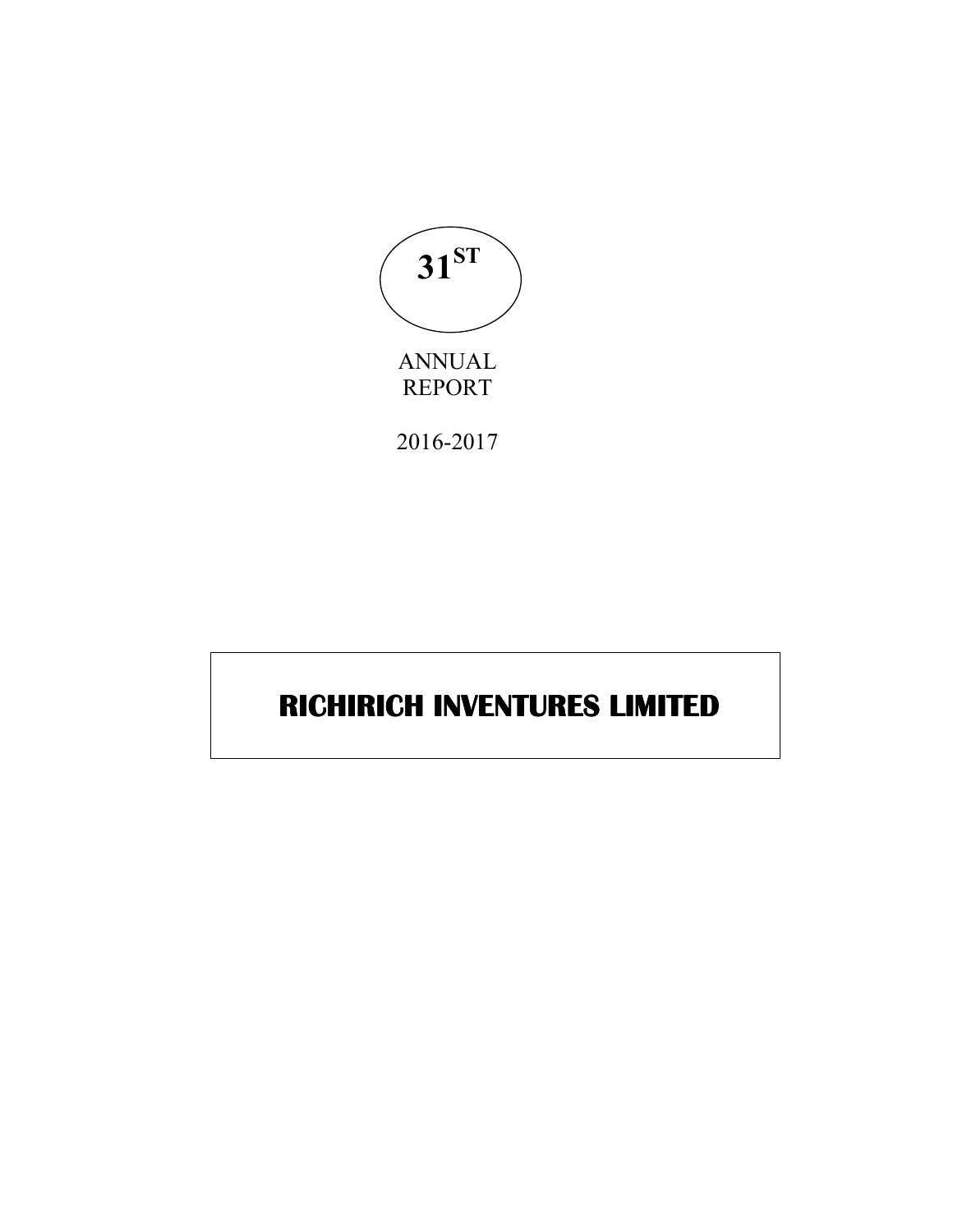## **Location Map from Dadar West Railway Station:**

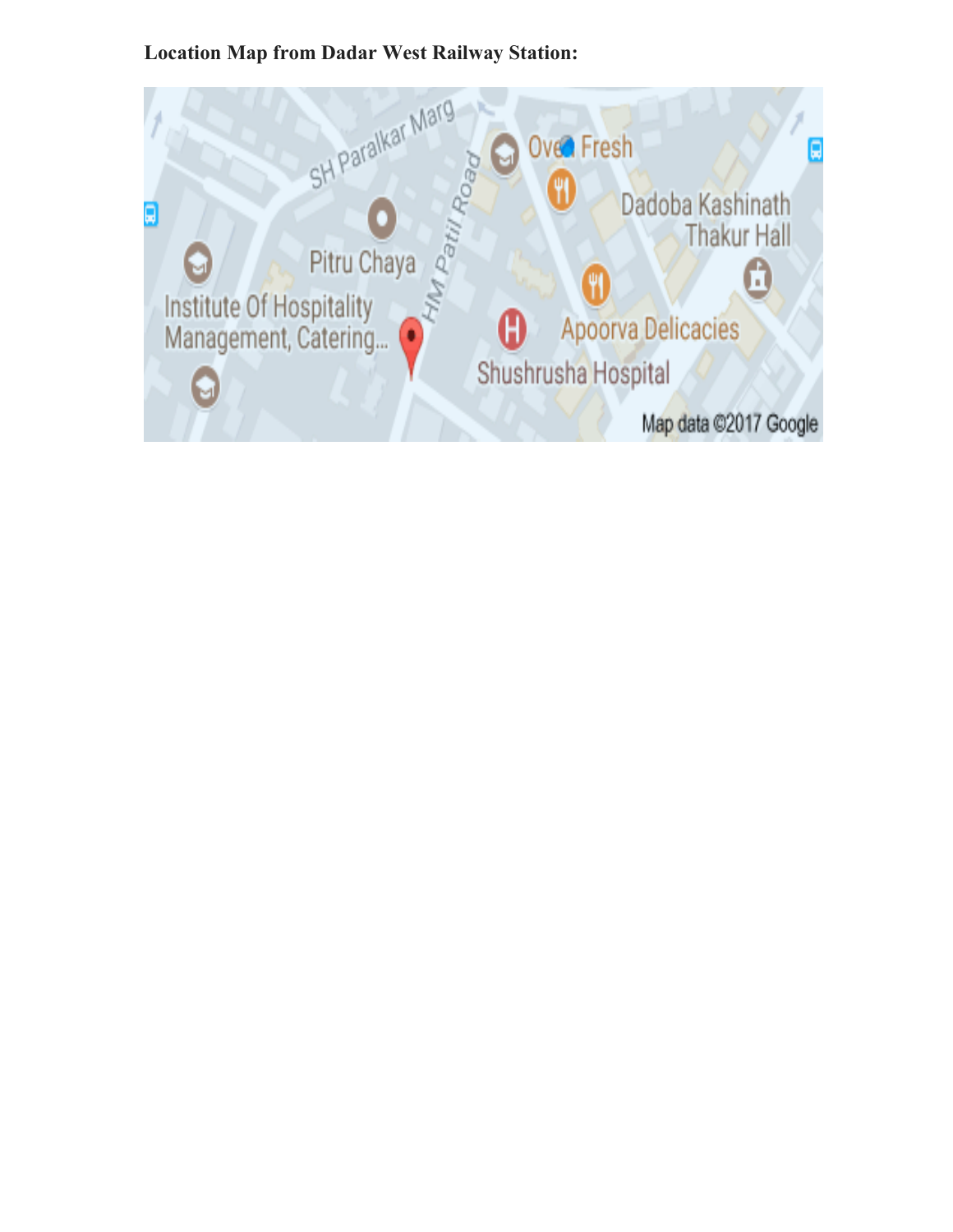| <b>BOARD OF DIRECTORS</b>                   | : Shri Ashok.M.Chhajed-<br>: Smt Renu A. Jain-<br>: Shri Ashok A. Jain-<br>: Sumit Saurabh-<br>: Vikram Singh Bhati - | Executive Director (DIN 02336676)<br>Director (DIN 00094290)<br>Non Executive Director (DIN 00094224)<br>Independent Director (DIN 07243150)<br>Independent Director (DIN 07243145) |
|---------------------------------------------|-----------------------------------------------------------------------------------------------------------------------|-------------------------------------------------------------------------------------------------------------------------------------------------------------------------------------|
| <b>AUDITORS</b>                             | :JPJ Associates<br>Shop No. 16 Godavari CHS,<br>Shantivan, Borivali-East<br>Mumbai-400066                             |                                                                                                                                                                                     |
| <b>INTERNAL AUDITOR'S</b>                   | : S. S. Padhi & Associates<br>Morivali Pada, Ambernath East,<br>Thane -421501                                         | 704, White Rose, Vishwajeet Meadows                                                                                                                                                 |
| <b>BANKERS</b>                              | · Canara Bank                                                                                                         |                                                                                                                                                                                     |
| <b>REGISTERED OFFICE</b>                    | :G-1 Madhu Milan Building,<br>Shivaji Park, Dadar-West,<br>Mumbai-400028                                              | Ground Floor, H.M Patil Marg,                                                                                                                                                       |
| <b>REGISTRAR &amp; SHARE TRANSFER AGENT</b> | : Adroit Corporate Services P Ltd.<br>Jafferbhoy Industrial Estate,<br>Makawana Lane, Marol Naka,                     |                                                                                                                                                                                     |

| <b>Contents</b>                                          | Page No.  |
|----------------------------------------------------------|-----------|
| Notice of AGM                                            | $1 - 3$   |
| Director's Report                                        | $4 - 7$   |
| MGT-9(Extract of Annual return)                          | $7 - 12$  |
| Secretarial Audit Report(form No.MR-3)                   | $12 - 13$ |
| Annexure to the Director's Report                        | $14 - 15$ |
| Management Discussion and Analysis Report                | 15        |
| Secretarial Auditor's Certificate on<br>the<br>Corporate | 16        |
| Governance Report                                        |           |
| Independent Auditor's Report with Annexure               | $17 - 20$ |
| <b>Balance Sheet</b>                                     | 21        |
| Statement of Profit & Loss Account                       | $22 - 23$ |
| <b>Cash Flow Statement</b>                               | 24        |
| <b>Significant Accounting Policies</b>                   | $25 - 27$ |
| Notes to Accounts                                        | 28-36     |
| Proxy Form                                               | 37        |
| <b>Attendance Slip</b>                                   | 38        |
| Assent/Dissent Form for Voting AGM Resolutions-MGT-12    | 39        |
| General Instruction                                      | 40        |

Andheri-East, Mumbai 400 059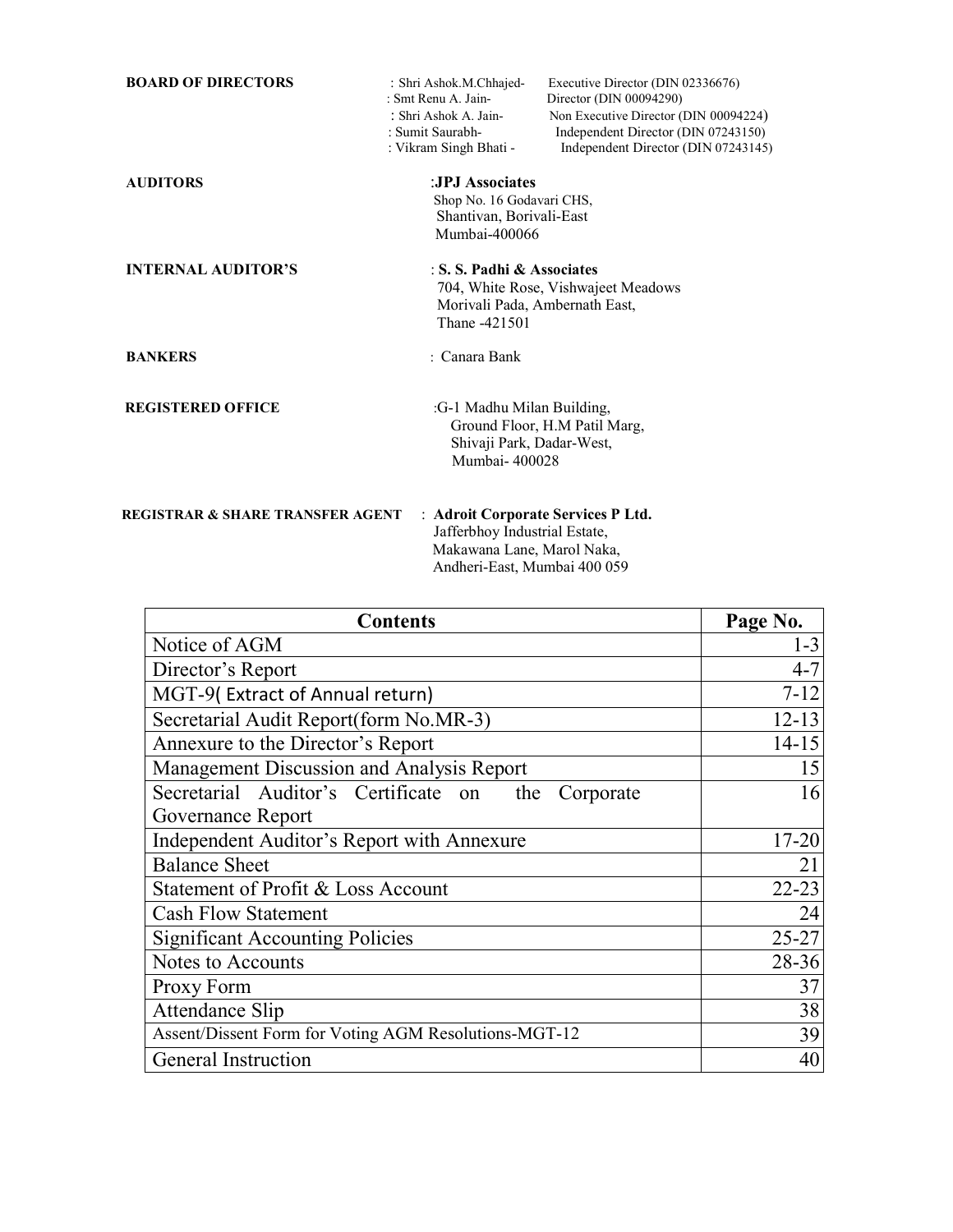#### **NOTICE FOR THIRTIFIRST ANNUAL GENERAL MEETING**

NOTICE is hereby given that the Thirty-first Annual General Meeting of the company will be held at 12.00 P.M. on **Friday, 29thday of September, 2017**, at G-1 Madhu Milan Building, Ground Floor, H.M Patil Road, Shivaji Park, Dadar-West, Mumbai-400028 to transact the following:

### **ORDINARY BUSINESSS:**

- 1. To receive, consider and adopt
	- (a) The audited balance sheet as at  $31<sup>st</sup>$  March 2017 and Statement of Profit & Loss for the year ended on that date and the Report of the Directors and Auditors thereon.
- 2. To appoint a Director in place of Shri Ashok Chhajed (holding DIN 02336676), who retires by rotation as per the Articles of Association and being eligible, offers himself for re-appointment.

### **SPECIAL BUSINESS:**

3. To consider and if thought fit, to pass with or without modification(s), the following as an **Ordinary Resolution**

**"**RESOLVED THAT, pursuant to the provisions of Section 139 of the Companies Act, 2013 and Rules made there under, M/s. JPJ , Chartered Accountants, Mumbai, bearing ICAI Registration No. 110579, were appointed as the Statutory Auditors of the Company, to hold office from the conclusion of the thirtieth annual general meeting for a term of 5 years, has expressed their willingness for re-appointment, and hence to continue the appointment of M/s JPJ Associates, Chartered Accountants a firm of Chartered Accountant eligible u/s 139 and 141 of the Companies Act, 2013 and Rules made there under as Statutory Auditors of the Company to hold office from the conclusion of the Thirty-first Annual General Meeting for a term of remaining 4 years on a remuneration as may be fixed by the Board of Directors of the Company, subject to ratification in every annual general meeting by the Members of the Company.

 For & On behalf of the Board of Directors Place: Mumbai Ashok.M.Chhajed Date:  $24<sup>th</sup>$  July, 2017 Director DIN: 02336676

#### **Notes:**

- 1. A Member entitled to attend and vote at this meeting is entitled to appoint a proxy or proxies to attend and vote instead of him self/ her self and such proxy need not to be a member. Proxies in order to be effective must be deposited at the Registered Office of the Company not less than 48 hours before the commencement of the meeting.
- 2. A person shall not act as proxy for more than Fifty (50) members and holding in the aggregate not more than ten percent of total share capital of the company carrying voting right. A person holding more than 10 percent of the total share capital of the company carrying voting right may appoint a single person as proxy and such shall not act as proxy for any other person or shareholder.
- 3. The shares of the company are compulsorily traded in Demat & therefore members are advised to de-materialize their shares through depository participants
- 4. Members are requested to bring their copy of the annual report at the time of attending the annual general meeting.
- 5. Members holding shares in more than one folio are requested to intimate for consolidation of folios.
- 6. Please always quote your folio number while corresponding with the company.
- 7. The register of member will closed for this annual general meeting from Saturday **23rd September 2017 to Friday 29th September,2017** (both days inclusive)
- 8. The Explanatory Statement pursuant to Section 181 of the Companies Act, 2013, in respect of Items Nos.3 which sets out details relating to Special Business at the meeting is annexed hereto.
- Shareholders having any queries on accounts are requested to send 10 days in advance of the date of the Annual General Meeting to the company to enable it to collect the relevant in formations
- 10. As required by Securities and Exchange Board of India (SEBI) vide its Circular, the shareholders are requested to furnish a copy of the PAN card to the Company/Registrar & Share Transfer Agent while sending the shares held in physical form for transfer, transmission, transposition and deletion of name of deceased shareholder(s).
- 11. In view of Circular No.17/95/2011 CL-V dated 20-05-2011 from the Government of India Ministry of Corporate Affairs, New Delhi all the shareholders are requested to register their e-mail ID with the Company's Registrar & Share Transfer Agent M/s Adroit Corporate Services Private Limited for the purpose of service of documents u/s 20 of the Companies Act, 2013 by e-mode instead of other modes of services
- 12.In compliance with the provisions of SECTION 110 OF THE COMPANIES ACT, 2013 and in compliance with the provisions of section 108 of the Companies Act,2013, and Rule 20 of the Companies (Management and Administration) Rules,2014, the Company is pleased to provide members the facility to exercise their right to vote at the 31st Annual General Meeting (AGM) by electronic means and the business may be transacted through e-Voting Services provided by Central Depository Services (India) Limited (CDSL)
- 13. Shareholders/Proxy holders are requested to carry valid ID proof such as PAN, Voter card, Passport, Driving License, Aadhar Card etc. along with the printed attendance slip.

#### 14. **Voting through electronic means**

#### **Instruction for e-voting**

The complete detail of the instruction for e-voting is annexed to this notice.

| $\sim$ $\sim$<br>$\mathbf{r}$<br>Registered<br>D.P<br>' Client<br>* ID no.<br>FOI10<br>ΊIJ<br>no.<br>$^{\circ}$ no. | held<br>shares<br>Number<br>01 |
|---------------------------------------------------------------------------------------------------------------------|--------------------------------|
|                                                                                                                     |                                |

#### **Dear Members,**

#### **Subject: Instruction for e-voting**

The Company has entered into an arrangement with Central Depository Services (India) Limited (CDSL) for facilitating e-voting for AGM. The instructions for e-voting are as under: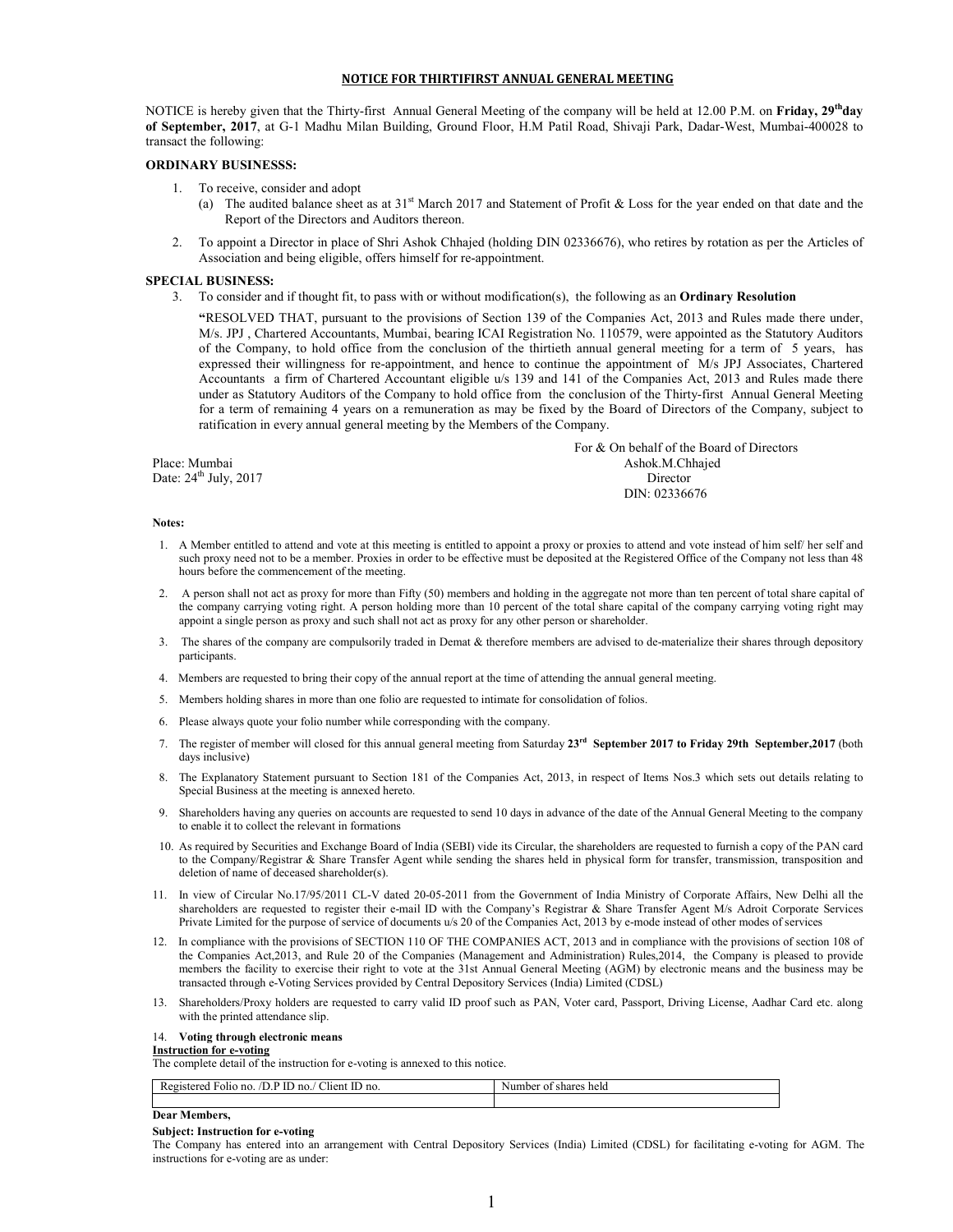Pursuant to the provision of Section 108 of the Companies Act, 2013, read with the Companies (management and Administration) Rule, 2014, the company is pleased to offer e-voting facility, additionally, to the members to cast their votes electronically on all resolutions set forth in the Notice convening the 31<sup>st</sup> Annual General Meeting to be held on Friday, 29th day of September, 2017 at 12.00 noon. The Company has engaged the services of Central Depository Securities Limited (CDSL) to provide the e-voting facility.

The e-voting facility is available at the link **http://www.evotingindia.com** The electronic voting particulars are set out below:

| Electronic Voting Event Number (EVEN) | User ID | Password |  |  |
|---------------------------------------|---------|----------|--|--|
| 170801018                             |         |          |  |  |

- (i) The voting period begins on 26/09/2017 at 10.30 A.M. and ends on 28/09/2017 at 6.30 P.M. During this period shareholders' of the Company, holding shares either in physical form or in dematerialized form, as on the cut-off date (Record Date) 22/09/2017 may cast their vote electronically. The e-voting module shall be disabled by CDSL for voting thereafter.
- (ii) Shareholders who have already voted prior to the meeting date would not be entitled to vote at the meeting venue.
- (iii) The shareholders should log on to the e-voting website www.evotingindia.com
- (iv) Click on Shareholders.
- (v) Now Enter your User ID
	- For CDSL: 16 digits beneficiary ID,
	- b. For NSDL: 8 Character DP ID followed by 8 Digits Client ID,
	- c. Members holding shares in Physical Form should enter Folio Number registered with the Company.
- (vi) Next enter the Image Verification as displayed and Click on Login.
- (vii) If you are holding shares in demat form and had logged on to www.evotingindia.com and voted on an earlier voting of any company, then your existing password is to be used.

#### (viii) If you are a first time user follow the steps given below:

|                                  | For Members holding shares in Demat Form and Physical Form                                                                                                                                                                                                                                                                                                                                                                                                                                            |
|----------------------------------|-------------------------------------------------------------------------------------------------------------------------------------------------------------------------------------------------------------------------------------------------------------------------------------------------------------------------------------------------------------------------------------------------------------------------------------------------------------------------------------------------------|
| PAN                              | Enter your 10 digit alpha-numeric *PAN issued by Income Tax Department (Applicable for both demat<br>shareholders as well as physical shareholders)                                                                                                                                                                                                                                                                                                                                                   |
|                                  | Members who have not updated their PAN with the Company/Depository Participant are requested<br>٠<br>to use the first two letters of their name and the 8 digits of the sequence number in the PAN field.<br>In case the sequence number is less than 8 digits enter the applicable number of 0's before the<br>$\bullet$<br>number after the first two characters of the name in CAPITAL letters, eg. If your name is Ramesh<br>Kumar with sequence number 1 then enter RA00000001 in the PAN field. |
| Dividend Bank                    | Enter the Dividend Bank Details or Date of Birth (in dd/mm/yyyy format) as recorded in your demat                                                                                                                                                                                                                                                                                                                                                                                                     |
| Details                          | account or in the company records in order to login.                                                                                                                                                                                                                                                                                                                                                                                                                                                  |
| <b>OR</b> Date of<br>Birth (DOB) | If both the details are not recorded with the depository or company please enter the member id /<br>٠<br>folio number in the Dividend Bank details field as mentioned in instruction (v).                                                                                                                                                                                                                                                                                                             |

- (ix) After entering these details appropriately, click on "SUBMIT" tab.
- (x) Members holding shares in physical form will then directly reach the Company selection screen. However, members holding shares in Demat form will now reach 'Password Creation' menu wherein they are required to mandatorily enter their login password in the new password field. Kindly note that this password is to be also used by the Demat holders for voting for resolutions of any other company on which they are eligible to vote, provided that company opts for e-voting through CDSL platform. It is strongly recommended not to share your password with any other person and take utmost care to keep your password confidential
- (xi) For Members holding shares in physical form, the details can be used only for e-voting on the resolutions contained in this Notice.
- (xii) Click on the EVSN of Richirich Inventures Limited..
- (xiii) On the voting page, you will see "RESOLUTION DESCRIPTION" and against the same the option "YES/NO" for voting. Select the option YES or NO as desired. The option YES implies that you assent to the Resolution and option NO implies that you dissent to the Resolution.
- (xiv) Click on the "RESOLUTIONS FILE LINK" if you wish to view the entire Resolution details.
- (xv) After selecting the resolution you have decided to vote on, click on "SUBMIT". A confirmation box will be displayed. If you wish to confirm your vote, click on "OK", else to change your vote, click on "CANCEL" and accordingly modify your vote.
- (xvi) Once you "CONFIRM" your vote on the resolution, you will not be allowed to modify your vote.
- (xvii) You can also take a print of the votes cast by clicking on "Click here to print" option on the Voting page.
- (xviii) If a Demat account holder has forgotten the login password then enter the User ID and the image verification code and click on Forgot Password & enter the details as prompted by the system.
- (xix) **Note for Non Individual Shareholders and Custodians** 
	- Non-Individual shareholders (i.e. other than Individuals, HUF, NRI etc.) and Custodian are required to log on to www.evotingindia.com and register themselves as Corporate.
	- A scanned copy of the Registration Form bearing the stamp and sign of the entity should be emailed to helpdesk.evoting@cdslindia.com
	- After receiving the login details a Compliance User should be created using the admin login and password. The Compliance User would be able to link the account(s) for which they wish to vote on.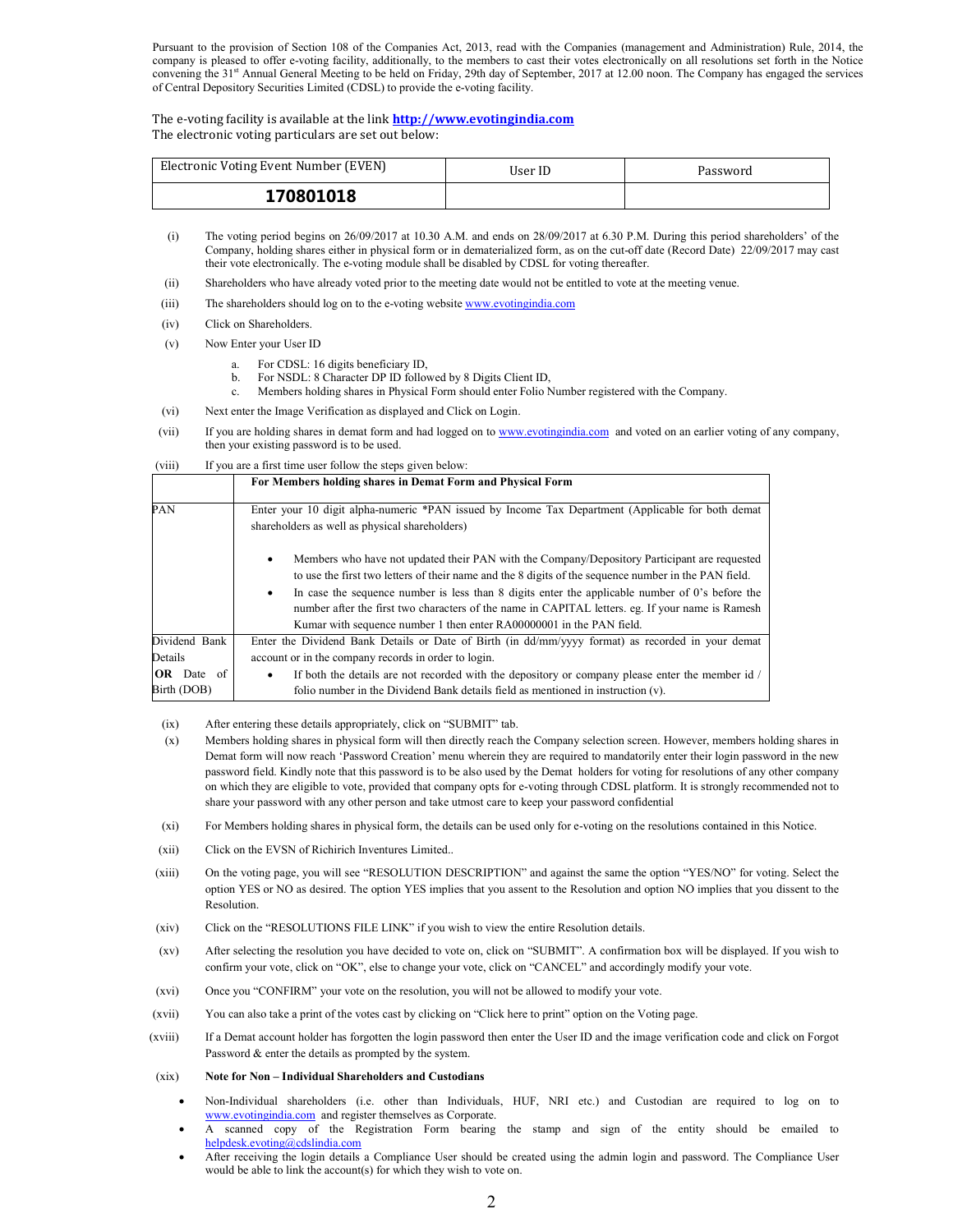- The list of accounts linked in the login should be mailed to helpdesk.evoting@cdslindia.com and on approval of the accounts they would be able to cast their vote.
- A scanned copy of the Board Resolution and Power of Attorney (POA) which they have issued in favour of the Custodian, if any, should be uploaded in PDF format in the system for the scrutinizer to verify the same.

 In case you have any queries or issues regarding e-voting, you may refer the Frequently Asked Questions ("FAQs") and e-voting manual available at www.evotingindia.com under help section or write an email to helpdesk.evoting@cdslindia.com

#### **General Instruction:**

- 1. The voting period begins on **Tuesday, 26th September, 2017 and ends on Thursday, 28th September, 2017**.During this period shareholders' of the Company, holding shares either in physical form or in dematerialized form as on the **cut-off date of 22nd**  September, 2017, may cast their vote electronically. The e-voting module shall be disabled by CDSL for voting thereafter. Once the vote on a resolution is cast by the shareholder, the shareholder shall not be allowed to change it subsequently
- 2. In case you have any queries or issues regarding e-voting, you may refer the Frequently Asked Questions ("FAQs") and e-voting manual available at www.evotingindia.com under help section or write an email to helpdesk.evoting@cdslindia.com
- 3. Members have option to vote either through e-voting or through Assent/Dissent Form. If a member has opted for e-voting, then he/she should not vote by Assent/Dissent Form also and vice-a-versa. However, in case members cast their vote both via physical ballot (Assent/Dissent Form) and e-voting, then e-voting will prevail and voting done by physical ballot (Assent/Dissent Form) shall be treated as invalid.
- 4. The voting rights of shareholders shall be in proportion to their shares of the paid up equity share capital of the Company as on the cutoff date of 22nd September, 2017 (cut-off date).
- 5. Mr. Mohd. Shakeel Kayamkhani Proprietor of M/s M.S. KAYAMKHANI & ASSOCIATES, Practicing Company Secretaries (Membership No. 27495 CP No. 11607) has been appointed as the Scrutinizer to scrutinize the e-voting process in a fair and transparent manner.
- 6. The Scrutinizer shall within a period not exceeding three (3) working days from the conclusion of the e-voting period unblock the votes in the presence of at least two(2) witnesses not in the employment of the Company and make a Scrutinizer's Report of the votes cast in favour or against, if any, forthwith to the Chairman of the Company.
- 7. The Results shall be declared on 30/09/2017. The results will be communicated to Stock Exchanges & it shall also be displayed at the company's website www.richirichinventures.com under 'Investor's Corner'.
- 8. All the material documents referred to in the Notice will be made available for inspection by the members at the registered office of the Company during working hours on any working days (except Saturday and Sunday).

#### **Invitation to participate in the Green Initiative launched by the Ministry of Corporate Affairs**

Members are requested to support the "Green Initiatives" by registering their E-mail address with the Company, if not already done.

Those members who have changed their E-mail ID are requested to register their new E-mail ID with the Company in case the shares are held in physical form and with the Depository Participant where shares are held in Demat mode.

Members holding share in physical mode are also requested to register their e-mail address with our Registrar & Share transfer Agent – M/s. Adroit Corporate Services Private Limited, 19/20, Jafferbhoy industrial Estate. Makawana Road, Marol Naka Andheri (East), Mumbai-400059 such registration of e-mail address may also be made with the Company at its Registered Office or at the E-mail ID: richagro@yahoo.co.in.

### **EXPLANATORY STATEMENTS (Pursuant to Section 102 of the Companies Act, 2013):**

#### **Item No. 3**

M/s JPJ Associates, Chartered Accountants a firm of Chartered Accountant eligible u/s 139 and 141 of the Companies Act, 2013 and Rules made there under as Statutory Auditors of the Company confirm their re- appointment as the statutory auditors of the Company.

The Directors recommends the resolution for members' approval as an **Ordinary Resolution**.

None of the Directors, Key Managerial Personnel or their relatives are in any way concerned or interested, financially or otherwise in this resolution.

### **ANNEXURE TO ITEMS 2 OF THE NOTICE**

Detail of Directors seeking re-appointment/appointment at the forthcoming Annual General Meeting (in pursuance of the SEBI (Listing Obligation and Disclosure Requirements) Regulations, 2015)

(As on  $31<sup>st</sup> March, 2017$ )

| <b>Name of the Director</b>                                                          | <b>Shri Ashok M Chhajed</b>                        |
|--------------------------------------------------------------------------------------|----------------------------------------------------|
| Date of Birth                                                                        | 24/08/1959                                         |
| Nationality                                                                          | Indian                                             |
| Date of appointment on the Board                                                     | 12/12/2008                                         |
| <b>Oualifications</b>                                                                | B. Com                                             |
| Expertise                                                                            | Wide experience in the field of design and project |
|                                                                                      | management in Real Estate                          |
| Number of Shares held in the company                                                 | 328177 Equity Shares                               |
| List of directorship in other companies                                              | NIL                                                |
| Chairman/Member of the committees of the boards of companies in which he is Director | NIL                                                |
| Relationship between Directors inter-se                                              | Nil                                                |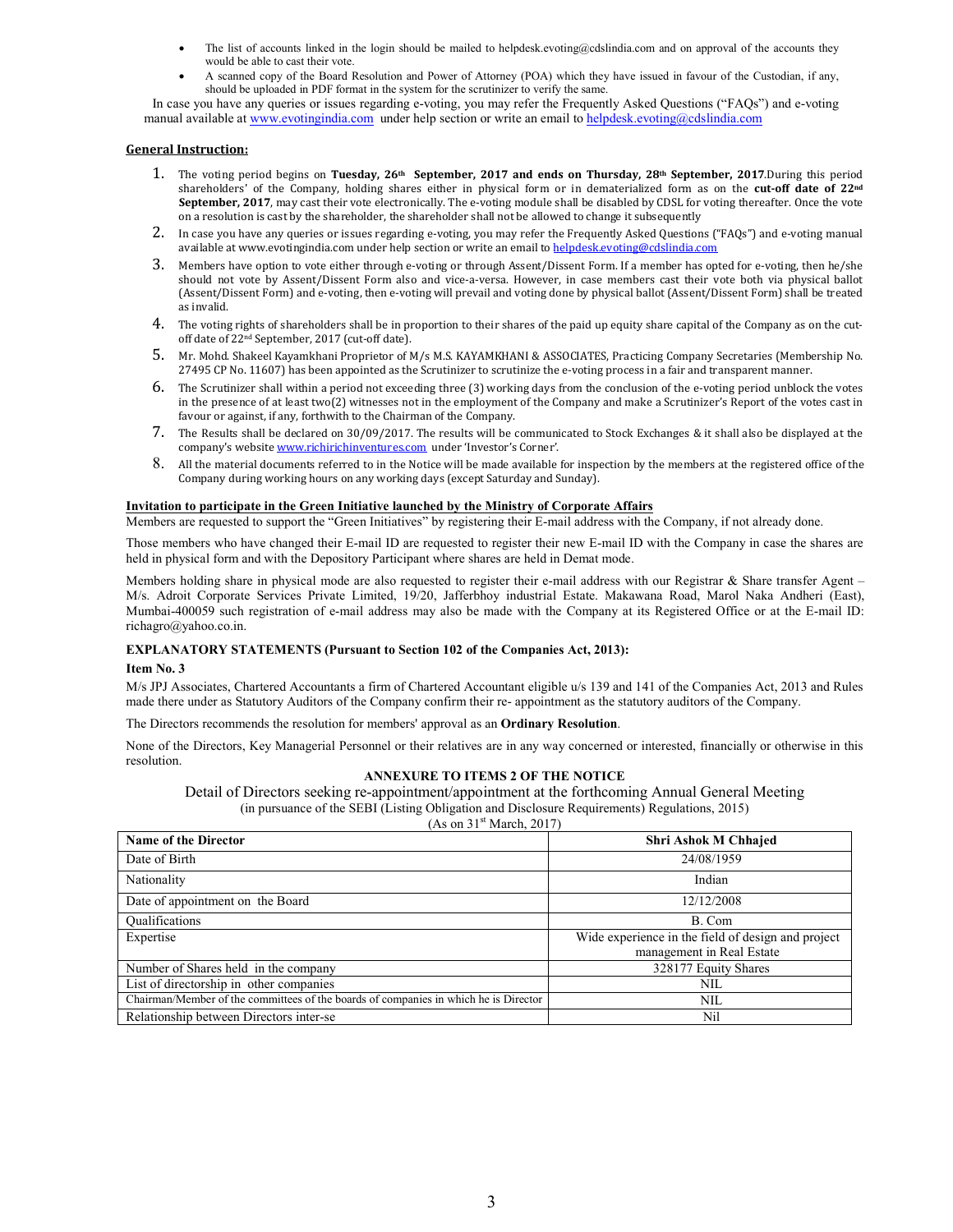#### **DIRECTOR'S REPORT**

To

#### The Members of the Company

The Directors present the Annual Report on the business and operations of your company for the year 2016-2017. **FINANCIAL HIGHLIGHTS:** 

### **(Rs. in Lakhs) Particulars 2016-17 2015-16**  Income from Operations 20.66 19.91 Profit (Loss) before Extra-Ordinary Items 2.06 3.60 Profit/(Loss) before depreciation 2.40 3.90 Depreciation 0.34 0.30 Profits before Tax  $\overline{a}$  2.06  $\overline{a}$  3.60 Provision for Income Tax 1.82 1.69 Profit after Tax 0.24 1.86 Balance Brought Forward (47.39) (49.30) (49.30) IND AS Adjustments 0.05 Balance Carried to Balance sheet (47.15) (47.15) (47.39)

### **DIVIDEND:**

In view of brought forwarded losses the directors regret their inability to declare the dividend to conserve the resources.

#### **REVIEW OF PERFORMANCE:**

The company is taking various initiatives for new business. The Directors are exploring the business avenues in the field of Real Estate, and fund & Non-fund based activities.

### **Interest Risks**

The Company is exposed to interest rate fluctuations in the market. It uses a judicious mix of interest rates with stipulated parameters to mitigate the interest-rate risk. This also helps to have a judicious blended interest rate, with a prime focus on the safeguard of Company's funds.

#### Financial Statements

The financial statements of the Company prepared in accordance with Indian Accounting Standards (Ind AS) notified under the Companies (Indian Accounting Standards) Rules, 2015, duly audited by Statutory Auditors, also forms part of this Annual Report.

For all periods up to and including the year ended March 31, 2016, the Company prepared its financial statements in accordance accounting standards notified under Section 133 of the Act, read together with paragraph 7 of the Companies (Accounts) Rules, 2014 (Indian GAAP). These financial statements for the year ended March 31, 2017 are the first financial statements the Company has prepared in accordance with Ind AS.

### **EXTRACT OF ANNUAL RETURN**

The detail forming part of the extract of the Annual Return in form MGT-9 as required under Section 92 of Companies Act, 2013, is marked as **Annexure-A** which is annexed hereto and forms part of the Directors' Report.

### **DIRECTORS**

In accordance with the provisions of the Companies Act, 2013 and the Articles of Association of the Company, Shri Ashok Chhajed, Director retires by rotation and being eligible, offers himself for re-appointment.

### **DECLARATION BY INDEPENDENT DIRECTORS**

Sumit Saurabh and Shri Vikram Singh Bhati, both are Independent Director on the board of the Company. The Company has received declarations from all the Independent Directors of the Company confirming that they meet the criteria of independence as prescribed both under the Companies Act, 2013 and clause 49 of Listing Agreement with the Stock Exchange.

### **PARTICULARS OF LOANS, GUARANTEES OR INVESTMENTS**

Details of Loans, Guarantees and Investments covered under the provisions of Section 186 of the Companies Act, 2013 are given in the notes to the Financial Statements.

### **DEPOSITS**

The Company has not accepted deposits, during the year under review, from public falling within the ambit of Section 73 of the Act, and the Rules framed there under.

### **DETAILS OF SIGNIFICANT AND MATERIAL ORDERS PASSED BY THE REGULATORS, COURTS AND TRIBUNALS**

No significant and material order has been passed by the regulators, court, tribunals impacting the going concern status and Company's operations in future.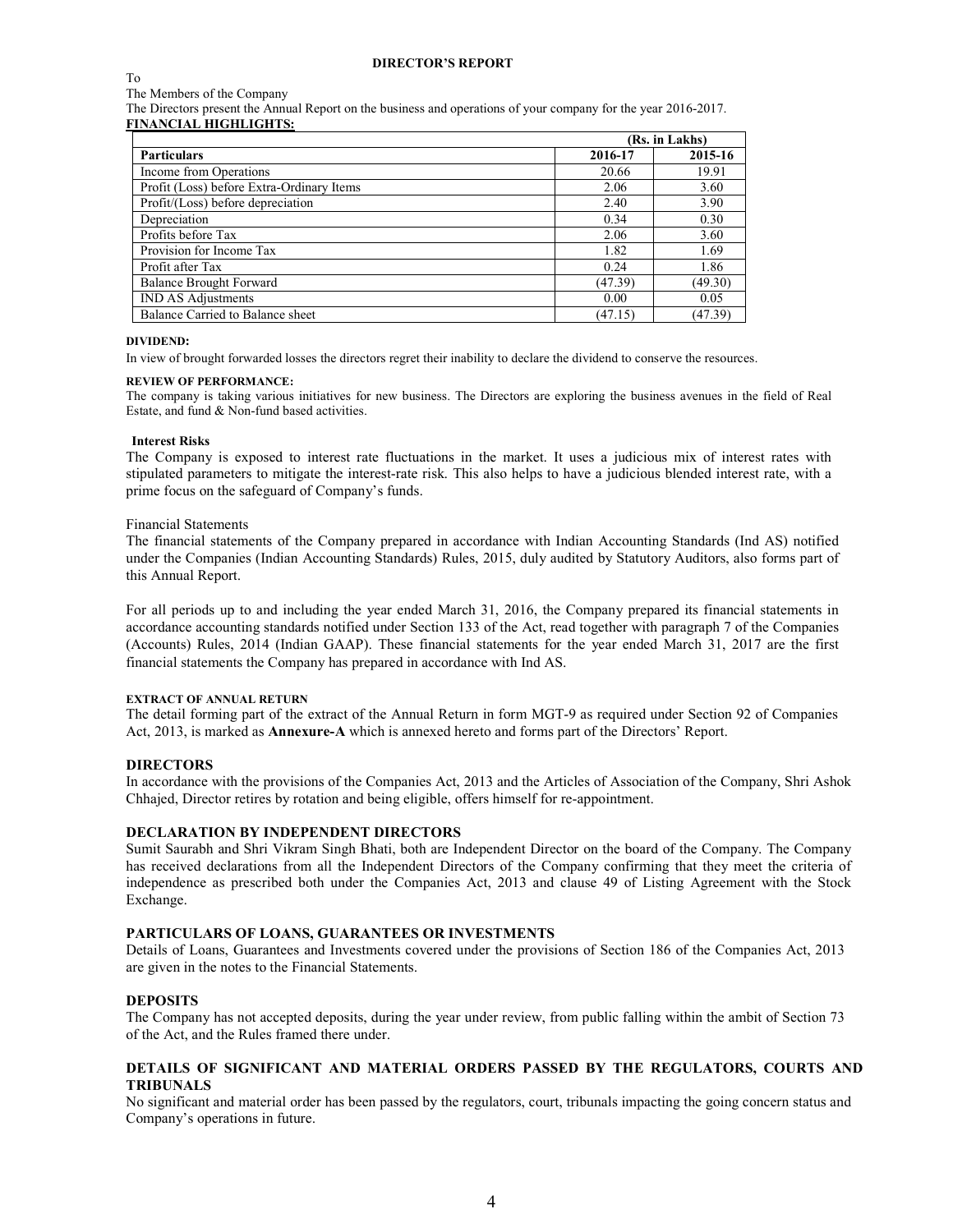### **INTERNAL CONTROL AND SYSTEMS**

The Company has adequate internal control procedures commensurate with its size and nature of business. The objective of these procedures is to ensure efficient use and protection of the Company's resources, accuracy in financial reporting and due compliance of statutes and corporate policies and procedures.

Internal Audit is conducted periodically by a firm of Chartered Accountants who verify and report on the efficiency and effectiveness of internal controls. The adequacy of internal control systems are reviewed by the Audit Committee & Board in its periodical meetings.

### **INTERNAL FINANCIAL CONTROL SYSTEM**

The Company has robust and comprehensive Internal Financial Control system commensurate with the size scale and complexity of its operations. The system encompasses the major processes to ensure reliability of financial reporting, compliance with policies, procedures, laws, and regulations, safeguarding of assets and economical and efficient use of resources.

The policies and procedures adopted by the company to ensures the orderly and efficient conduct of its business and adherence to the company's policies, prevention and detection of frauds and errors, accuracy and completeness of the records and the timely preparation of reliable financial information.

The Internal Auditors and the Management continuously monitors the efficacy of Internal Financial Control system with the objective of providing to the Audit Committee and the Board of Directors, an effectiveness of the organisation's risk management with regard to the Internal Financial Control system.

Audit Committee meets regularly to review reports submitted by the internal auditors. The Audit Committee also meet the Company's Statutory Auditors to ascertain their views on the financial statement, including the financial reporting system and compliance to accounting policies and procedures followed by the Company.

### **VIGIL MECHANISM/WHISTLE BLOWER POLICY**

In compliance with the provision of Section 177(9) of the Companies Act, 2013 and clause 49 of the Listing Agreement, the Company has framed a Vigil Mechanism/Whistle Blower Policy to deal with unethical behavior, actual or suspected fraud or violation of the Company's code of conduct or ethics policy, if any. The Vigil Mechanism/ Whistle Blower Policy have also been uploaded on the website of the Company.

### **Auditors & Auditor's Report:**

### **Statutory Auditor:**

M/s J P J Associates Chartered Accountants the retiring auditors of the company have expressed their willingness to the effect that their re-appointment, Therefore members are requested to appoint M/s. J P J Associates as auditors of the company.

The notes on accounts referred to in the Auditors' Report are self-explanatory and, therefore, do not call for any further comments.

### **Secretarial Auditor:**

Pursuant to the provision of Section 204 of the Companies Act, 2013 and The Companies (Appointment and Remuneration of Managerial Personnel) Rules, 2014, the Board has appointed M/s M.S. KAYAMKHANI & ASSOCIATES, Practicing Company Secretaries .to conduct Secretarial Audit of the Company for the Financial Year 2016-17. The secretarial Audit Report for the Financial Year ended 31st March, 2017 is annexed herewith and marked as **Annexure-B** The Report is selfexplanatory and do not call for any further comments.

### **PARTICULARS OF EMPLOYEES:**

There is no employee having remuneration in accordance with the provisions of section 197(12) of the companies Act 2013 read with Rule 5(2) and 5(3) of the companies (Appointment and Remuneration of Managerial Personnel) Rules, 2014.

### **MANAGEMENT DISCUSSION & ANALYSIS REPORT:**

In terms of clause 49 of the listing agreement with the stock exchange, Management discussion & analysis report is enclosed and forms part of the report.

### **CORPORATE GOVERNANCE:**

Report on corporate governance in compliance with clause 49 of listing agreement is being not applicable to the Company under Regulation 27(2) of SEBI (LODR) Regulations 2015.( Pl refer Annexure II on page 14)

### **Disclosure under the Sexual Harassment of Women at Workplace (Prevention, Prohibition and Redressal) Act, 2013**

The Company has in place a Policy on Prevention, Prohibition and Redressal of Sexual Harassment at workplace in line with the requirements of The Sexual Harassment of Women at Workplace (Prevention, Prohibition and Redressal) Act, 2013. The policy has set guidelines on the Redressal and enquiry process that is to be followed by complainants and the ICC, whilst dealing with issues related to sexual harassment at the work place towards any women employees. All women employees (permanent, temporary, contractual and trainees) are covered under this policy. All employees are treated with dignity with a view to maintain a work environment free of sexual harassment whether physical, verbal or psychological. The Policy has also been uploaded on the website of the Company.

The following is a summary of sexual harassment issues raised, attended and dispensed during the year 2016-17:

- No. of complaints received: Nil-
- No. of complaints disposed off: Nil
- No. of cases pending for more than 90 days: Nil
- Nature of action taken by the employer or District Officer: Nil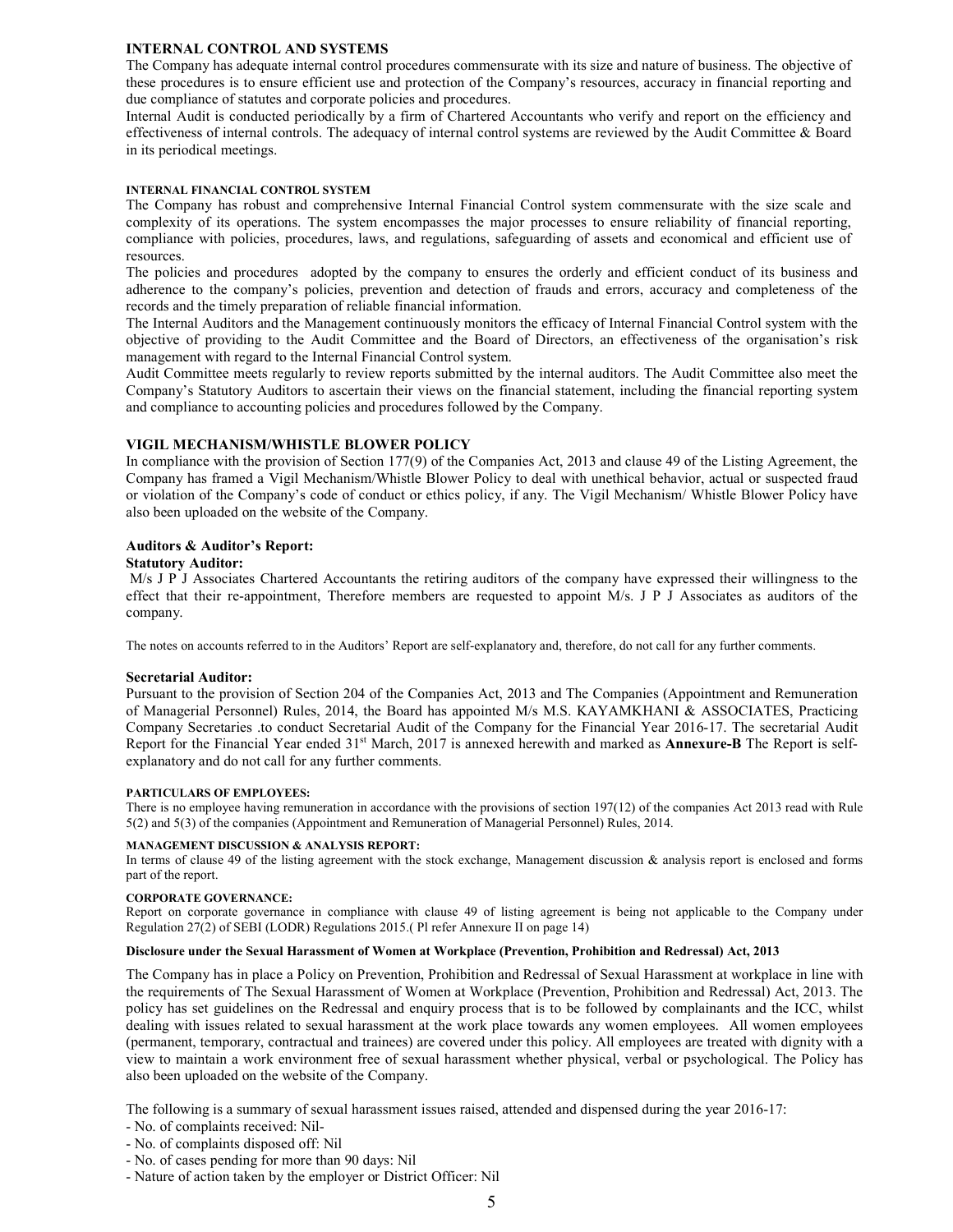### **RELATED PARTY TRANSCATION:**

All transactions entered with Related Parties during the financial year were on an arm's length basis and were in the ordinary course of business and the provision of Section 188 of the Companies Act, 2013 are not attracted. Thus, disclosure in Form AOC-2 is not required. Further, there are no materially significant related party transactions during the year under review made by the Company with promoters, Directors, Key Managerial personnel or other designated persons which may have a potential conflict with the interest of the Company at large.

All Related Party Transactions are placed before the Audit Committee for approval. Prior omnibus of the Audit Committee is obtained for the transactions which are of a foreseen and repetitive nature. The transactions which entered into pursuant to the omnibus approval so granted along with a statement giving details of all related party transactions is placed before the Audit Committee.

#### **BOARD EVALUTION**

Pursuant to the provision of the Companies Act, 2013 and Clause 49 of Listing Agreement, the Board has carried out an annual evaluation of its own performance, the Directors individually as well as the evaluation of the working of various committees. The Directors also carried out the evaluation of the chairman and the non-Independent Directors, the details of which are covered in the Corporate Governance Report.

### **CRITERIA FOR EVALUATION OF DIRECTOR**

For the purpose of proper evaluation, the Directors of the Company have been divided into 3 (three) Categories i.e. Independent, Non-Independent, & Non-executive and Executive.

The criteria for evaluation includes factors such as engagement, strategic planning and vision, team spirit and consensus building, effective leadership, domain knowledge, management qualities, team work abilities, result/achievement understanding and awareness, motivation/commitment/diligence, integrity/ethics/values and openness/receptivity.

#### **RESPONSIBILITY STATEMENT:**

As required  $u/s$  134(3) (c) of the companies Act, 2013 your director confirms that in the preparation of the annual accounts:

- 1) The applicable accounting standards have been followed along with proper explanation relating to material departures.
- 2) Such accounting policies have been selected and applied consistently and reasonable and prudent judgments and estimates made, so as to give a true and fair view of the state of affairs of the company at the end of the financial year and the profit/loss of the company for that period.
- 3) Proper and sufficient care has been taken for the maintenance of adequate accounting records in accordance with provisions of this act for safeguarding the assets of the company and for preventing and detecting fraud and other irregularities.
- The annual accounts for the year ended  $31<sup>st</sup>$  March, 2017, have been prepared on a going concern basis.
- 5) That proper internal financial controls were in place and that the financial controls were adequate and were operating effectively;
- 6) That systems to ensure compliance with the provisions of all applicable laws were in place and were adequate and operating effectively

#### **CONSERVATION OF ENERGY, TECHNOLOGY ABSORPTION AND FOREIGN EXCHANGE:**

As required under rule 8 (3) of Companies (Accounts) Rules, 2014, the particulars relating to the conservation of energy, Technology absorption, and the foreign exchange earnings and outgo are **Nil.**

#### **LISTING AGREEMENT:**

The securities of the company are listed with the Stock Exchange, Mumbai. The company has paid the annual listing fees.

#### **CASH FLOW STATEMENT**

In conformity with the provision of Clause 32 of the Listing Agreement(s) the cash flow statement for the year ended  $31<sup>st</sup>$  March 2017 is annexed hereto.

#### **CAUTIONARY STATEMENT**

Statement in this report, particularly those which relate to Management Discussion & Analysis, describing the Company's objectives, projections, estimates, expectations or predictions may be forward looking statements within the meaning of applicable law or regulation. Actual results could however differ materially from those expressed or implied. Important factors that could make a difference to the Company's operation include global and domestic demand-supply conditions, finished goods prices, raw materials and fuels cost & availability, transportation costs, change in government regulations and tax structure, economic developments within India and the countries with which the Company has business contacts and other factors such as litigation and industrial relations.

#### **General**

Your Directors state that no disclosure or reporting is required in respect of the following items as there were no transactions on these items during the year under review:

a) Issue of equity shares with differential rights as to dividend, voting or otherwise.

- . b) No significant or material orders were passed by the Regulators, Courts or Tribunals which impact the going concern status and Company's operations in future.
- c) The Auditors have not reported any matter under Section 143 (12) of the Act, therefore no detail is required to be disclosed under Section 134 (3)(ca) of the Act.

#### **ACKNOWLEDGEMENT:**

The management is grateful to the government authorities, Bankers, Vendors, for their continued assistance and co-operation. The directors also wish to place on record the confidence of members in the company.

Place: Mumbai

For & on behalf of the Board of Directors

 Ashok.M.Chhajed DIN: 02336676

Date:  $24<sup>th</sup> July, 2017$  Director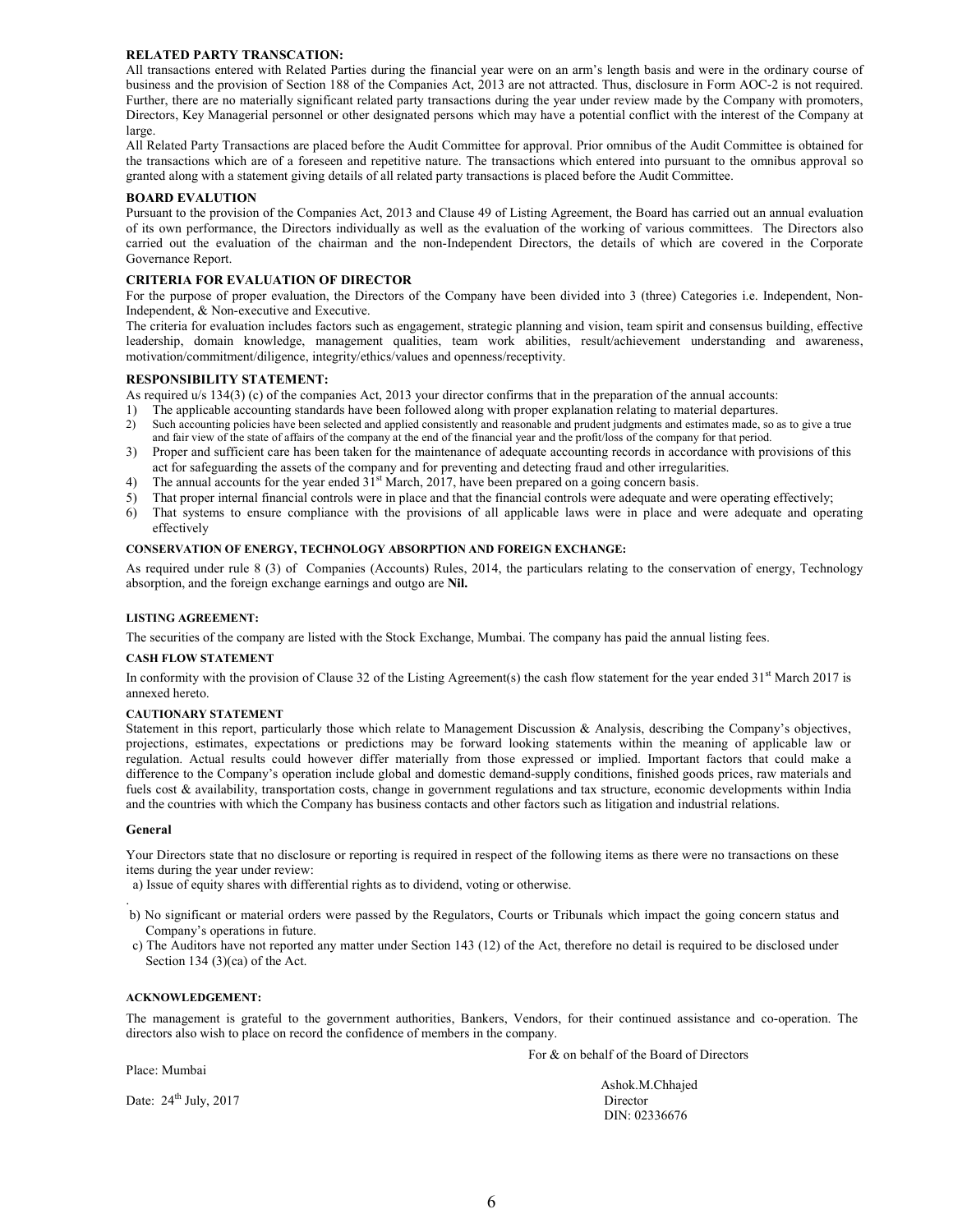#### **DECLARATION BY CEO/CFO**

We, Ashok M Chhajed, Executive Director & Chief Executive Officer and Abhishek Kumar Mishra Chief Financial Officer of Richirich Inventures Limited here by certify to the Board that:

- We have reviewed financial statement for the year and that to the best of our knowledge and belief :
	- i. These statements do not contain any materially untrue statement or omit any material fact or contain statement that might be misleading;
	- ii. These statements together present a true and fair view of the Company's affairs and are in compliance with existing accounting standards, applicable laws and regulations.
- b. There are, to the best of our knowledge and belief, no transactions entered into by the Company during the year which are fraudulent, illegal or violative of the Company's code of conduct.
- c. We are responsible for establishing and maintaining internal controls for financial reporting in the Company and we have evaluated the effectiveness of the internal control systems of the Company pertaining to financial reporting. We have disclosed to the Auditors and the Audit Committee, deficiencies in the design or operation of such internal controls, if any, of which we are aware and the steps we have taken or propose to take to rectify these deficiencies.
- d. We have indicated to the Auditors and the Audit Committee

.

- i. Significant changes in internal control over financial reporting during the year
- ii. Significant changes in accounting policies during the year and the same have been disclosed in the Notes to the financial statements; and
- iii. Instances of significant fraud of which we have become aware and the involvement therein, if any. Of the Management or an employee having a significant role in the Company's internal control system over financial reporting
- e. We affirm that we have not denied any personnel, access to the Audit Committee of the Company (in respect of matters involving alleged misconduct, if any).
- We further declare that all board members and senior Management Personnel have affirmed compliance with the Code of Conduct for the current year.

|                                          | For Richirich Inventures Limited                 | For Richirich Inventures Limited                       |
|------------------------------------------|--------------------------------------------------|--------------------------------------------------------|
| Place: Mumbai<br>Date: $24th$ July, 2017 | Ashok.M.Chhajed<br>Director/CEO<br>DIN: 02336676 | Abhishek Kumar Mishra<br>Chief Financial Officer (CFO) |

### **DECLARATION ON CODE OF CONDUCT**

This is to confirm that the Board of Director of the Company has laid down a Code of Conduct for its members and senior management personnel of the Company. The same has also been posted on the Company's website. It is further confirmed that all the Directors and senior management personnel of the Company have affirmed compliance with the Code of Conduct of the Company for the financial year ended  $31<sup>st</sup>$  March 2017 as envisaged in Clause 49 of listing Agreement with Stock Exchange.

### **For RICHIRICH INVENTURES LIMITED**

| Place: Mumbai                       | Ashok M. Chhajed |
|-------------------------------------|------------------|
| Date: $24^{\text{th}}$ July, $2017$ | Director         |
|                                     | DIN: 02336676    |

**Annexure 'A'** 

#### **FORM NO. MGT 9 EXTRACT OF ANNUAL RETURN As on financial year ended on 31.03.2017 RICHIRICH INVENTURES LIMITED**

**[Pursuant to Section 92 (3) of the Companies Act, 2013 and rule 12(1) of the Company (Management & Administration) Rules, 2014]** 

### **I. REGISTRATION & OTHER DETAILS:**

| 1. CIN                                                | L65990MH1986PLC039163                                                                      |
|-------------------------------------------------------|--------------------------------------------------------------------------------------------|
| 2. Registration Date                                  | 07/03/1986                                                                                 |
| 3. Name of the Company                                | RICHIRICH INVENTURES LIMITED                                                               |
| 4. Category/Sub-category of the Company               | Public Limited/Limited By Shares                                                           |
| 5. Address of the Registered office & contact details | G-1, Madhu Milan Building, Ground Floor. H M Patil Road, Shivaji Park, Dadar West, Mumbai- |
|                                                       | 400028. Telephone No. 24464151. Email Id: richagro@yahoo.co.in                             |
| 6. Whether listed company                             | Yes                                                                                        |
| 7. Name, Address & contact details of the Registrar   | <b>Adroit Corporation Services Private Limited</b>                                         |
| & Transfer Agent, if any.                             | 19/20, Jaferbhoy Industrial Estate, Makawana Road, Marol Naka, Andheri (E), Mumbai-400059  |

### II. **PRINCIPAL BUSINESS ACTIVITIES OF THE COMPANY**

**(**All the business activities contributing 10 % or more of the total turnover of the company shall be stated)

| S. No. | Name and Description of main products / services                                                                                      | NIC Code of the<br>Product/services | % to total turnover of<br>the company |
|--------|---------------------------------------------------------------------------------------------------------------------------------------|-------------------------------------|---------------------------------------|
|        | To Deal with all consumer, commercial and industrial items etc.                                                                       | 6390                                |                                       |
|        | To carry on the business of millers, cake and corn merchant, meal manufacturers etc.                                                  | 9113                                |                                       |
|        | To construct, improve, maintain, develop, work, manage, carry out Control any<br>buildings, offices, factories, works, and mills etc. | 8200                                |                                       |
|        | To invest and deal with the moneys for company in such manner as may from time be<br>determined, but not as an investment company.    | 8049                                | 100                                   |

#### III. **PARTICULARS OF HOLDING, SUBSIDIARY AND ASSOCIATE COMPANIES -**

All the business activities contributing 10 % or more of the total turnover of the company shall be stated:-**NIL**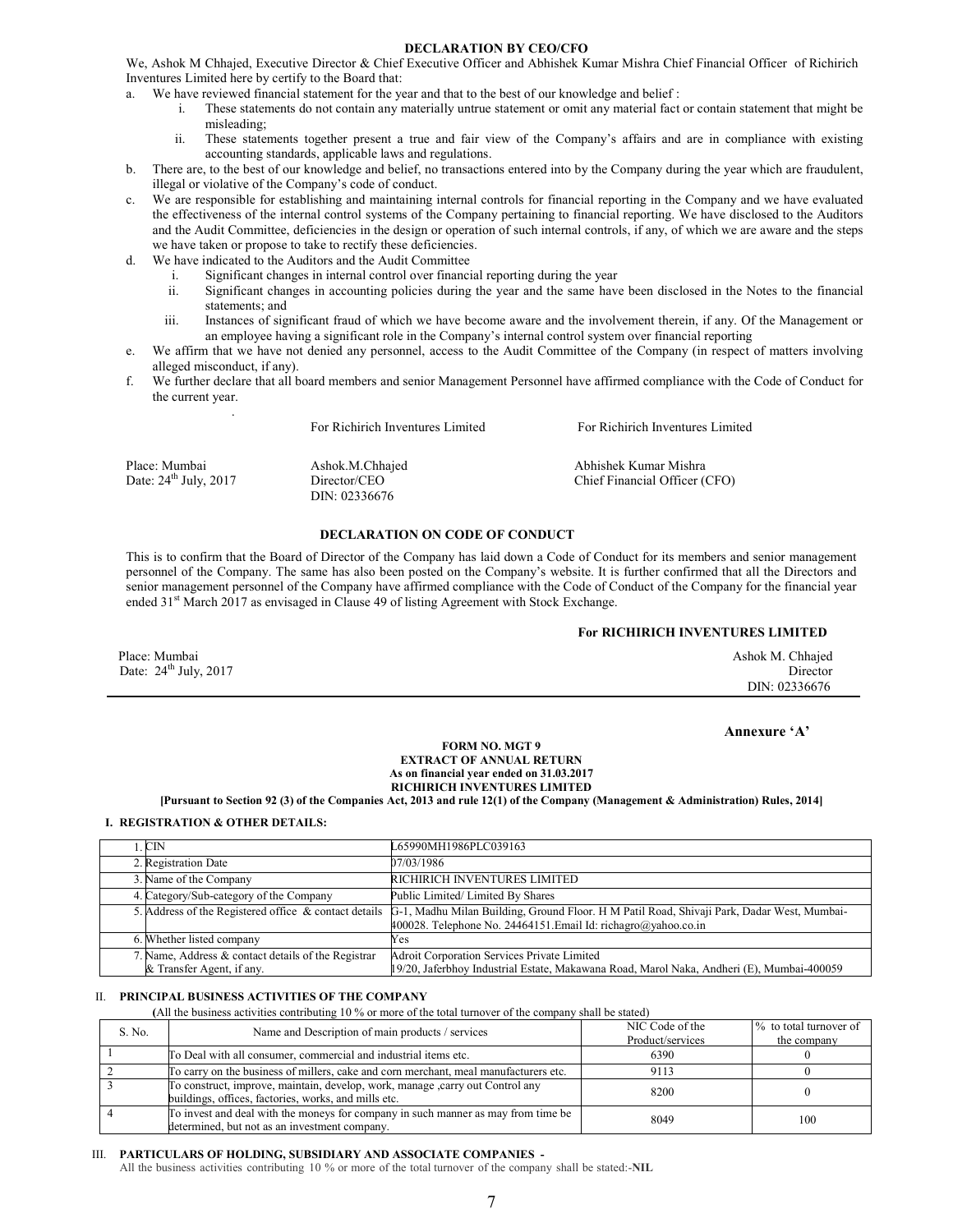#### IV. **SHARE HOLDING PATTERN (Equity Share Capital Breakup as percentage of Total Equity)** Category-wise Share Holding

| Category of Shareholders                                                       | No. of Shares held at the beginning of the year[As on<br>No. of Shares held at the end of the year[As on 31-March-<br>31-March-2016]<br>20171 |                                      |                  |                                  | $\%$<br>Chang             |                                  |                          |                             |                                    |
|--------------------------------------------------------------------------------|-----------------------------------------------------------------------------------------------------------------------------------------------|--------------------------------------|------------------|----------------------------------|---------------------------|----------------------------------|--------------------------|-----------------------------|------------------------------------|
|                                                                                | Demat                                                                                                                                         | Physical                             | Total            | $%$ of<br>Total<br><b>Shares</b> | Demat                     | Physical                         | <b>Total</b>             | % of Total<br><b>Shares</b> | e<br>during<br>the<br>year         |
| A. Promoter s                                                                  |                                                                                                                                               |                                      |                  |                                  |                           |                                  |                          |                             |                                    |
| $(1)$ Indian                                                                   |                                                                                                                                               |                                      |                  |                                  |                           |                                  |                          |                             |                                    |
| a) Individual/HUF                                                              | $\boldsymbol{0}$                                                                                                                              | $\boldsymbol{0}$                     | $\boldsymbol{0}$ | $\boldsymbol{0}$                 | $\boldsymbol{0}$          | $\boldsymbol{0}$                 | $\boldsymbol{0}$         | $\mathbf{0}$                |                                    |
| b) Central Govt                                                                | $\overline{0}$                                                                                                                                | $\boldsymbol{0}$                     | $\boldsymbol{0}$ | $\boldsymbol{0}$                 | $\overline{0}$            | $\mathbf{0}$                     | $\overline{0}$           | $\mathbf{0}$                | $\boldsymbol{0}$                   |
| c) State Govt(s)                                                               | $\overline{0}$                                                                                                                                | $\boldsymbol{0}$                     | $\mathbf{0}$     | $\boldsymbol{0}$                 |                           | $\overline{0}$                   | $\overline{0}$           | $\overline{0}$              | $\boldsymbol{0}$<br>$\overline{0}$ |
| d) Bodies Corp.                                                                | 79423                                                                                                                                         | $\boldsymbol{0}$                     | 79423            | 1.65                             | $\boldsymbol{0}$<br>80477 | $\boldsymbol{0}$                 | 80477                    | 1.68                        | 0.02                               |
| e) Banks / FI                                                                  | $\overline{0}$                                                                                                                                | $\boldsymbol{0}$                     | $\mathbf{0}$     | $\boldsymbol{0}$                 | $\boldsymbol{0}$          | $\mathbf{0}$                     | $\overline{0}$           |                             | $\mathbf{0}$                       |
| f) Any other                                                                   |                                                                                                                                               |                                      |                  |                                  |                           |                                  |                          |                             |                                    |
| f-1) Directors                                                                 | 346583                                                                                                                                        | $\boldsymbol{0}$                     | 346583           | 7.22                             | 349288                    | $\boldsymbol{0}$                 | 349288                   | 7.28                        |                                    |
| f-2) Directors Relatives                                                       | 655937                                                                                                                                        | $\boldsymbol{0}$                     | 655937           | 13.67                            | 670813                    | $\boldsymbol{0}$                 | 670813                   | 13.98                       | 0.06                               |
| <b>Total shareholding of Promoter (A)</b>                                      | 1081943                                                                                                                                       | $\bf{0}$                             | 1081943          | 22.54                            | 1100578                   | $\bf{0}$                         | 1100578                  | 22.93                       | 0.31<br>0.39                       |
| <b>B. Public Shareholding</b>                                                  |                                                                                                                                               |                                      |                  |                                  |                           |                                  |                          |                             |                                    |
| 1. Institutions                                                                |                                                                                                                                               |                                      |                  |                                  |                           |                                  |                          |                             |                                    |
|                                                                                |                                                                                                                                               |                                      |                  |                                  |                           |                                  |                          |                             |                                    |
| a) Mutual Funds                                                                | $\mathbf{0}$                                                                                                                                  | $\boldsymbol{0}$                     | $\boldsymbol{0}$ | 0.00                             | $\boldsymbol{0}$          | $\mathbf{0}$                     | $\boldsymbol{0}$         | 0.00                        | 0.00                               |
| b) Banks / FI<br>c) Central Govt                                               | $\boldsymbol{0}$                                                                                                                              | $\boldsymbol{0}$                     | $\boldsymbol{0}$ | 0.00                             | $\boldsymbol{0}$          | $\mathbf{0}$                     | $\boldsymbol{0}$         | $0.00\,$                    | 0.00                               |
|                                                                                | $\boldsymbol{0}$                                                                                                                              | $\boldsymbol{0}$                     | $\boldsymbol{0}$ | 0.00                             | $\overline{0}$            | $\boldsymbol{0}$                 | $\boldsymbol{0}$         | 0.00                        | 0.00                               |
| $d)$ State Govt(s)                                                             | $\boldsymbol{0}$                                                                                                                              | $\boldsymbol{0}$                     | $\boldsymbol{0}$ | 0.00                             | $\boldsymbol{0}$          | $\mathbf{0}$                     | $\boldsymbol{0}$         | 0.00                        | 0.00                               |
| e) Venture Capital Funds                                                       | $\boldsymbol{0}$                                                                                                                              | $\boldsymbol{0}$                     | $\mathbf{0}$     | 0.00                             | $\boldsymbol{0}$          | $\mathbf{0}$                     | $\boldsymbol{0}$         | 0.00                        | 0.00                               |
| f) Insurance Companies                                                         | $\boldsymbol{0}$                                                                                                                              | $\boldsymbol{0}$                     | $\boldsymbol{0}$ | 0.00                             | $\boldsymbol{0}$          | $\mathbf{0}$                     | $\boldsymbol{0}$         | 0.00                        | 0.00                               |
| g) FIIs                                                                        | $\overline{0}$                                                                                                                                | $\boldsymbol{0}$                     | $\mathbf{0}$     | 0.00                             | $\boldsymbol{0}$          | $\mathbf{0}$                     | $\boldsymbol{0}$         | 0.00                        | 0.00                               |
| h) Foreign Venture Capital Funds                                               | $\boldsymbol{0}$                                                                                                                              | $\boldsymbol{0}$                     | $\boldsymbol{0}$ | 0.00                             | $\boldsymbol{0}$          | $\mathbf{0}$                     | $\boldsymbol{0}$         | 0.00                        | 0.00                               |
| i) Others (specify)                                                            |                                                                                                                                               |                                      |                  |                                  |                           |                                  |                          |                             | 0.00                               |
| i-1) Directors relatives                                                       | 82294                                                                                                                                         | $\boldsymbol{0}$                     | 82294            | 1.71                             | 82294                     | $\boldsymbol{0}$                 | 82294                    | 1.71                        | 0.00                               |
| Sub-total $(B)(1)$ :-                                                          | 82294                                                                                                                                         | $\bf{0}$                             | 82294            | 1.71                             | 82294                     | $\bf{0}$                         | 82294                    | 1.71                        | 0.00                               |
| 2. Non-Institutions                                                            |                                                                                                                                               |                                      |                  |                                  |                           |                                  |                          |                             |                                    |
| a) Bodies Corp.<br>i) Indian                                                   | 324301                                                                                                                                        | $\boldsymbol{0}$                     | 324301           | 6.76                             | 308741                    | $\boldsymbol{0}$                 | 308741                   | 6.43                        | (0.32)                             |
| ii) Overseas                                                                   | $\overline{0}$                                                                                                                                | $\mathbf{0}$                         | $\mathbf{0}$     | $\overline{0}$                   | $\overline{0}$            | $\mathbf{0}$                     | $\overline{0}$           | $\overline{0}$              | $\overline{0}$                     |
| b) Individuals<br>i) Individual shareholders holding                           |                                                                                                                                               |                                      |                  |                                  |                           |                                  |                          |                             |                                    |
| nominal share capital up to Rs. 1 lakh                                         | 994647                                                                                                                                        | 850735                               | 1845382          | 38.45                            | 982574                    | 848715                           | 1831289                  | 38.15                       | (0.29)                             |
| ii) Individual shareholders holding<br>nominal share capital in excess of Rs 1 |                                                                                                                                               |                                      |                  |                                  |                           |                                  |                          |                             |                                    |
| lakh                                                                           | 716813                                                                                                                                        | 401200                               | 1118013          | 23.29                            | 729731                    | 401200                           | 1130931                  | 23.56                       | 0.27                               |
| c) Others (specify)                                                            |                                                                                                                                               |                                      |                  |                                  |                           |                                  |                          |                             |                                    |
| c-1) Non Resident Indian (Individual)                                          | 18890                                                                                                                                         | $\boldsymbol{0}$                     | 18890            | 0.39                             | 17990                     | $\mathbf{0}$                     | 17990                    | 0.37                        | (0.02)                             |
| c-2) Clearing Members<br>c-3) Directors                                        | 1000<br>328177                                                                                                                                | $\boldsymbol{0}$<br>$\boldsymbol{0}$ | 1000<br>328177   | 0.02<br>6.84                     | 0<br>328177               | $\mathbf{0}$<br>$\boldsymbol{0}$ | $\overline{0}$<br>328177 | $\overline{0}$<br>6.84      | (0.02)<br>0.00                     |
| Sub-total $(B)(2)$ :-                                                          | 2383828                                                                                                                                       | 1251935                              | 3635763          | 75.75                            | 2367213                   | 1249915                          | 3617128                  | 75.36                       | (0.39)                             |
| <b>Total Public Shareholding</b><br>$(B)= (B)(1)+(B)(2)$                       | 2466122                                                                                                                                       | 1251935                              | 3718057          | 77.46                            | 2449507                   | 1249915                          | 3699422                  | 77.07                       | (0.39)                             |
| C. Shares held by Custodian for<br><b>GDRs &amp; ADRs</b>                      | $\bf{0}$                                                                                                                                      | $\bf{0}$                             | $\bf{0}$         | 0.00                             | $\boldsymbol{0}$          | $\bf{0}$                         | $\boldsymbol{0}$         | 0.00                        | 0.00                               |
| Grand Total (A+B+C)                                                            | 3548065                                                                                                                                       | 1251935                              | 4800000          | 100                              | 3550085                   | 1249915                          | 4800000                  | 100                         | 0.00                               |
|                                                                                |                                                                                                                                               |                                      |                  |                                  |                           |                                  |                          |                             |                                    |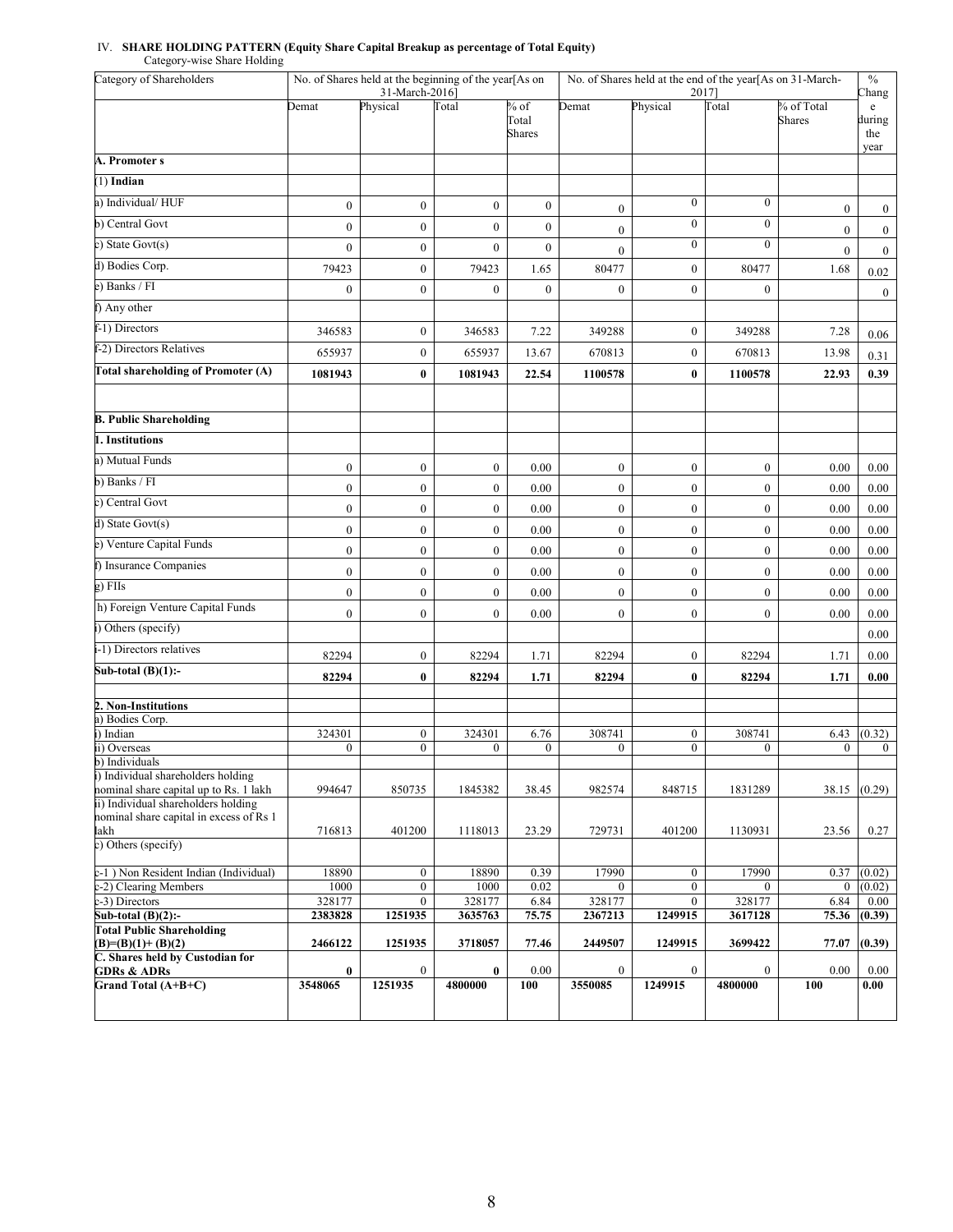### **B) Shareholding of Promoter**

| S.NO           | Shareholder's Name                                                                                                                                             | Shareholding at the beginning of the year |                                        |                                                          | Shareholding at the end of the year |                                        |                                                             |                                                |
|----------------|----------------------------------------------------------------------------------------------------------------------------------------------------------------|-------------------------------------------|----------------------------------------|----------------------------------------------------------|-------------------------------------|----------------------------------------|-------------------------------------------------------------|------------------------------------------------|
|                |                                                                                                                                                                | No. of Shares                             | % of total<br>Shares of the<br>company | %of Shares<br>Pledged /<br>encumbered to<br>total shares | No. of Shares                       | % of total<br>Shares of the<br>company | %of Shares<br>Pledged /<br>encumbered<br>to total<br>shares | % change in<br>shareholding<br>during the year |
|                | Ashok Jain (HUF)                                                                                                                                               | 186355                                    | 3.88                                   | 0.00                                                     | 195126                              | 4.07                                   | 0.00                                                        | 0.18                                           |
| $\overline{2}$ | Ashok kumar Annraj Jain                                                                                                                                        | 218523                                    | 4.55                                   | 0.00                                                     | 221228                              | 4.61                                   | 0.00                                                        | 0.06                                           |
| 3              | Harsha Jawaharlal Jain                                                                                                                                         | 400                                       | 0.01                                   | 0.00                                                     | 400                                 | 0.01                                   | 0.00                                                        | 0.00                                           |
| 4              | Jawari Lal Jain                                                                                                                                                | 200                                       | 0.00                                   | 0.00                                                     | 200                                 | 0.00                                   | 0.00                                                        | 0.00                                           |
| 5              | Kalpesh Ashokkumarji Jain                                                                                                                                      | 77856                                     | 1.62                                   | 0.00                                                     | 77856                               | 1.62                                   | 0.00                                                        | 0.00                                           |
| 6              | Kalpesh Jain Huf.                                                                                                                                              | 24800                                     | 0.52                                   | 0.00                                                     | 24800                               | 0.52                                   | 0.00                                                        | 0.00                                           |
| 7              | Krutika Ashokkumarji Jain                                                                                                                                      | 87550                                     | 1.82                                   | 0.00                                                     | 87550                               | 1.82                                   | 0.00                                                        | 0.00                                           |
| 8              | Manoj Jain (HUF)                                                                                                                                               | 35711                                     | 0.74                                   | 0.00                                                     | 35711                               | 0.74                                   | 0.00                                                        | 0.00                                           |
| 9              | Manoj Jain                                                                                                                                                     | 400                                       | 0.01                                   | 0.00                                                     | 400                                 | 0.01                                   | 0.00                                                        | 0.00                                           |
| 10             | Pusa Investments Pvt. Ltd.                                                                                                                                     | 79423                                     | 1.65                                   | 0.00                                                     | 80477                               | 1.68                                   | 0.00                                                        | 0.02                                           |
| 11             | Rajkanwar Annraj Jain                                                                                                                                          | 216315                                    | 4.51                                   | 0.00                                                     | 217470                              | 4.53                                   | 0.00                                                        | 0.02                                           |
| 12             | Rajul Jawahar Jain                                                                                                                                             | 600                                       | 0.01                                   | 0.00                                                     | 600                                 | 0.01                                   | 0.00                                                        | 0.00                                           |
| 13             | Renu Ashokkumarji Jain                                                                                                                                         | 128060                                    | 2.67                                   | 0.00                                                     | 128060                              | 2.67                                   | 0.00                                                        | 0.00                                           |
| 14             | Shivani Jain                                                                                                                                                   | 18900                                     | 0.39                                   | 0.00                                                     | 23850                               | 0.50                                   | 0.00                                                        | 0.10                                           |
| 15             | Vaibhav Jain                                                                                                                                                   | 6850                                      | 0.14                                   | 0.00                                                     | 6850                                | 0.14                                   | 0.00                                                        | 0.00                                           |
|                | Total<br>$\alpha$ and $\alpha$ is a set of $\alpha$ is a set of $\alpha$ in the set of $\alpha$ is a set of $\alpha$ is a set of $\alpha$ is a set of $\alpha$ | 1081943                                   | 22.54                                  | 0.00                                                     | 1100578                             | 22.93                                  | 0.00                                                        | 0.39                                           |

C) **Change in Promoters' Shareholding (please specify, if there is no change)** 

|                                               |                          |            | Shareholding at the   |            |                 | Cumulative Shareholding |
|-----------------------------------------------|--------------------------|------------|-----------------------|------------|-----------------|-------------------------|
|                                               |                          |            | beginning of the year |            | during the year |                         |
|                                               |                          |            | No. of                | % of total | No. of          | % of total              |
|                                               |                          |            | shares                | shares of  | shares          | shares of the           |
|                                               |                          |            |                       | the        |                 | company                 |
| SN Particulars                                | Name of Promoter's       | As on Date |                       | Company    |                 |                         |
| At the beginning of the year                  | Pusa Investment Pvt. Ltd | 01/04/2016 | 79423                 | 1.65       | 79423           | 1.65                    |
| Date wise Increase / Decrease in Promoters    |                          | 23/09/2016 | 200                   | 0.00       | 79623           | 1.66                    |
| Shareholding during the year                  |                          |            |                       |            |                 |                         |
|                                               |                          | 21/10/2016 | 425                   | 0.01       | 80048           | 1.67                    |
|                                               |                          | 28/10/2016 | 249                   | 0.01       | 80297           | 1.67                    |
|                                               |                          | 13/01/2017 | 150                   | 0.00       | 80447           | 1.68                    |
|                                               |                          | 03/03/2017 | 30                    | 0.00       | 80477           | 1.68                    |
| At the end of the year                        |                          | 31/03/2017 |                       |            | 80477           | 1.68                    |
|                                               |                          |            |                       |            |                 |                         |
| At the beginning of the year                  | Ashok Jain HUF           | 01/04/2016 | 186355                | 3.88       | 186355          | 3.88                    |
| Date wise Increase / Decrease in Promoters    |                          | 13/05/2016 | 400                   | 0.01       | 186755          | 3.89                    |
| Shareholding during the year                  |                          |            |                       |            |                 |                         |
|                                               |                          | 03/06/2016 | 500                   | 0.01       | 187255          | 3.90                    |
|                                               |                          | 08/07/2016 | 550                   | 0.01       | 187805          | 3.91                    |
|                                               |                          |            |                       |            | 190489          |                         |
|                                               |                          | 15/07/2016 | 2684                  | 0.06       |                 | 3.97                    |
|                                               |                          | 22/07/2016 | 1021                  | 0.02       | 191510          | 3.99                    |
|                                               |                          | 29/07/2016 | 520                   | 0.01       | 192030          | 4.00                    |
|                                               |                          | 12/08/2016 | 200                   | 0.00       | 192230          | 4.01                    |
|                                               |                          | 22/09/2016 | 200                   | 0.00       | 192430          | 4.01                    |
|                                               |                          | 30/09/2016 | 250                   | 0.01       | 192680          | 4.01                    |
|                                               |                          | 02/12/2016 | 2446                  | 0.05       | 195126          | 4.07                    |
| At the end of the year                        |                          | 31/03/2017 |                       |            | 195126          | 4.07                    |
|                                               |                          |            |                       |            |                 |                         |
| At the beginning of the year                  | Manoj Jain               | 01/04/2016 | 35711                 | 0.74       | 35711           | 0.74                    |
| Date wise Increase / Decrease in Promoters    |                          | Nil        | Nil                   | Nil        | Nil             | Nil                     |
| Shareholding during the year                  |                          |            |                       |            |                 |                         |
| At the end of the year                        |                          | 31/03/2017 | $\theta$              | 0.00       | 35711           | 0.74                    |
|                                               |                          |            |                       |            |                 |                         |
| At the beginning of the year                  | Jawari Lal Jain          | 01/04/2016 | 200                   | 0.00       | 200             | 0.00                    |
| Date wise Increase /<br>Decrease in Promoters |                          | Nil        | Nil                   | Nil        | Nil             | Nil                     |
| Shareholding during the year                  |                          |            |                       |            |                 |                         |
| At the end of the year                        |                          | 31/03/2017 |                       |            | 200             | 0.00                    |
|                                               |                          |            |                       |            |                 |                         |
| At the beginning of the year                  | Ashok kumar Anraj Jain   | 01/04/2016 | 218523                | 4.55       | 218523          | 4.55                    |
| Date wise Increase / Decrease in Promoters    |                          | 15/04/2016 | 1600                  | 0.03       | 220123          | 4.59                    |
| Shareholding during the year                  |                          |            |                       |            |                 |                         |
|                                               |                          |            |                       |            |                 |                         |
|                                               |                          | 29/04/2016 | 50                    | 0.00       | 220173          | 4.59                    |
|                                               |                          | 24/06/2016 | 450                   | 0.01       | 220623          | 4.60                    |
|                                               |                          | 09/09/2016 | 150                   | 0.01       | 220773          | 4.60                    |
|                                               |                          | 22/09/2016 | 200                   | 0.00       | 220973          | 4.60                    |
|                                               |                          | 14/10/2016 | 200                   | 0.00       | 221173          | 4.61                    |
|                                               |                          | 24/03/2017 | 55                    | 0.00       | 221228          | 4.61                    |
| At the end of the year                        |                          | 31/03/2017 |                       |            | 221228          | 4.61                    |
|                                               |                          |            |                       |            |                 |                         |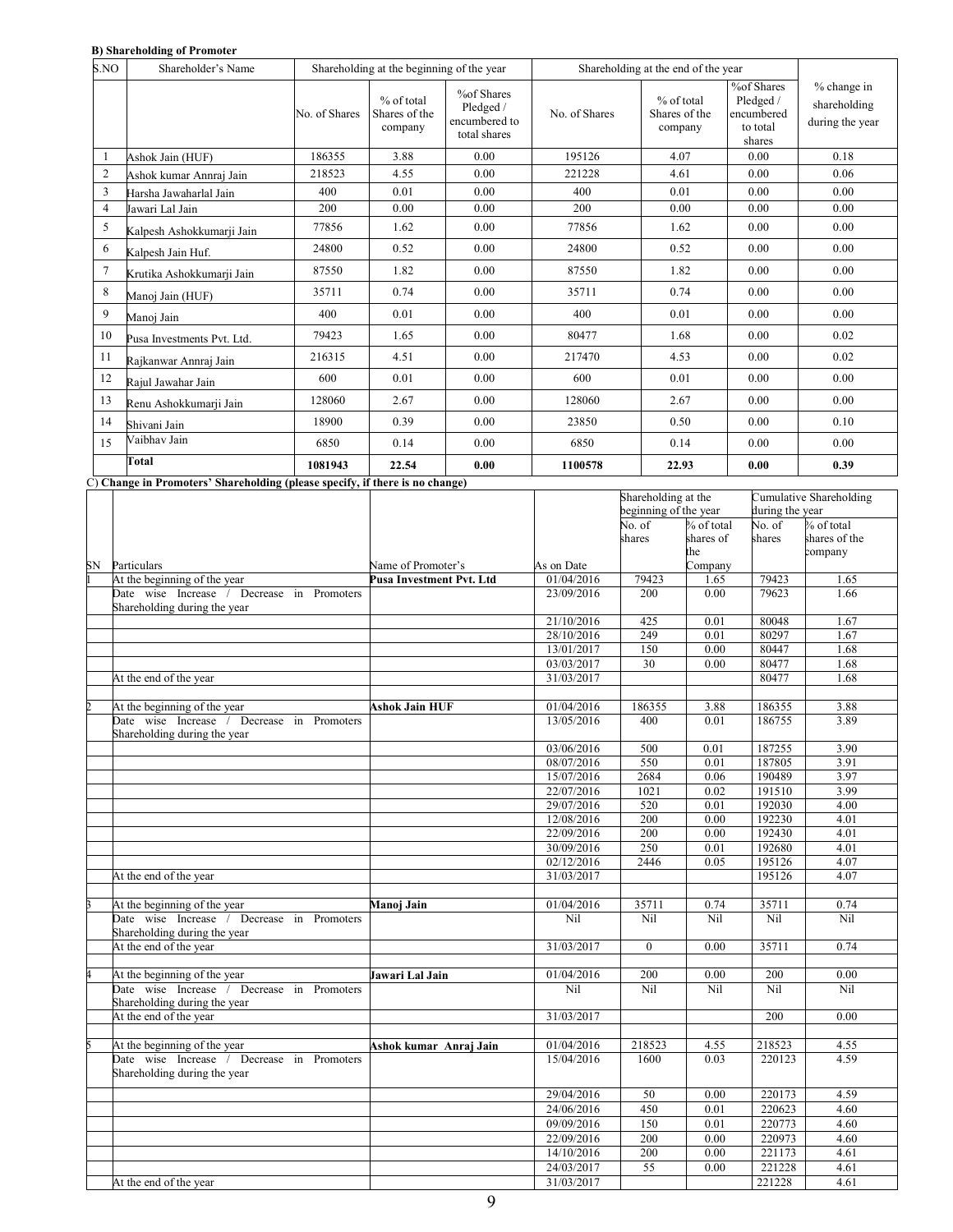|                | At the beginning of the year                                               | Manoj Jain                 | 01/04/2016 | 400             | 0.01 | 400              | 0.01 |
|----------------|----------------------------------------------------------------------------|----------------------------|------------|-----------------|------|------------------|------|
|                | Date wise Increase / Decrease in Promoters                                 |                            | Nil        | Nil             | Nil  | Nil              | Nil  |
|                | Shareholding during the year                                               |                            |            |                 |      |                  |      |
|                | At the end of the year                                                     |                            | 31/03/2017 | $\theta$        | 0.00 | 400              | 0.01 |
|                |                                                                            |                            |            |                 |      |                  |      |
|                | At the beginning of the year                                               | Rajkanwar Jain             | 01/04/2016 | 216315          | 4.51 | 216315           | 4.51 |
|                | Date wise Increase / Decrease in Promoters                                 |                            | 27/05/2016 | 400             | 0.01 | 216715           | 4.51 |
|                | Shareholding during the year                                               |                            |            |                 |      |                  |      |
|                |                                                                            |                            |            |                 |      |                  |      |
|                |                                                                            |                            | 24/06/2016 | 5               | 0.00 | 216720           | 4.52 |
|                |                                                                            |                            | 15/07/2016 | 150             | 0.00 | 216870           | 4.52 |
|                |                                                                            |                            | 02/09/2016 | 25              | 0.00 | 216895<br>217095 | 4.52 |
|                |                                                                            |                            | 16/09/2016 | 200             | 0.00 |                  | 4.52 |
|                |                                                                            |                            | 22/09/2016 | 375<br>$\theta$ | 0.01 | 217470           | 4.53 |
|                | At the end of the year                                                     |                            | 31/03/2017 |                 | 0.00 | 217470           | 4.53 |
|                |                                                                            |                            |            |                 |      |                  |      |
|                | At the beginning of the year<br>Date wise Increase / Decrease in Promoters | Kalpesh Jain HUF           | 01/04/2016 | 24800           | 0.52 | 24800<br>Nil     | 0.52 |
|                | Shareholding during the year                                               |                            | Nil        | Nil             | Nil  |                  | Nil  |
|                | At the end of the year                                                     |                            | 31/03/2017 | $\overline{0}$  | 0.00 | 24800            | 0.52 |
|                | At the beginning of the year                                               | Renu Ashok kumarji Jain    | 01/04/2016 | 128060          | 2.67 | 128060           | 2.67 |
|                | Date wise Increase / Decrease in Promoters                                 |                            | Nil        | Nil             | Nil  | Nil              | Nil  |
|                | Shareholding during the year                                               |                            |            |                 |      |                  |      |
|                | At the end of the year                                                     |                            | 31/03/2017 | $\overline{0}$  | 0.00 | 128060           | 2.67 |
| l0             | At the beginning of the year                                               | Rajul Jawaharlal Jain      | 01/04/2016 | 600             | 0.01 | 600              | 0.01 |
|                | Date wise Increase / Decrease in Promoters                                 |                            | Nil        | Nil             | Nil  | Nil              | Nil  |
|                | Shareholding during the year                                               |                            |            |                 |      |                  |      |
|                | At the end of the year                                                     |                            | 31/03/2017 | $\theta$        | 0.00 | 600              | 0.01 |
| 11             | At the beginning of the year                                               | Kalpesh Ashok kumarji Jain | 01/04/2016 | 77856           | 1.62 | 77856            | 1.62 |
|                | Date wise Increase / Decrease in Promoters                                 |                            | Nil        | Nil             | Nil  | Nil              | Nil  |
|                | Shareholding during the year                                               |                            |            |                 |      |                  |      |
|                | At the end of the year                                                     |                            | 31/03/2017 | $\overline{0}$  | 0.00 | 77856            | 1.62 |
| $\overline{2}$ | At the beginning of the year                                               | Harsha Jawaharlal Jain     | 01/04/2016 | 400             | 0.01 | 400              | 0.01 |
|                | Date wise Increase / Decrease in Promoters                                 |                            | Nil        | Nil             | Nil  | Nil              | Nil  |
|                | Shareholding during the year                                               |                            |            |                 |      |                  |      |
|                | At the end of the year                                                     |                            | 31/03/2017 | $\overline{0}$  | 0.00 | 400              | 0.01 |
| 13             | At the beginning of the year                                               | Krutika Ashok kumarji Jain | 01/04/2016 | 87550           | 1.82 | 87550            | 1.82 |
|                | Date wise Increase / Decrease in Promoters                                 |                            | Nil        | Nil             | Nil  | Nil              | Nil  |
|                | Shareholding during the year                                               |                            |            |                 |      |                  |      |
|                | At the end of the year                                                     |                            | 31/03/2017 | $\overline{0}$  | 0.00 | 87550            | 1.82 |
| 14             | At the beginning of the year                                               | Vaibhav Manoj Jain         | 01/04/2016 | 6850            | 0.14 | 6850             | 0.14 |
|                | Date wise Increase / Decrease in Promoters<br>Shareholding during the year |                            | Nil        | Nil             | Nil  | Nil              | Nil  |
|                | At the end of the year                                                     |                            | 31/03/2017 | $\overline{0}$  | 0.00 | 6850             | 0.14 |
| 15             | At the beginning of the year                                               | Shivani Jain               | 01/04/2016 | 18900           | 0.39 | 18900            | 0.39 |
|                | Date wise Increase / Decrease in Promoters<br>Shareholding during the year |                            | 08/07/2016 | 150             | 0.00 | 19250            | 0.40 |
|                |                                                                            |                            | 29/07/2016 | 250             | 0.01 | 19500            | 0.41 |
|                |                                                                            |                            | 12/08/2016 | 300             | 0.01 | 19800            | 0.41 |
|                |                                                                            |                            | 19/08/2016 | 150             | 0.00 | 19950            | 0.42 |
|                |                                                                            |                            | 26/08/2016 | 600             | 0.01 | 20550            | 0.43 |
|                |                                                                            |                            | 02/09/2016 | 460             | 0.01 | 21010            | 0.44 |
|                |                                                                            |                            | 09/09/2016 | 300             | 0.01 | 21310            | 0.44 |
|                |                                                                            |                            | 30/09/2016 | 400             | 0.01 | 21710            | 0.45 |
|                |                                                                            |                            | 07/10/2016 | 600             | 0.01 | 22310            | 0.46 |
|                |                                                                            |                            | 21/10/2016 | 850             | 0.02 | 23160            | 0.48 |
|                |                                                                            |                            | 28/10/2016 | 540             | 0.01 | 23700            | 0.49 |
|                |                                                                            |                            | 11/11/2016 | 150             | 0.00 | 23850            | 0.50 |
|                | At the end of the year                                                     |                            | 31/03/2017 |                 |      | 23850            | 0.50 |

#### **D) Shareholding Pattern of top ten Shareholders:**

 **(Other than Directors, Promoters and Holders of GDRs and ADRs):** 

|           |                                                                             |                      |                                    |            | Shareholding at the |             | Cumulative Shareholding |               |
|-----------|-----------------------------------------------------------------------------|----------------------|------------------------------------|------------|---------------------|-------------|-------------------------|---------------|
|           |                                                                             |                      |                                    |            | beginning           |             |                         | during the    |
|           |                                                                             |                      |                                    |            |                     | of the year | vear                    |               |
| <b>SN</b> |                                                                             |                      |                                    |            | No. of              | % of total  | No. of                  | % of total    |
|           |                                                                             |                      |                                    |            | shares              | shares of   | shares                  | shares of the |
|           | For Each of the Top 10                                                      |                      | Name of Shareholder's              |            |                     | the         |                         | company       |
|           | <b>Shareholders</b>                                                         | Folio No.            |                                    | As on Date |                     | company     |                         |               |
|           | At the beginning of the year                                                | 20494000<br>0002693  | <b>Motilal Salecha</b>             | 01/04/2016 | 157623              | 3.28        | 157623                  | 3.28          |
|           | Date wise Increase / Decrease in Promoters<br>Shareholding during the year. |                      |                                    | Nil        | Nil                 | Nil         | Nil                     | Nil           |
|           |                                                                             |                      |                                    |            | $\Omega$            |             | 157623                  |               |
|           | At the end of the year                                                      |                      |                                    | 31/03/2017 |                     | 0.00        |                         | 3.28          |
|           | At the beginning of the year                                                | 120133000<br>0317041 | Balmukund Nathulaji Gattani<br>HUF | 01/04/2016 | 81447               | 1.70        | 81447                   | 1.70          |
|           | Date wise Increase / Decrease in Promoters<br>Shareholding during the year. |                      |                                    | <b>NIL</b> | NIL                 | NIL.        | <b>NIL</b>              | <b>NIL</b>    |
|           | At the end of the year                                                      |                      |                                    | 31/03/2017 | $\Omega$            | 0.00        | 81747                   | 1.70          |
|           | At the beginning of the year                                                | N3008291<br>0904940  | Vikram J. Mehta                    | 01/04/2016 | 71464               | 1.49        | 71464                   | 1.49          |
|           | Date wise Increase / Decrease in Promoters                                  |                      |                                    | Nil        | Nil                 | Nil         | Nil                     | Nil           |
|           | Shareholding during the year.                                               |                      |                                    |            |                     |             |                         |               |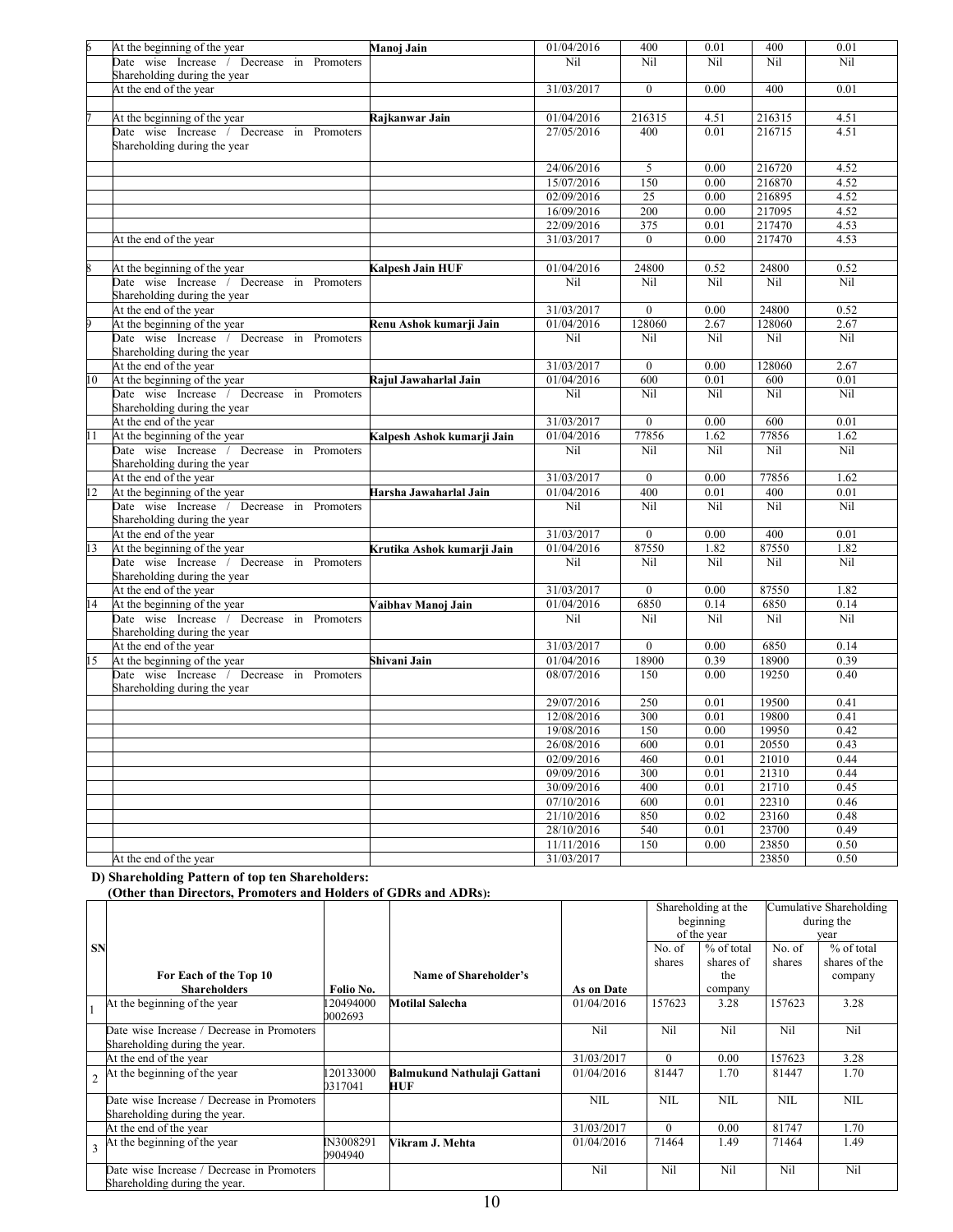|                 | At the end of the year                                                      |                      |                                                              | 31/03/2017 | $\Omega$ | 0.00 | 71464 | 1.49 |
|-----------------|-----------------------------------------------------------------------------|----------------------|--------------------------------------------------------------|------------|----------|------|-------|------|
| $\overline{4}$  | At the beginning of the year                                                | 20121000<br>0052974  | Saroj Bafna                                                  | 01/04/2016 | 65168    | 1.36 | 65168 | 1.36 |
|                 | Date wise Increase / Decrease in Promoters<br>Shareholding during the year. |                      |                                                              | Nil        | Nil      | Nil  | Nil   | Nil  |
|                 | At the end of the year                                                      |                      |                                                              | 31/03/2017 | $\Omega$ | 0.00 | 65168 | 1.36 |
|                 | At the beginning of the year                                                | N3000791<br>0031718  | <b>Vora Constructions Limited</b>                            | 01/04/2016 | 56689    | 1.18 | 56689 | 1.18 |
|                 | Date wise Increase / Decrease in Promoters<br>Shareholding during the year. |                      |                                                              | Nil        | Nil      | Nil  | Nil   | Nil  |
|                 | At the end of the year                                                      |                      |                                                              | 31/03/2017 | $\Omega$ | 0.00 | 56689 | 1.18 |
|                 | $6h$ At the beginning of the year                                           | IN3032121<br>0006352 | <b>Peekay Holdings Pvt Ltd</b>                               | 01/04/2016 | 56000    | 1.17 | 56000 | 1.17 |
|                 | Date wise Increase / Decrease in Promoters<br>Shareholding during the year. |                      |                                                              | Nil        | Nil      | Nil  | Nil   | Nil  |
|                 | At the end of the year                                                      |                      |                                                              | 31/03/2017 | $\theta$ | 0.00 | 56000 | 1.17 |
|                 | At the beginning of the year                                                | 20270000<br>0125724  | <b>My Shares And Stock Brokers</b><br><b>Private Limited</b> | 01/04/2016 | 55573    | 1.16 | 55573 | 1.16 |
|                 | Date wise Increase / Decrease in Promoters<br>Shareholding during the year. |                      |                                                              | Nil        | Nil      | Nil  | Nil   | Nil  |
|                 | At the end of the year                                                      |                      |                                                              | 31/03/2017 | $\theta$ | 0.00 | 55573 | 1.16 |
| $\overline{8}$  | At the beginning of the year                                                | 120384000<br>0614662 | <b>K Ashok Mehta</b>                                         | 01/04/2016 | 53606    | 1.12 | 53606 | 1.12 |
|                 | Date wise Increase / Decrease in Promoters<br>Shareholding during the year. |                      |                                                              | Nil        | Nil      | Nil  | Nil   | Nil  |
|                 | At the end of the year                                                      |                      |                                                              | 31/03/2017 | $\Omega$ | 0.00 | 53606 | 1.16 |
|                 | 9 At the beginning of the year                                              | IN3005131<br>4516172 | Nehal Dharmendra Kapadia                                     | 01/04/2016 | 46299    | 0.96 | 46299 | 0.96 |
|                 | Date wise Increase / Decrease in Promoters<br>Shareholding during the year. |                      |                                                              | Nil        | Nil      | Nil  | Nil   | Nil  |
|                 | At the end of the year                                                      |                      |                                                              | 31/03/2017 | $\Omega$ | 0.00 | 46299 | 0.96 |
| 10 <sup>1</sup> | At the beginning of the year                                                | 120169000<br>0004798 | Sapna Piyush Chhajed                                         | 01/04/2016 | 45450    | 0.95 | 45450 | 0.95 |
|                 | Date wise Increase / Decrease in Promoters<br>Shareholding during the year. |                      |                                                              | Nil        | Nil      | Nil  | Nil   | Nil  |
|                 | At the end of the year                                                      |                      |                                                              | 31/03/2017 | $\theta$ | 0.00 | 45450 | 0.95 |

#### E) **Shareholding of Directors and Key Managerial Personnel:**

|                                          |                         |            |        |                                           | Shareholding at the beginning Cumulative Shareholding during |                         |
|------------------------------------------|-------------------------|------------|--------|-------------------------------------------|--------------------------------------------------------------|-------------------------|
|                                          |                         |            |        | of the year $(31/03/2016)$                |                                                              | the year $(31/03/2017)$ |
|                                          |                         |            |        | No. of shares % of total<br>No. of shares |                                                              | $%$ of total            |
|                                          | Name of Key managerial  |            |        | shares of the                             |                                                              | shares of the           |
| <b>SN Name</b>                           | Person/Director         | As on Date |        | company                                   |                                                              | company                 |
| At the beginning of the year             | Ashok Mohan raj Chhajed | 01/04/2016 | 328177 | 6.84                                      | 328177                                                       | 5.84                    |
| Date wise Increase/Decrease in Promoters |                         | NIL        | Nil    | Nil                                       | Nil                                                          | Nil                     |
| Shareholding during the year.            |                         |            |        |                                           |                                                              |                         |
| At the end of the year                   |                         | 31/03/2017 |        | 0.00                                      | 328177                                                       | 6.84                    |

### V) **INDEBTEDNESS -**Indebtedness of the Company including interest outstanding/accrued but not due for payment.

| Particular                                          | <b>Secured Loans excluding deposits</b> | <b>Unsecured Loans Deposits</b> |          | <b>Total Indebtedness</b> |
|-----------------------------------------------------|-----------------------------------------|---------------------------------|----------|---------------------------|
| Indebtedness at the beginning of the financial year |                                         |                                 |          |                           |
| $)$ Principal Amount $(31/03/2016)$                 |                                         | 207                             | $\Omega$ |                           |
| i) Interest due but not paid                        |                                         |                                 | u        |                           |
| iii) Interest accrued but not due                   |                                         |                                 | u        |                           |
| Total (i+ii+iii)                                    |                                         | 207                             | 0        |                           |
| Change in Indebtedness during the financial year    |                                         |                                 |          |                           |
| * Addition                                          |                                         |                                 | 0        |                           |
| * Reduction                                         |                                         | 10000                           |          |                           |
| <b>Net Change</b>                                   |                                         | 10000                           | 0        |                           |
| Indebtedness at the end of the financial year       |                                         |                                 | 0        |                           |
| $)$ Principal Amount $(31/03/2017)$                 |                                         | 207                             | 0        |                           |
| i) Interest due but not paid                        |                                         |                                 | u        |                           |
| iii) Interest accrued but not due                   |                                         |                                 | 0        |                           |
| Total (i+ii+iii)                                    |                                         | 207                             | 0        |                           |

**VI. REMUNERATION OF DIRECTORS AND KEY MANAGERIAL PERSONNEL-**

#### **A.** Remuneration to Managing Director, Whole-time Directors and/or Manager:

| SN. | Particulars of Remuneration                                                           |                  | Name of MD/WTD/ Manager |  |  |
|-----|---------------------------------------------------------------------------------------|------------------|-------------------------|--|--|
|     |                                                                                       | Ashok M Chhajed  | Renu Jain               |  |  |
|     | Gross salarv                                                                          |                  |                         |  |  |
|     | (a) Salary as per provisions contained in section $17(1)$ of the Income-tax Act, 1961 |                  |                         |  |  |
|     | (b) Value of perquisites $u/s$ 17(2) Income-tax Act, 1961                             |                  |                         |  |  |
|     | (c) Profits in lieu of salary under section 17(3) Income- tax Act, 1961               |                  |                         |  |  |
|     | <b>Stock Option</b>                                                                   |                  |                         |  |  |
|     | Sweat Equity                                                                          |                  |                         |  |  |
|     | Commission<br>as % of profit<br>others, specify                                       |                  |                         |  |  |
|     | Others, please specify-Sitting Fees & Reimbursement of Medical Expenses               | 5000             | 37500                   |  |  |
|     | Total (A)                                                                             | 5000             | 37500                   |  |  |
|     | Ceiling as per the Act                                                                | $42,00,000$ p.a. | 42,00,000 p.a.          |  |  |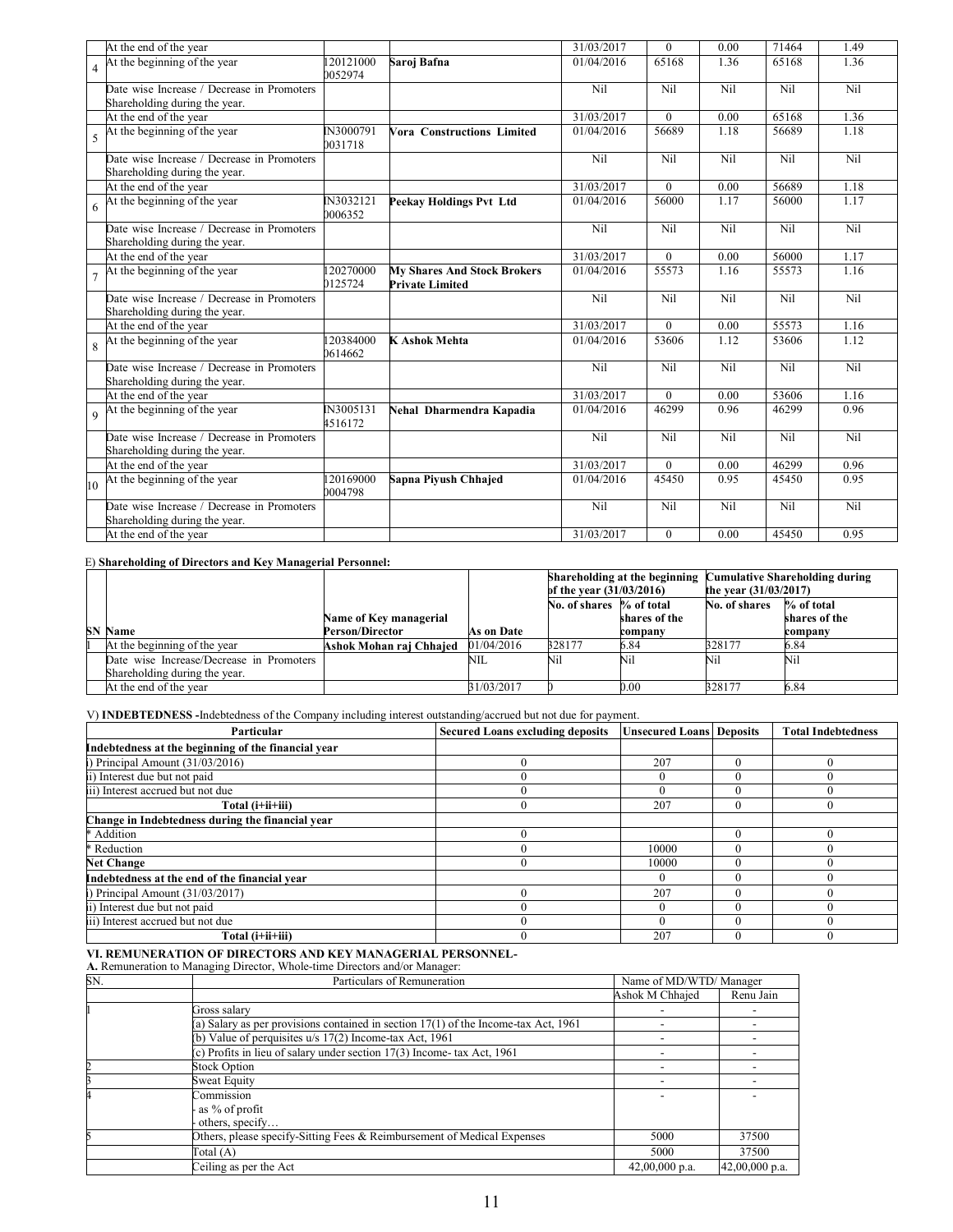#### **B. Remuneration to other directors**

| SN. | Particulars of Remuneration                     |            | Name of Directors |                    | Total (Rs.) |
|-----|-------------------------------------------------|------------|-------------------|--------------------|-------------|
|     |                                                 | Ashok Jain | Sumit Saurabh     | Vikram Singh Bhati |             |
|     | <b>Independent Directors</b>                    |            |                   |                    |             |
|     | Fee for attending board committee meetings      |            |                   |                    |             |
|     | Commission                                      |            | $\Omega$          |                    |             |
|     | Others, please specify                          |            |                   |                    |             |
|     | Total(1)                                        |            |                   |                    |             |
| ∍   | Other Non-Executive Directors                   |            |                   |                    |             |
|     | Fee for attending board committee meetings      | 20000      | 20000             | 20000              | 60000       |
|     | Commission                                      | $^{(1)}$   |                   |                    |             |
|     | Others, please specify-Medical Exp. Re-imbursed | 17500      |                   |                    | 15000       |
|     | Total(2)                                        | $\theta$   |                   |                    |             |
|     | $Total (B)= (1+2)$                              | 37500      | 20000             | 20000              | 77500       |
|     | <b>Total Managerial Remuneration</b>            | 37500      | 20000             | 20000              | 77500       |

Maximum Ceiling: - not exceeding Rs. 1, 00,000/- per meeting

#### **C. REMUNERATION TO KEY MANAGERIAL PERSONNEL OTHER THAN MD/MANAGER/WTD-NIL**

#### **VII. PENALTIES / PUNISHMENT/ COMPOUNDING OF OFFENCES: NIL**

#### **Annexure B**

#### **Form No. MR-3 SECRETARIAL AUDIT REPORT For the financial year ended on 31st March, 2017**

*[Pursuant to section 204(1) of the Companies Act, 2013 and Rule No. 9 of the Companies (Appointment and Remuneration Personnel) Rules, 2014]*

To, The Members, **RICHIRICH INVENTURES LIMITED**  G-1, Madhu Milan Building, Ground Floor, H. M. Patil Marg, Shivaji Park, Dadar (West), Mumbai – 400 028 Maharashtra, India

We have conducted the secretarial audit of the compliance of applicable statutory provisions and the adherence to good corporate practices by **RICHIRICH INVENTURE LIMITED** (hereinafter called the Company). Secretarial Audit was conducted in a manner that provided us a reasonable basis for evaluating the corporate conducts/statutory compliances and expressing our opinion thereon.

Based on our verification of the Company 's books, papers, minute books, forms and returns filed and other records maintained by the Company and also the information provided by the Company, its officers, agents and authorized representatives during the conduct of secretarial audit, We hereby report that in our opinion, the company has, during the audit period covering the financial year ended on 31st March, 2017 complied with the statutory provisions listed hereunder and also that the Company has proper Board-processes and compliance- mechanism in place to the extent, in the manner and subject to the reporting made hereinafter:

We have examined the books, papers, minute books, forms and returns filed and other records maintained by **Company** for the financial year ended on 31st March, 2017 according to the provisions of:

- The Companies Act, 2013 (the Act) and the rules made there under;
- (ii) The Securities Contracts (Regulation) Act, 1956 ('SCRA') and the rules made there under;
- (iii) The Depositories Act, 1996 and the Regulations and Bye-laws framed there under;
- (iv) Foreign Exchange Management Act, 1999 and the rules and regulations made there under to the extent of foreign Direct Investment, Overseas Direct Investment and External Commercial Borrowings;

(v) The following Regulations and guidelines prescribed under the Securities and Exchange Board of India Act, 1992 ('SEBI Act') Viz, :-

- (a) The Securities and Exchange Board of India (Substantial Acquisition of Shares and Takeovers) Regulations, 2011;
- (b) The Securities and Exchange Board of India (Prohibition of Insider Trading) Regulations, 2015;
- (c) The Securities and Exchange Board of India (Issue of Capital and Disclosure Requirements) Regulations, 2009; **(Not applicable to the Company during the audit period);**
- (d) The Securities and Exchange Board of India (Employee Stock Option Scheme and Employee Stock Purchase Scheme) Guidelines, 1999; **(Not applicable to the Company during the audit period);**
- (e) The Securities and Exchange Board of India (Issue and Listing of Debt Securities) Regulations, 2008; **(Not applicable to the Company during the audit period);**
- (f) The Securities and Exchange Board of India (Registrars to an Issue and Share Transfer Agents) Regulations, 1993 regarding the Companies Act and dealing with client;
- (g) The Securities and Exchange Board of India (Delisting of Equity Shares) Regulations, 2009; **(Not applicable to the Company during the audit period);**
- (h) The Securities and Exchange Board of India (Buyback of Securities) Regulations, 1998; **(Not applicable to the Company during the audit period);**
- (vi) The Company has identified the laws specifically applicable to the Company:
	- (a) Shop & Establishment Act
	- (b) Income Tax Act, 1961 and Indirect Tax Laws

We have also examined compliance with the applicable clauses of the following:

- (i) Secretarial Standards issued by The Institute of Company Secretaries of India.
- (ii) The Listing Agreements entered into by the Company with Bombay Stock Exchange.

During the period under review the Company has complied with the provisions of the Act, Rules, Regulations, Guidelines, Standards, etc. mentioned above except

We further report that

The Board of Directors of the Company is duly constituted with proper balance of Executive Directors, Non-Executive Directors and Independent Directors.

The changes in the composition of the board of Directors that took place during the period under review were carried out in compliance with the provision of the Act that Form DIR 12 was filed with in time for appointment of Independent Directors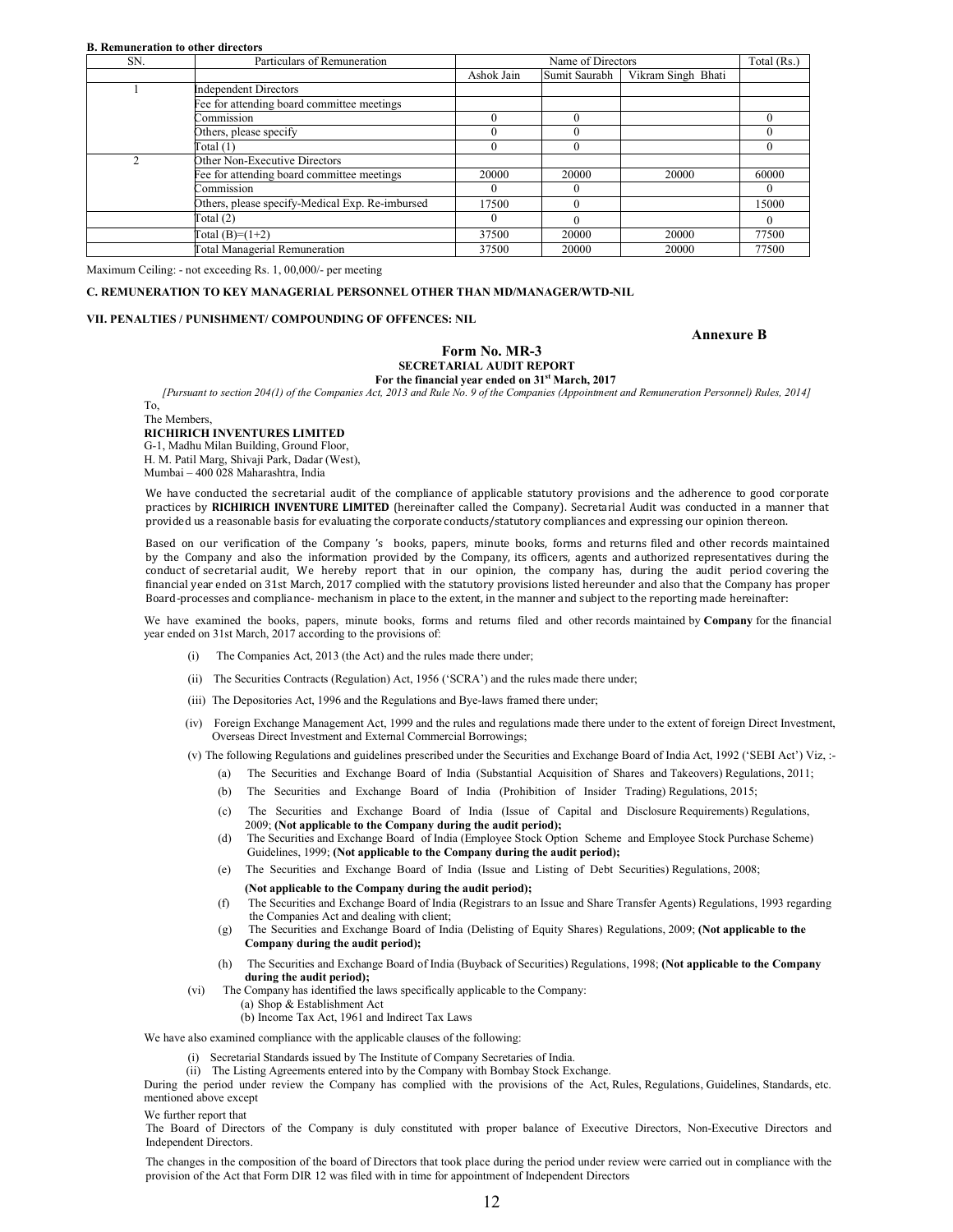We further report that as per section 203 of the Companies Act, 2013 the Company have not appointed any Key Managerial Personnel. However, the as per the explanations given to us the Company has not appointed Company Secretary as the Company's share Capital is less then Rs. 5 Crores.

Adequate notice is given to all directors to Schedule the Board Meeting agenda and detailed notes on agenda were sent at least seven days in advance, and a system exists for seeing and obtaining further information and clarification on the agenda items before the meeting and for meaningful participation at the meeting

All decision at Board Meeting and Committee are carried out unanimously as recorded in the minutes of the meeting of the Board of Director or Committee of the Board at the Meeting.

We further report that there are adequate systems and processes in the company commensurate with the size and operations of the Company to monitor and ensure compliance with applicable laws, rules, regulations and guidelines.

**For M. S. KAYAMKHANI & ASSOCIATES**<br> **For M. S. KAYAMKHANI & ASSOCIATES**<br> **Company Secretaries** Date: 15<sup>th</sup> July, 2017 **Company Secretaries Company Secretaries Company Secretaries Company Secretaries Company Secretaries** Place: Mumbai SD**/ Mohd Shakeel Kayamkhani Proprietor**

This report is to be read with our letter of even date which is annexed as **Annexure A** and Forms an integral part of this report. **Annexure A to the Secretarial Audit Report**

To, The Members,

### **RICHIRICH INVENTURES LIMITED**

G-1, Madhu Milan Building, Ground Floor,

H. M. Patil Marg, Shivaji Park, Dadar (West),

Mumbai – 400 028 Maharashtra, India

Our report of even date is to be read along with this letter

- 1. Maintenance of secretarial record is the responsibility of the management of the company. Our responsibility is to express an opinion on these secretarial records based on our audit.
- 2. We have followed the audit practices and processes as were appropriate to obtain reasonable assurance about the correctness of the contents of the Secretarial records. The verification was done on test basis to ensure that correct facts are reflected in secretarial records. We believe that the processes and practices, we followed provide a reasonable basis for our opinion.
- 3. We have not verified the correctness and appropriateness of financial records and Books of Accounts of the company.
- 4. Where ever required, we have obtained the Management representation about the compliance of laws, rules and regulations and happening of events etc.
- 5. The compliance of the provisions of Corporate and other applicable laws, rules, regulations, standards is the responsibility of management. Our examination was limited to the verification of procedures on test basis.
- 6. The Secretarial Audit report is neither an assurance as to the future viability of the company nor of the efficacy or effectiveness with which the management has conducted the affairs of the company.

 **For M. S. KAYAMKHANI & ASSOCIATES Company Secretaries**<br> **Example 15th July, 2017**<br> **Mohd Shakeel Kayamkhani Mohd Shakeel Kayamkhani<br>Proprietor** 

Place: Mumbai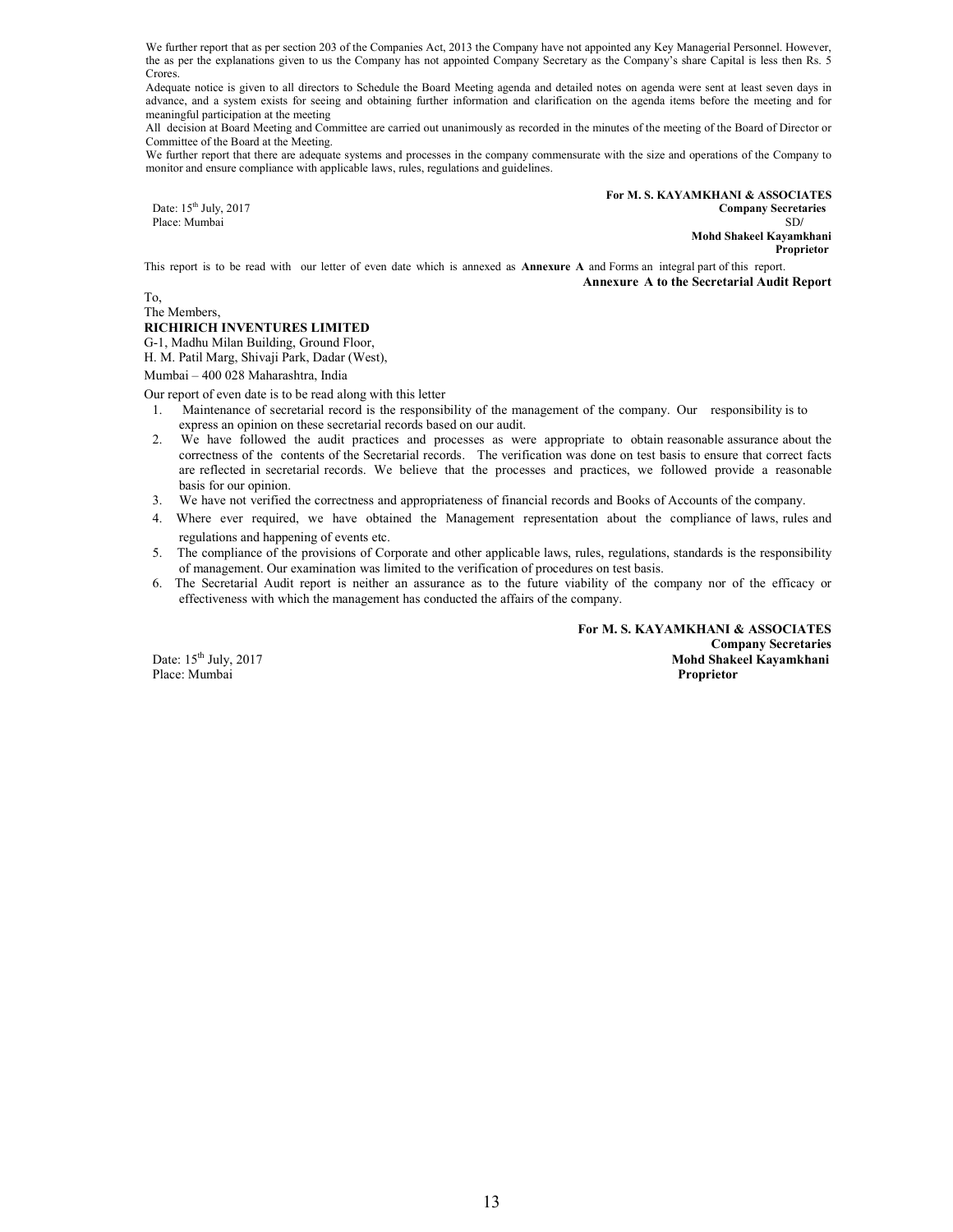#### **ANNEXURE TO THE DIRECTOR'S REPORT {Continued}**

#### **1. Disclosures:**

There were no transactions of the company of material nature with the promoters, the directors, or the management, their subsidiaries or relatives etc. that may have potential conflict with the interest of the company at large.

The company has complied with all statutory requirements relating to capital markets and has been no penalties/strictures imposed on the company during the last three years on this account.

#### **Details of related party transactions:-**

There are no materially significant transactions with related parties during the financial year which were in conflict with the interest of the Company that require separate disclosures. A list of related party transactions as required by the Accounting Standards (AS) 18 issued by the institute of Chartered Accounts of India, forms part of Schedule 16 to the accounts. These transactions do not attract the provision of Section 188 of Companies Act, 2013.

#### **\* Peculiarly relationship or transaction of the Non-Executive Director:-**

There is no material peculiarly transaction with any Non-Executive as well as independent Director of the Company that requires a separate disclosure.

#### **\* Details on the use of proceeds from public issue, right issue, preferential issue etc:-**

No funds have been raised through issue of equity or debt in the form of public or right or preferential issues during the year under review.

#### **\* Disclosure of Accounting Transactions:-**

The Company has followed all mandatory accounting standards.

#### **\* Vigil Mechanism/ Whistle Blower Policy:**

In Compliance with provision of Section 177(9) of the Companies Act, 2013 and Clause 49 of Listing Agreement the Company has framed a Vigil Mechanism/ Whistle Blower Policy and the same has also been placed in the website of the Company. None of the employees of the Company has been denied access to the Audit Committee.

#### **\* Detail of Compliance with mandatory requirements and adoption of non-mandatory requirements**

The Company has complied with all the applicable mandatory requirements. The Company has not adopted the non-mandatory requirements of the Listing Agreement.

### **2. COMPLIANCE OFFICER :-**

**As required by the SEBI (Listing Obligations and Disclosure Requirements), 2015 the Company has appointed Mr. Abhishek Kumar Mishra as the Compliance Officer. Email address of Compliance Officer is richagro@yahoo.co.in.** 

| Category                                  | <b>No. of Complaints</b> | <b>No. of Complaints</b> | <b>No. of Complaints</b> |
|-------------------------------------------|--------------------------|--------------------------|--------------------------|
|                                           | <b>Received</b>          | resolved                 | Pending                  |
|                                           |                          |                          |                          |
| Delay In Transfer of share                |                          |                          | NIL.                     |
| Non receipt of Share/Dividend             | NIL.                     | <b>NA</b>                | <b>NIL</b>               |
| Delay/Non receipt in issue of             | NIL.                     | <b>NA</b>                | <b>NIL</b>               |
| duplicate shares                          |                          |                          |                          |
| <b>Delay/Non receipt of Annual Report</b> | NIL.                     | <b>NA</b>                | NIL.                     |
| Delay/Non receipt of shares               | NIL.                     | <b>NA</b>                | <b>NIL</b>               |
| in the account by the Broker              |                          |                          |                          |
| Delay/Non payment of                      | NH.                      | <b>NA</b>                | <b>NIL</b>               |
| the sale proceeds by the broker           |                          |                          |                          |
| <b>Others</b>                             | <b>NIL</b>               | <b>NA</b>                | <b>NIL</b>               |
| <b>Total</b>                              |                          |                          | <b>NIL</b>               |

**A. Complaint Status for the year 01/04/2016 to 31/03/2017 ( Equity Shares)** 

#### 3. **Prevention of Insider Trading**

The Company has adopted a Code of Conduct for prevention of Insider Trading with a view to regulate trading in securities by the Directors and designated employees of the Company. The Code require pre-clearance for dealing in the Company's shares and prohibits the purchase or sale of the Company shares by the Directors and the designated employees while in possession of unpublished price sensitive information in relation to the Company and during the period when the trading Window is closed.

All Board Directors and the designated employees have confirmed compliance with the code.

#### **4. Means of Communication:**

The quarterly, half yearly financial results are published in English & Regional newspapers and also furnished to the Stock Exchange with whom the Company has Listing arrangements to enable them to put them on their website. The Company has its own website i.e. www.richirichinventures.com wherein all relevant information along with the financial results & shareholding patterns are available. The Management Discussion & analysis, forms part of Director's Report is covered in Annual Report.

#### 5. **General Shareholders Information:**

 a) Date, time and venue of AGM**: On 29th September, 2017 at 12.00 P.M** at G-1 Madhu Milan Building Ground Floor, H.M Patil Road, Shivaji Park, Dadar-West, Mumbai-400028

b) Date of Book- Closure Saturday 23rd September, 2017 to Friday 29th September 2017 (both days inclusive).

### c) Financial Calendar : 2017-2018 (tentative) 1<sup>st</sup> Quarter Results ending June 30, 2017 : Last week of July, 2017. 2<sup>nd</sup> Quarter Results ending September 30, 2017 : Last week of October, 2017.  $3<sup>rd</sup>$  Quarter Results ending December 31, 2017 : Last week of January, 2018. 4<sup>th</sup> Quarter Results ending March 31, 2018 : Last week of May, 2018. Annual General Meeting for the year ending March 31, 2018 : Before end September, 2018.

d) Corporate Identity No :- L65990MH1986PLC039163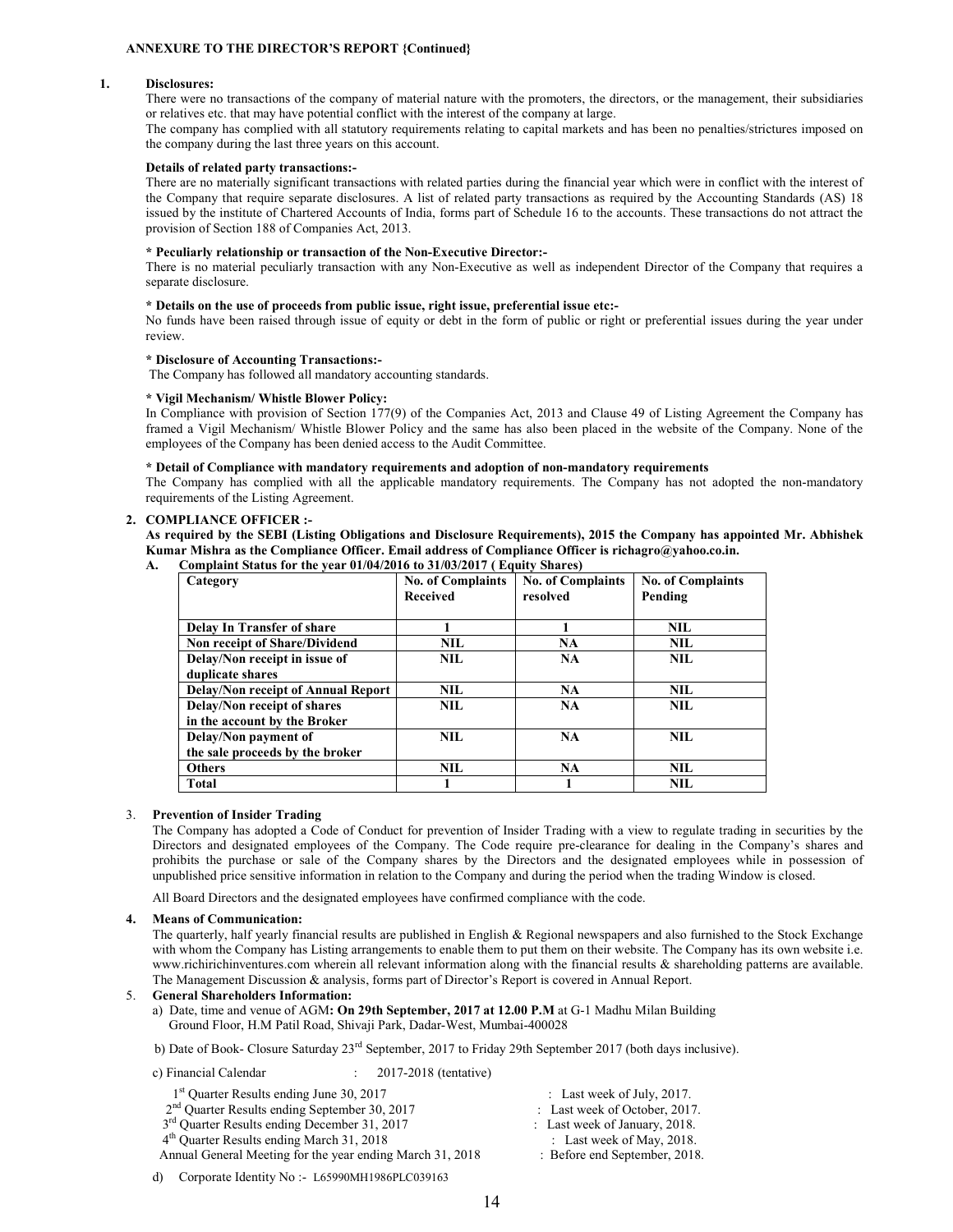- e) The share of the company is listed on the" Bombay Stock Exchange".
- f) BSE Stock Code: 519230
- g) ISIN Code of company's Share is INE 102C01020
- h) Market Price Data: Traded at BSE (Period April 2016 to March 2017) (In Rs.)

|                                                                                         |  |  |  |  |  | Apr May June July Aug. Sept Oct Nov Dec Jan Feb March |  |
|-----------------------------------------------------------------------------------------|--|--|--|--|--|-------------------------------------------------------|--|
| <b>High</b> 4.19 4.32 4.14 3.95 4.51 4.52 4.11 3.34 3.30 3.10 3.49 3.72                 |  |  |  |  |  |                                                       |  |
| Low $3.85$ $3.70$ $3.48$ $3.70$ $3.85$ $3.98$ $3.31$ $3.34$ $3.07$ $2.95$ $2.89$ $2.98$ |  |  |  |  |  |                                                       |  |

### 6. a) **Registrar & Share Transfer Agent:**

 Adroit Corporate Services P Ltd Jafferbhoy Ind. Estate Makawana Road Marol Naka, Andheri-East, Mumbai 400 059 Telephone No. 022-2859 4060 /2859 6060 Fax No. 022-2850 3748

#### b) **Share Transfer System:**

The shares of the company are compulsorily traded in the Demat form. For physical transfers all valid transfer deeds received by either the company or its Share & Transfer Agents are registered with the approval of the committee in about 4 weeks time. The deficient transfer documents are returned to the sender with objection memos for making good. All valid transfers are registered with share certificates duly transferred in the name of sender are sent to them.

### 7. **Distribution Schedule of shareholding as on 31-03-2017.**

|                             | <b>Share holders</b> |              | <b>No. of Shares</b> |             |
|-----------------------------|----------------------|--------------|----------------------|-------------|
| <b>No. of Equity Shares</b> | Number               | % of Holders | Number               | % of Shares |
| $0 - 100$                   | 1881                 | 41.07        | 176609               | 3.68        |
| 101-500                     | 1972                 | 43.06        | 600425               | 12.51       |
| 501-1000                    | 449                  | 9.80         | 350156               | 7.29        |
| 1001-2000                   | 115                  | 2.51         | 181795               | 3.79        |
| 2001 and above              | 163                  | 3.56         | 3491015              | 72.73       |
| Total                       | 4580                 | 100.00       | 4800000              | 100.00      |

### **Categories of Shareholders as on 31.03.2017**

| Category             | 31.03.2017        |                      |  |  |  |
|----------------------|-------------------|----------------------|--|--|--|
|                      | % of Shareholding | <b>No. of Shares</b> |  |  |  |
| Promoters/Associates | 22.93             | 1100578              |  |  |  |
| Individuals          | 61.71             | 2962220              |  |  |  |
| Domestic Companies   | 6.43              | 308741               |  |  |  |
| Director & Relative  | 8.55              | 410471               |  |  |  |
| NRI                  | 0.37              | 17990                |  |  |  |
| TOTAL                | 100               | 4800000              |  |  |  |

| On the basis of category |                           |                   |  |
|--------------------------|---------------------------|-------------------|--|
| Category                 | <b>No. of Shares held</b> | % of total shares |  |
| Promoters/Associates     | 1100578                   | 22.93             |  |
| Public                   | 3699422                   | 77.07             |  |
| Total                    | 4800000                   | 100.00            |  |

### **INFORMATION PURSUANT TO CLAUSE 32 OF THE LISTING AGREEMENT**

1. Listing of Shares: The Company's shares are listed at "The Bombay Stock Exchanges"

2. Listing fees to Bombay Stock Exchange have been paid up to 2017-18.

#### **MANAGEMENT DISCUSSION & ANALYSIS REPORT {MDAR}**

#### **A. Industry Structure and developments:**

The company was a part of agro based solvent extraction industry, till the year 2003. Thereafter since then company is struggling to explore new business opportunities.

During the year 2009-10 the Company under the leadership of Director Shri Ashok.M.Chhajed had taken a new initiative of launching 'PROPERTY EX', a new area of business with great enthusiasm to deal in corporate services, advisory services real estate broking services, property management and HR management services.

The company had developed a real estate broker's network to buy, sale, and lease the property which offers corporate services, advisory services real estate broking services, property management and HR management services under the portal www.propertyex.in

But unfortunately, the expectations from the venture did not turn up, leaving with heavy losses Company had appointed 108 franchisees across Mumbai city but response was very negative and therefore the business of Property-ex was closed prematurely, after incurring heavy losses.

At present company is engaged in fund  $\&$  non-fund based activities but not as an Investment Company by utilizing their experience of trade, and industry. Therefore to say company at present in the service sector and the activities of the company are yet to settle.

### **B. Opportunities:**

As stated above, the company with the available resources is exploring the new business ventures in the Real Estate/ Agro based or any other line of business in coming time.

- **C.** Once bitten twice shy, since the company has lost its major part of capital, do not want to take any aggressive move with the growing competition and unstable policies and practice in the trade and industry.
- **D.** The company has requisite internal control systems commensurate with the size, in all financial and functional areas.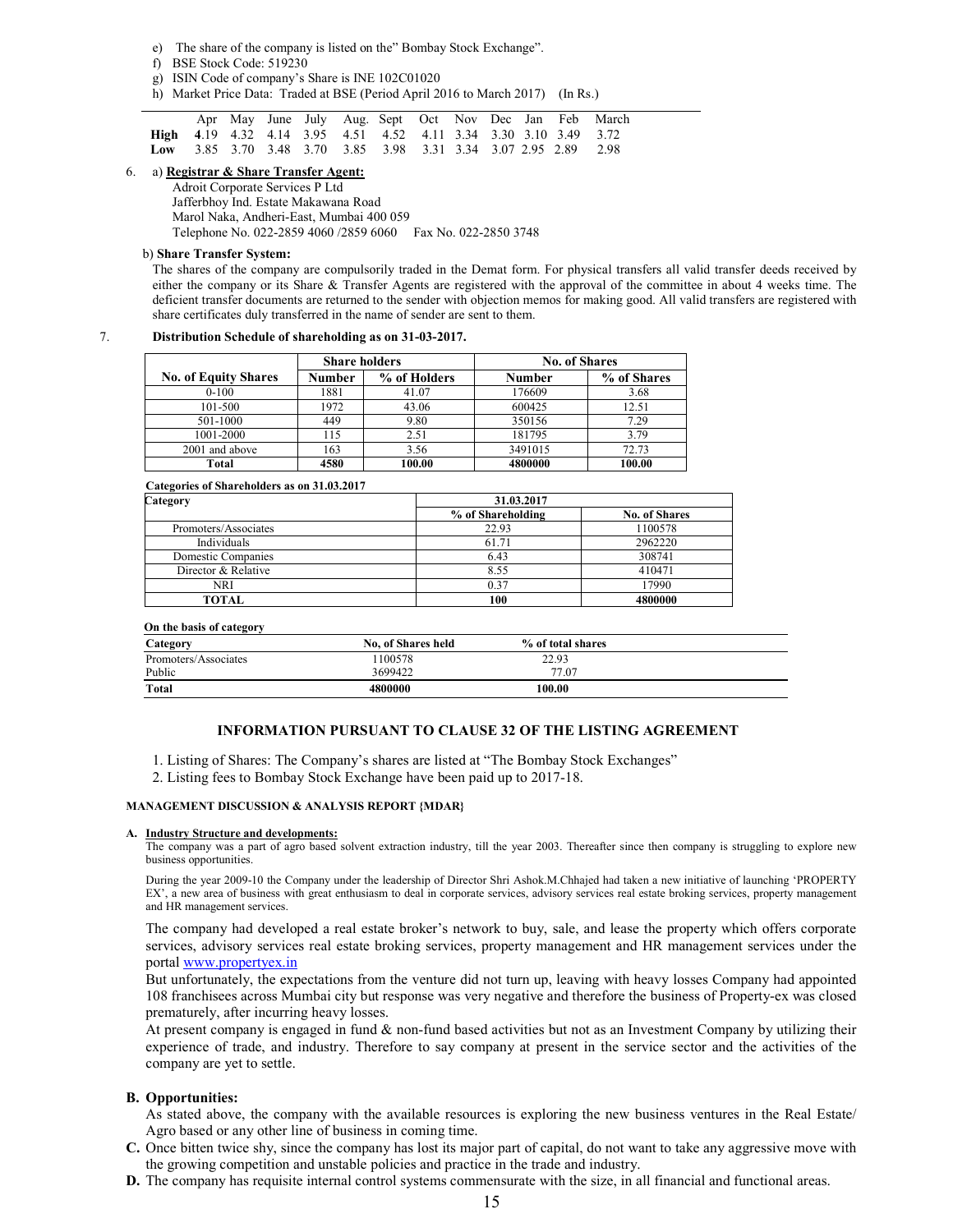### **Annexure: II Secretarial Auditor's Certificate on Corporate Governance under the Listing Agreement**

### **The Members of RICHIRICH INVENTURES LTD**

We have examined the compliance of conditions of corporate governance by the RICHIRICH INVENTURES LIMITED for the year ended  $31<sup>st</sup>$  March 2017 as stipulated in Chapter IV of Securities & Exchange Board of India (Listing Obligation and Disclosure Requirements) Regulations, 2015 pursuant to the Listing Agreement of the said Company with Stock Exchanges.

The compliance of conditions of corporate governance is the responsibility of the Management. Our examination has been limited to procedures and implementation thereof, adopted by the company for ensuring the compliance of conditions of corporate governance. It is neither an audit nor expression of opinion on the financial statement of the company.

In our opinion and to the best of our information and according to the explanations given to us, and the representation made by the Directors and Management, We certify that the Company has complied with the conditions of Corporate Governance as stipulated in the provision as specified in Chapter IV of Securities  $\&$ Exchange Board of India (Listing Obligations and Disclosure Requirements) Regulations, 2015 pursuant to the Listing Agreement of the said Company with Stock Exchanges.

We further state that such compliance is neither an assurance as to the future viability of the company nor the efficiency or effectiveness with which the Management has conducted the affairs of the company.

 For M/s. M.S. KAYAMKHANI & ASSOCIATES Company Secretaries CS Mohd Shakeel Kayamkhani Place: Mumbai Proprietor<br>
Date: 18/07/2017 ACS No. 27495 ACS No. 27495 C.P. No. 11607

**Note:** Company need not to require submitting Corporate Governance Report due to neither company paid up capital more than 10 Cr. nor net worth more than 25 Cr. hence this report issued for Company demand only, not the part of compliance under (Listing Obligation and Disclosure Requirements) Regulation 2015. Therefore we are not responsible for any Compliance formality in future.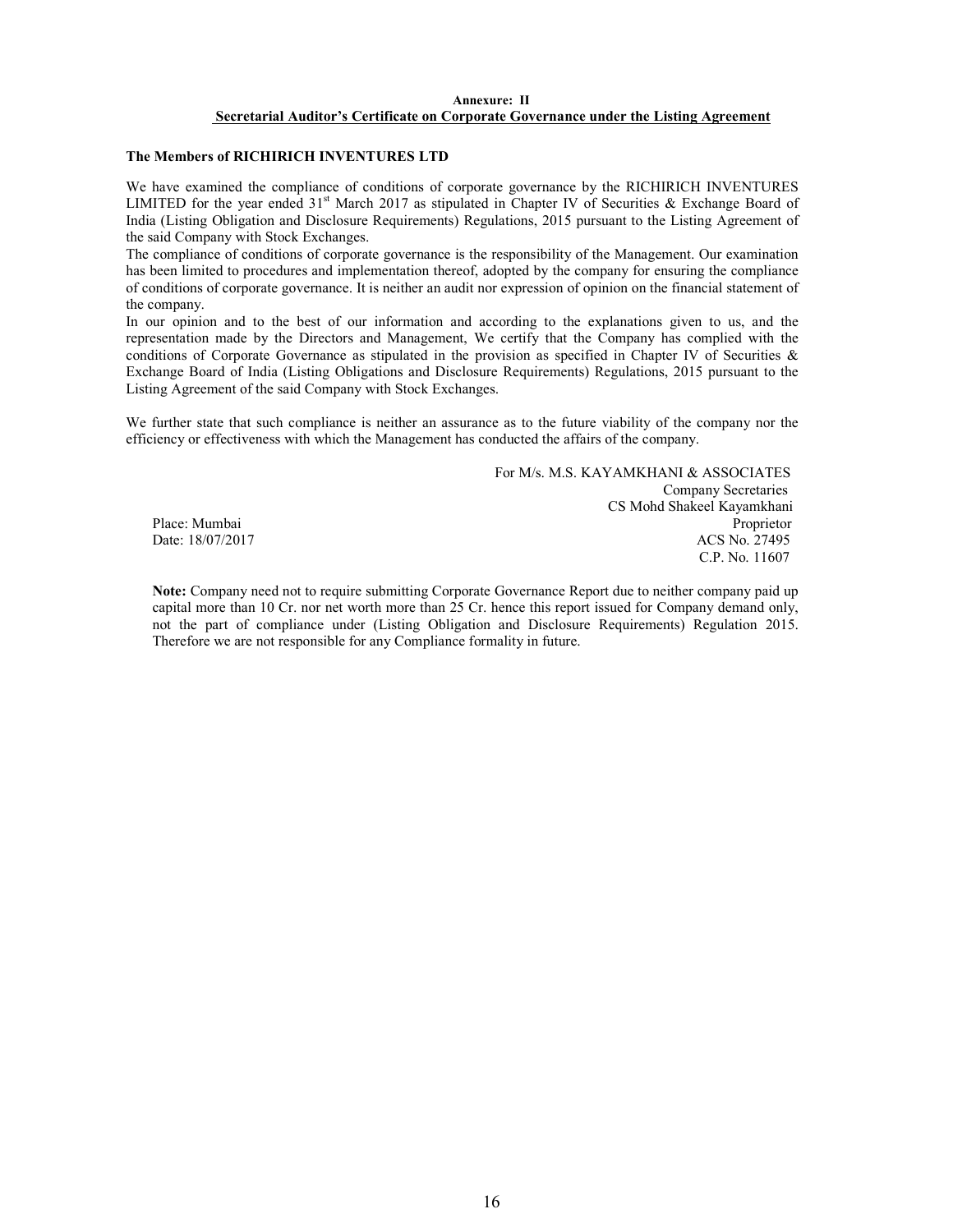### **INDEPENDENT AUDITOR'S REPORT**

#### **To the Members of Richirich Inventures Limited Report on the Indian Accounting Standards (Ind AS) Financial Statements**

We have audited the accompanying Ind AS financial statements of **Richirich Inventures Limited** ("the Company"), which comprise the Balance Sheet as at  $31<sup>st</sup>$  March, 2017 the Statement of Profit and Loss (including other comprehensive income), the Cash Flow Statement and the statement of changes in equity for the year then ended, and a summary of the significant accounting policies and other explanatory information.

#### **Management's Responsibility for the Financial Statements**

The Company's Board of Directors is responsible for the matters stated in Section 134(5) of the Companies Act, 2013 ("the Act") with respect to the preparation of these Ind AS financial statements that give a true and fair view of the financial position, financial performance (including other comprehensive income), cash flows and changes in equity of the Company in accordance with the accounting principles generally accepted in India, including the Indian Accounting Standards specified in the companies (Indian Accounting Standards) Rules,2015 as amended under Section 133 of the Act.

 This responsibility also includes maintenance of adequate accounting records in accordance with the provisions of the Act for safeguarding the assets of the Company and for preventing and detecting frauds and other irregularities; selection and application of appropriate accounting policies; making judgments and estimates that are reasonable and prudent; and design, implementation and maintenance of adequate internal financial controls, that were operating effectively for ensuring the accuracy and completeness of the accounting records, relevant to the preparation and presentation of the Ind AS financial statements that give a true and fair view and are free from material misstatement, whether due to fraud or error.

### **Auditor's Responsibility**

Our responsibility is to express an opinion on these Ind AS financial statements based on our audit. We have taken into account the provisions of the Act and the Rules made there under including the accounting and auditing standards and matters which are required to be included in the audit report under the provisions of the Act and the Rules made there under.

We conducted our audit in accordance with the Standards on Auditing specified under Section 143(10) of the Act and other applicable authoritative pronouncements issued by the Institute of Chartered Accountants of India. Those Standards and pronouncements require that we comply with ethical requirements and plan and perform the audit to obtain reasonable assurance about whether the Ind AS financial statements are free from material misstatement.

An audit involves performing procedures to obtain audit evidence about the amounts and the disclosures in the Ind AS financial statements. The procedures selected depend on the auditor's judgment, including the assessment of the risks of material misstatement of the Ind AS financial statements, whether due to fraud or error. In making those risk assessments, the auditor considers internal financial control relevant to the Company's preparation of the Ind AS financial statements that give a true and fair view in order to design audit procedures that are appropriate in the circumstances. An audit also includes evaluating the appropriateness of the accounting policies used and the reasonableness of the accounting estimates made by the Company's Directors, as well as evaluating the overall presentation of the Ind AS financial statements.

We believe that the audit evidence we have obtained is sufficient and appropriate to provide a basis for our audit opinion on the Ind AS financial statements.

### **Opinion**

In our opinion and to the best of our information and according to the explanations given to us, the aforesaid Ind AS financial statements give the information required by the Act in the manner so required and give a true and fair view in conformity with the accounting principles generally accepted in India, of the state of affairs of the Company as at  $31<sup>st</sup>$  March, 2017, and its financial performance (including other comprehensive income), cash flow and changes in equity for the year ended on that date.

### **Other Matter**

The financial information of the Company for the year ended March 31, 2016 and the transition date opening balance sheet as at April 1, 2015 included in these Ind AS financial statements, are based on the previously issued statutory financial statements for the year ended March 31,2016 and March 31,2015 prepared in accordance with the companies (Accounting Standards) Rules, 2006(as amended) which were audited by Deepak SL Agarwal & Co., with their unqualified opinion dated  $21<sup>st</sup>$  May,  $2016$  and  $29<sup>th</sup>$  May,  $2015$  whose report have been furnished to us and which have been relied upon by us for the purpose of the statement. The adjustments to those financial statements for the differences in accounting principles adopted by the Company on transition to the Ind AS have been audited by us.

Our opinion is not qualified in respect of this matter.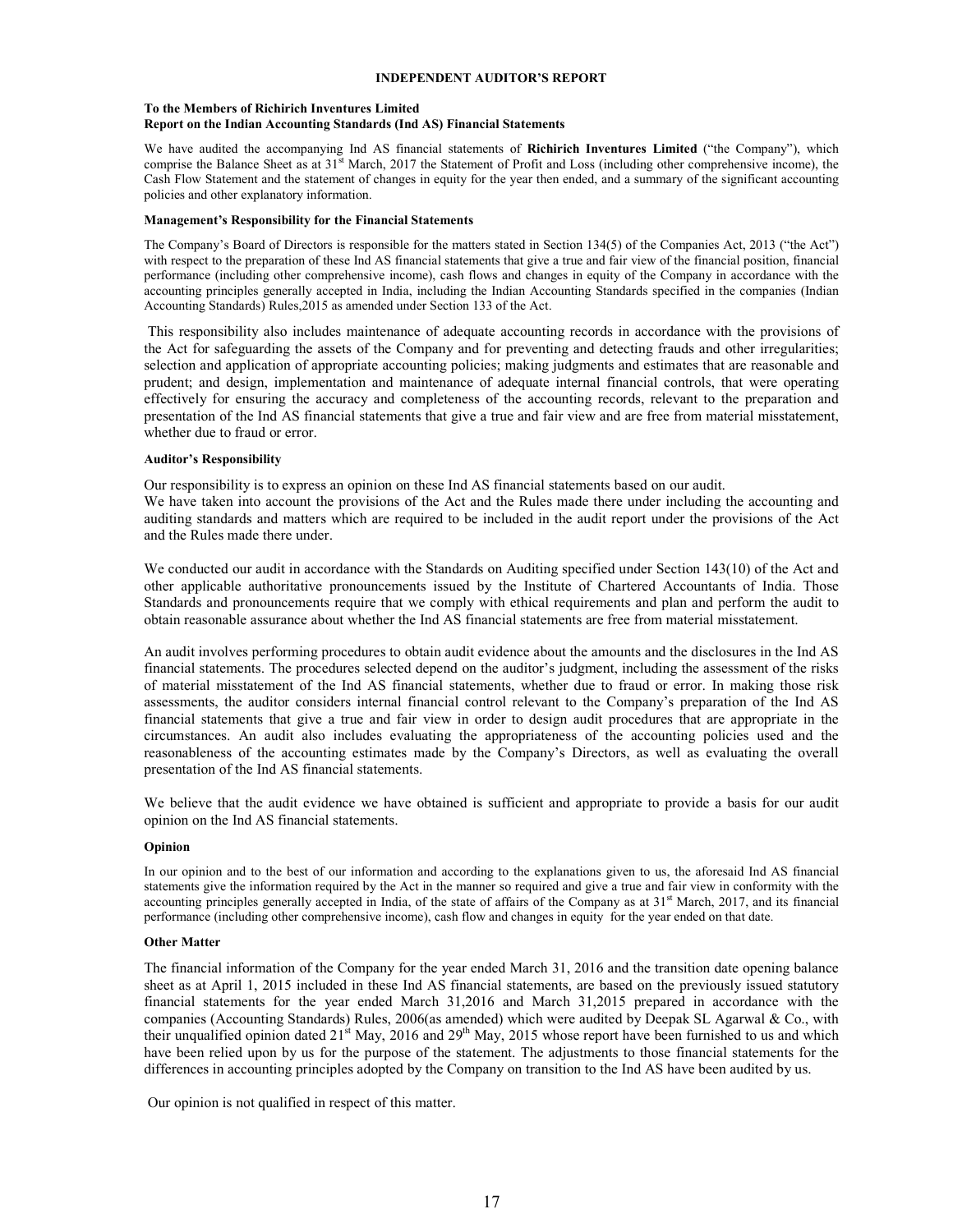#### **Report on Other Legal and Regulatory Requirements**

- 1. As required by the Companies (Auditor's Report) Order, 2016 ("the Order") issued by the Central Government of India in terms of sub-section (11) of section 143 of the Act ("the Order"), and on the basis of such checks of the books and records of the company as we considered appropriate and according to the information and explanations given to us, we give in the Annexure A, a statement on the matters specified in the paragraph 3 and 4 of the order.
- 2. As required by Section 143 (3) of the Act, we report that:
	- (a) We have sought and obtained all the information and explanations which to the best of our knowledge and belief were necessary for the purposes of our audit.
	- (b) In our opinion, proper books of account as required by law have been kept by the Company so far as it appears from our examination of those books.
	- (c) The Balance Sheet, the Statement of Profit and Loss (including other comprehensive income), the Cash Flow Statement and the statement of changes in equity dealt with by this Report are in agreement with the books of account.
	- (d) In our opinion, the aforesaid Ind AS financial statements comply with the Accounting Standards specified under Section 133 of the Act.
	- (e) On the basis of the written representations received from the directors as on  $31<sup>st</sup>$  March, 2017 taken on record by the Board of Directors, none of the directors is disqualified as on  $31<sup>st</sup>$  March, 2017 from being appointed as a director in terms of Section 164 (2) of the Act.
	- (f) With respect to the adequacy of the Internal Financial Controls over financial reporting of the Company and operating effectiveness of such controls, refer to our separate report in "Annexure B".
	- (g) With respect to the other matters to be included in the Auditor's Report in accordance with Rule 11 of the Companies (Audit and Auditors) Rules, 2014, in our opinion and to the best of our information and according to the explanations given to us:
		- i. The Company does not have any pending litigations which would impact its financial position.
		- ii. The Company did not have any long-term contracts including derivative contracts for which there were any material foreseeable losses.
		- iii. There were no amounts which were required to be transferred to the Investor Education and Protection Fund by the Company.
		- iv. The Company has provided requisite disclosures in its Ind AS financial statements as to holding as well as dealing in Specified Bank Notes during the period from 8 November, 2016 to 30 December, 2016. Based on audit procedures and relying o the management representation we report that the disclosures are in accordance with the books of accounts maintained by the Company and as produced to us by the management. Refer note no 21 to the Ind AS financial statements.

For J.P.J. ASSOCIATES Chartered Accountants Firm's Registration Number: 113012W

CA Vaibhav Vaidya Partner Membership Number: 157754

Mumbai Date: 22<sup>nd</sup> May, 2017

#### **Annexure – A to the Auditor's Report**

The Annexure referred to in Independent Auditors' Report to the members of the Company on the Ind AS financial statements for the year ended 31 March 2017, we report that:

- (i) (a) The Company has maintained proper records showing full particulars, including quantitative details and situation of fixed assets;
	- (b) A substantial portion of the fixed assets have been physically verified by the management during the year and in our opinion the frequency of verification is reasonable having regard to the size of the Company and Nature of Business. No material discrepancies were noticed on such verification.
	- (c) The Company does not have any immovable properties, So the question of title deeds does not arise.
- (ii) The company does not have inventory during the year. Thus, paragraph 3(ii) of the Order is not applicable to the Company.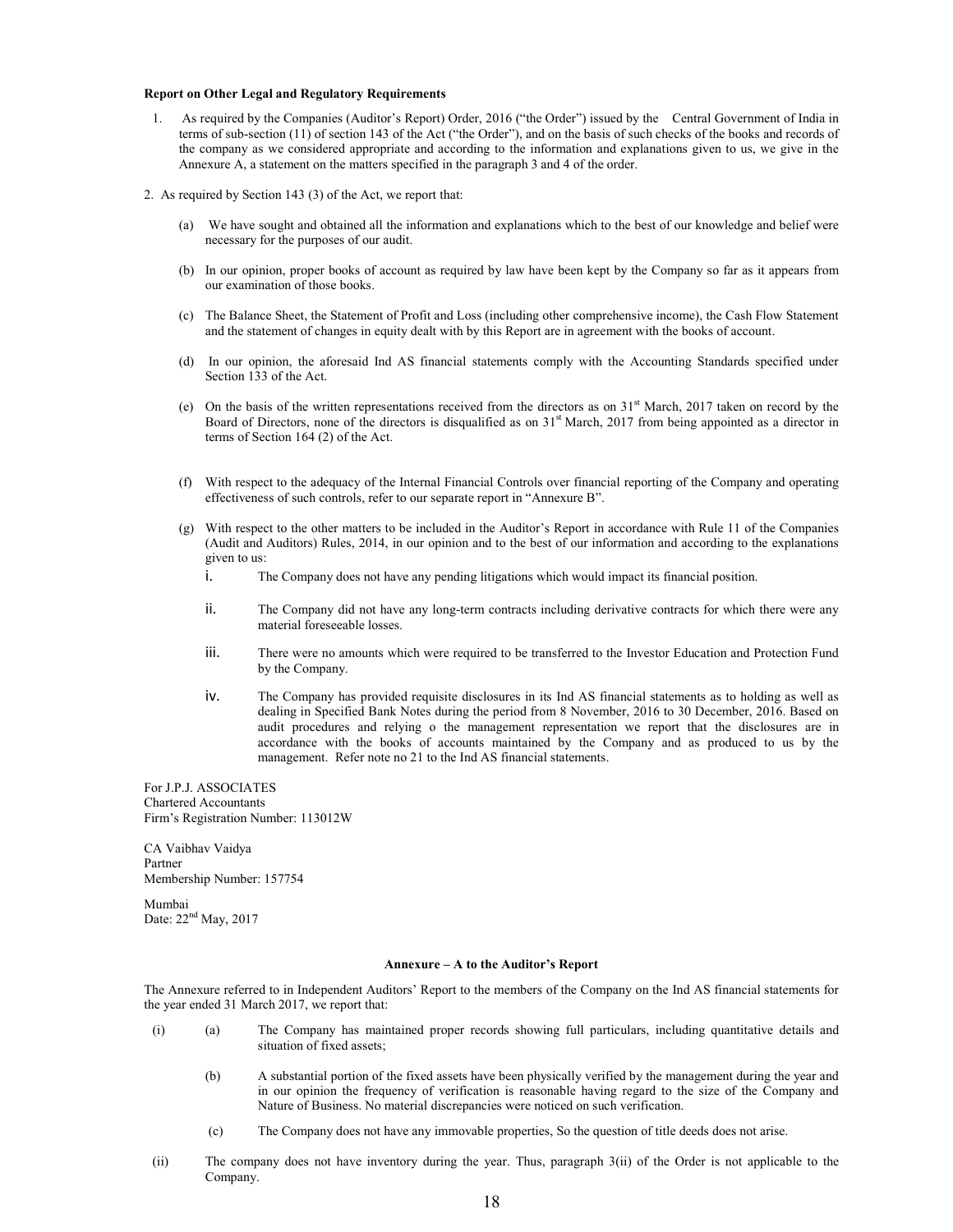- (iii) The Company has granted interest free loans, secured or unsecured to companies, firms or other parties covered in the register maintained under Section 189 of the Companies Act, 2013 as per the information and explanation given to us. Also, in earlier years an interest free loan was granted to companies, firms or other parties covered in the register maintained under Section 189 of the Act.
	- a) As per the information and explanations given to us the terms and conditions of the grant of such loans are not prejudicial to the company's interest;
	- b) In the case of a loan granted to the party listed in the register maintained under Section 189 of the Act, certain loans are interest free and the principal is repayable on demand and the Company has not sought repayment of the loan during the current year. On certain loans the Company has charged interest, however the principal is repayable on demand and the Company has not sought repayment of the loan during the current year ;
	- c) There are no overdue amounts in respect of the loan granted to a party listed in the register maintained under Section 189 of the Act.
- (iv) As per the information and explanation given to us and in our opinion, the Company does not have any transactions to which the provisions of Section 185 apply. The Company has complied with the provisions of Section 186 of the Act, with respect to the loans, investments, guarantees and security.
- (v) The Company has not accepted any deposit from the public.
- (vi) As per the information and explanations given to us, the Central Government has not prescribed the maintenance of cost records under section 148 (1) of the Companies Act, 2013, hence, the question of maintaining such accounts and records does not arise.
- (vii) (a) According to the records of the Company and as per the information and explanations given to us, the Company generally is regular in depositing undisputed statutory dues including Provident Fund, Investor Education and Protection Fund, Employees' State Insurance, Income tax, Sales tax, Wealth tax, Service tax, Duty of Customs, Duty of Excise, value added tax, cess and other statutory dues with appropriate authorities. According to the information and explanations given to us, no arrears of statutory dues as at March 31, 2017 for a period of more than six months from the date they became payable.
	- (b) According to the information and explanation given to us there are no dues of income tax or sales tax or wealth tax or service tax or duty of customs or duty of excise or value added tax or cess outstanding on account of any dispute as on 31<sup>st</sup> March 2017.
- (viii) The Company does not have any loans or borrowings from any financial institution, banks, government or debenture holders during the year. Accordingly, paragraph 3(viii) of the Order is not applicable.
- (ix) The Company did not raise any money by way of initial public offer or further public offer (including debt instruments) and term loans during the year. Accordingly, paragraph  $3(ix)$  of the Order is not applicable.
- (x) According to the information and explanations given to us, no material fraud by the Company or on the Company by its officers or employees has been noticed or reported during the course of our audit.
- (xi) According to the information and explanations give to us and based on our examination of the records of the Company, the Company has paid/provided for managerial remuneration in accordance with the requisite approvals mandated by the provisions of Section 197 read with Schedule V to the Act..
- (xii) In our opinion and according to the information and explanations given to us, the Company is not a nidhi company. Accordingly, paragraph 3(xii) of the Order is not applicable.
- (xiii) According to the information and explanations given to us and based on our examination of the records of the Company, transactions with the related parties are in compliance with sections 177 and 188 of the Act where applicable and details of such transactions have been disclosed in the Ind AS financial statements as required by the applicable accounting standards.
- (xiv) According to the information and explanations give to us and based on our examination of the records of the Company, the Company has not made any preferential allotment or private placement of shares or fully or partly convertible debentures during the year. Accordingly, paragraph 3(xiv) of the Order is not applicable.
- (xv) According to the information and explanations given to us and based on our examination of the records of the Company, the Company has not entered into non-cash transactions with directors or persons connected with him. Accordingly, paragraph 3(xv) of the Order is not applicable.
- (xvi) The company is not required to be registered under section 45 IA of the Reserve Bank of India Act, 1934.

For J.P.J Associates, Chartered Accountants Firm Registration No.113012W

CA Vaibhav Vaidya Partner M.No.157754

Mumbai Date: 22<sup>nd</sup> May, 2017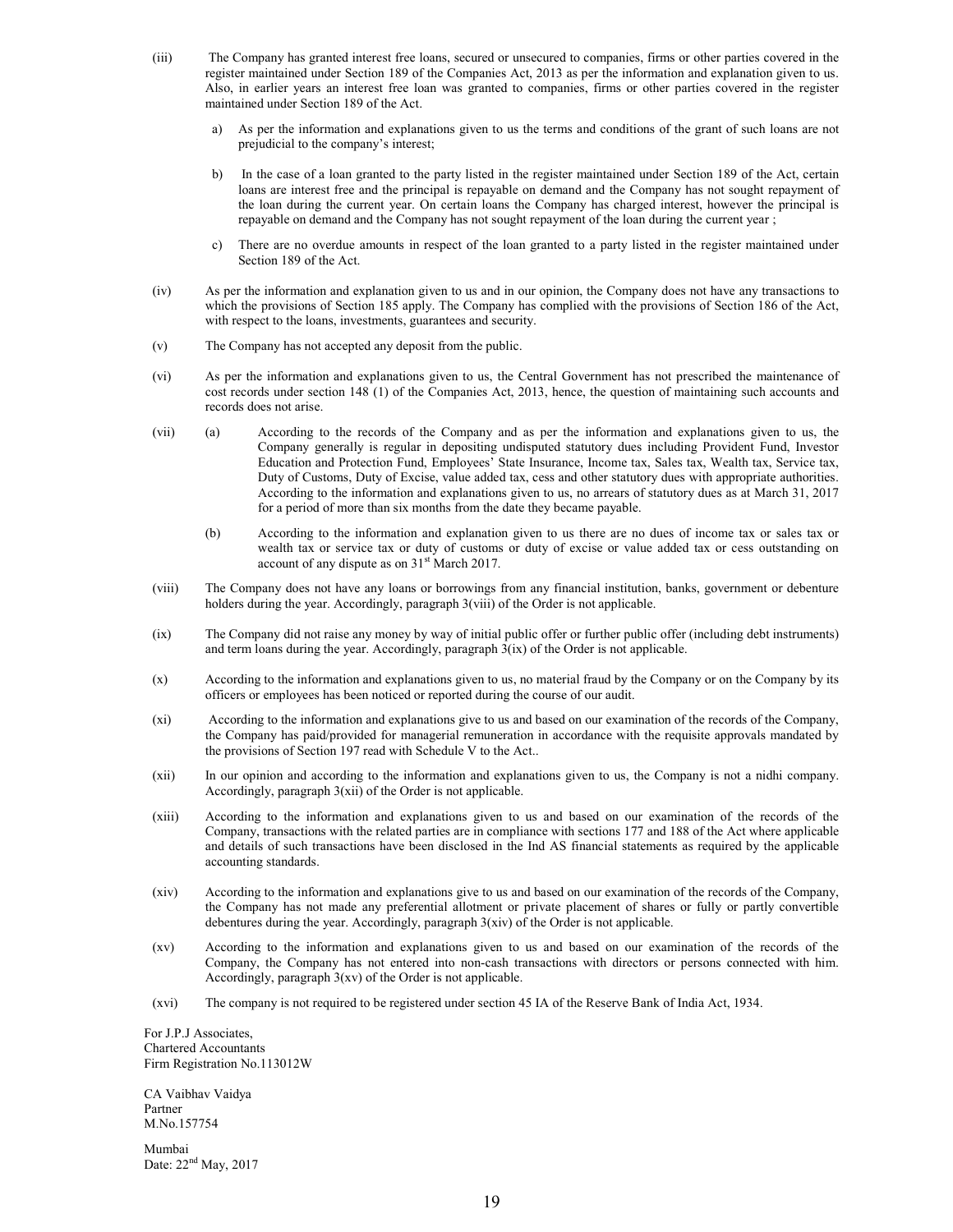#### **Report on the Internal Financial Controls under Clause (i) of Sub-section 3 of Section 143 of the Companies Act, 2013 ("the Act")**

We have audited the internal financial controls over financial reporting of **Richirich Inventures Limited** ("the Company") as of 31 March 2017 in conjunction with our audit of the Ind AS financial statements of the Company for the year ended on that date.

#### **Management's Responsibility for Internal Financial Controls**

The Company's management is responsible for establishing and maintaining internal financial controls based on the internal control over financial reporting criteria established by the Company considering the essential components of internal control stated in the Guidance Note on Audit of Internal Financial Controls over Financial Reporting issued by the Institute of Chartered Accountants of India ('ICAI'). These responsibilities include the design, implementation and maintenance of adequate internal financial controls that were operating effectively for ensuring the orderly and efficient conduct of its business, including adherence to company's policies, the safeguarding of its assets, the prevention and detection of frauds and errors, the accuracy and completeness of the accounting records, and the timely preparation of reliable financial information, as required under the Companies Act, 2013.

#### **Auditors' Responsibility**

Our responsibility is to express an opinion on the Company's internal financial controls over financial reporting based on our audit. We conducted our audit in accordance with the Guidance Note on Audit of Internal Financial Controls over Financial Reporting (the "Guidance Note") and the Standards on Auditing, issued by ICAI and deemed to be prescribed under section 143(10) of the Companies Act, 2013, to the extent applicable to an audit of internal financial controls, both applicable to an audit of Internal Financial Controls and, both issued by the Institute of Chartered Accountants of India. Those Standards and the Guidance Note require that we comply with ethical requirements and plan and perform the audit to obtain reasonable assurance about whether adequate internal financial controls over financial reporting was established and maintained and if such controls operated effectively in all material respects.

Our audit involves performing procedures to obtain audit evidence about the adequacy of the internal financial controls system over financial reporting and their operating effectiveness. Our audit of internal financial controls over financial reporting included obtaining an understanding of internal financial controls over financial reporting, assessing the risk that a material weakness exists, and testing and evaluating the design and operating effectiveness of internal control based on the assessed risk. The procedures selected depend on the auditor's judgment, including the assessment of the risks of material misstatement of the Ind AS financial statements, whether due to fraud or error.

We believe that the audit evidence we have obtained is sufficient and appropriate to provide a basis for our audit opinion on the Company's internal financial controls system over financial reporting.

#### **Meaning of Internal Financial Controls over Financial Reporting**

A company's internal financial control over financial reporting is a process designed to provide reasonable assurance regarding the reliability of financial reporting and the preparation of financial statements for external purposes in accordance with generally accepted accounting principles. A company's internal financial control over financial reporting includes those policies and procedures that (1) pertain to the maintenance of records that, in reasonable detail, accurately and fairly reflect the transactions and dispositions of the assets of the company; (2) provide reasonable assurance that transactions are recorded as necessary to permit preparation of financial statements in accordance with generally accepted accounting principles, and that receipts and expenditures of the company are being made only in accordance with authorisations of management and directors of the company; and (3) provide reasonable assurance regarding prevention or timely detection of unauthorised acquisition, use, or disposition of the company's assets that could have a material effect on the financial statements.

#### **Inherent Limitations of Internal Financial Controls Over Financial Reporting**

Because of the inherent limitations of internal financial controls over financial reporting, including the possibility of collusion or improper management override of controls, material misstatements due to error or fraud may occur and not be detected. Also, projections of any evaluation of the internal financial controls over financial reporting to future periods are subject to the risk that the internal financial control over financial reporting may become inadequate because of changes in conditions, or that the degree of compliance with the policies or procedures may deteriorate.

#### **Opinion**

In our opinion, the Company has, in all material respects, an adequate internal financial controls system over financial reporting and such internal financial controls over financial reporting were operating effectively as at 31 March 2017, based on the internal control over financial reporting criteria established by the Company considering the essential components of internal control stated in the Guidance Note on Audit of Internal Financial Controls Over Financial Reporting issued by the Institute of Chartered Accountants of India.

For J.P.J Associates, Chartered Accountants Firm Registration No.113012W

CA Vaibhav Vaidya Partner M.No.157754

Mumbai Date: 22<sup>nd</sup> May, 2017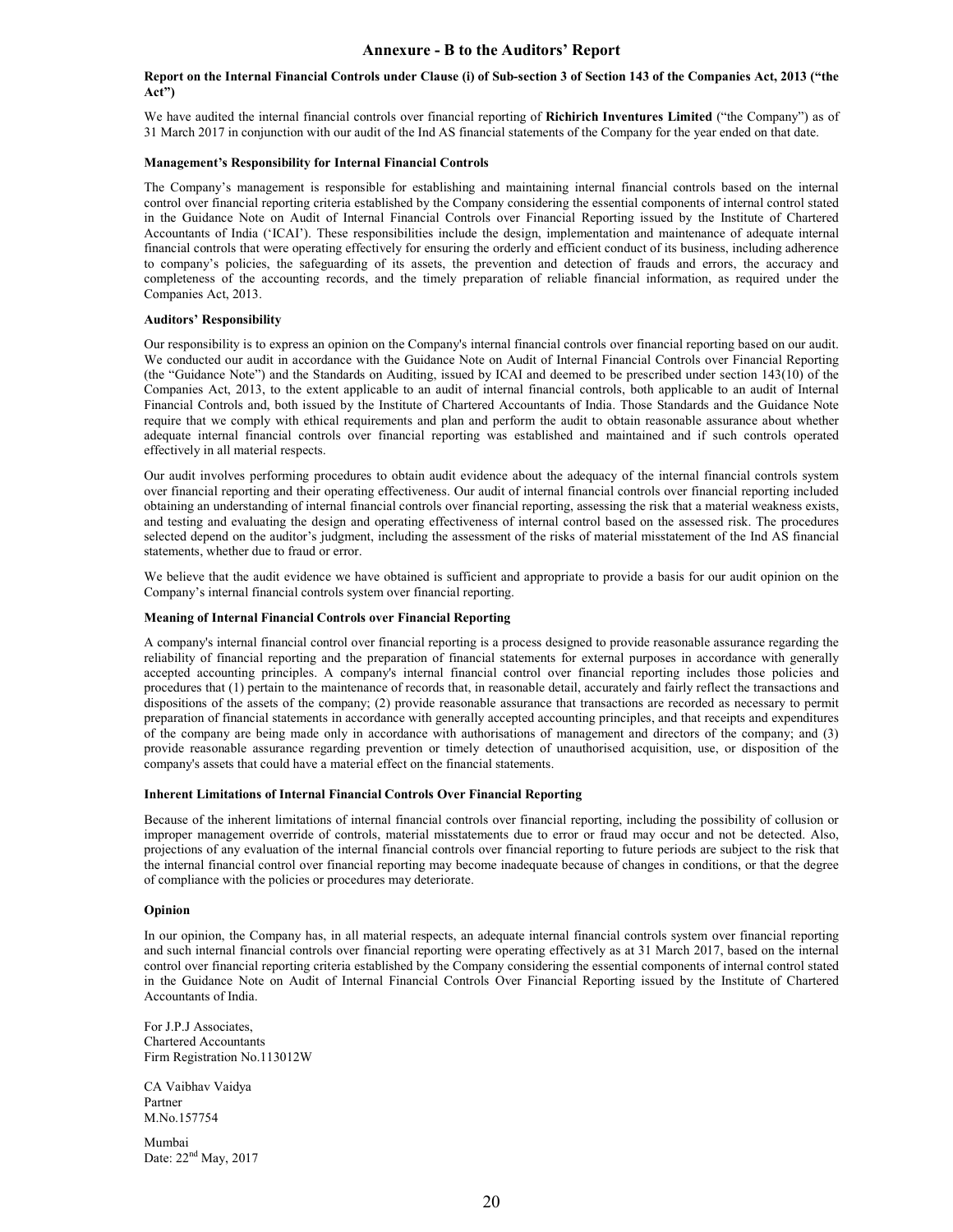#### **'Balance Sheet as at 31st March, 2017**

|                                                                                                                                                                              |                                    |                                                    |                                           | (Rs. In '000)                        |
|------------------------------------------------------------------------------------------------------------------------------------------------------------------------------|------------------------------------|----------------------------------------------------|-------------------------------------------|--------------------------------------|
|                                                                                                                                                                              | Notes                              | As at 'March 31, 2017                              | As at 'March 31, 2016                     | As at 'March 31, 2015                |
| <b>ASSETS</b><br><b>Non-current Assets</b><br>(a) Property, plant and equipment                                                                                              | $\overline{2}$                     | 106.61                                             | 142.22                                    | 115.00                               |
| (b) Tax Assets<br>(i) Current Tax (net)                                                                                                                                      | 14                                 | 17.63                                              | 115.22                                    | 728.53                               |
| <b>Total Non-current Assets</b>                                                                                                                                              |                                    | 124.24                                             | 257.44                                    | 843.52                               |
| <b>Current Assets</b><br>(a) Financial assets<br>(i) Investments<br>(ii) Loans<br>(iii) Cash and cash equivalents<br>(iv) Other financial assets<br>(b) Other current assets | 3<br>4<br>5<br>6<br>$\overline{7}$ | 546.39<br>17,403.95<br>(38.61)<br>1,493.31<br>7.50 | 258.00<br>16,685.70<br>642.36<br>1,709.54 | 17,394.18<br>49.33<br>1,481.81       |
| <b>Total Current Assets</b>                                                                                                                                                  |                                    | 19,412.53                                          | 19,295.59                                 | 18,925.32                            |
| <b>Total Assets</b>                                                                                                                                                          |                                    | 19,536.78                                          | 19,553.03                                 | 19,768.84                            |
| <b>EQUITY AND LIABILITIES</b><br>Equity<br>(a) Equity share capital<br>(b) Other Equity<br>Equity attributable to owners of the Company                                      | 8<br>9                             | 24,000.00<br>(4,715.05)<br>19,284.95               | 24,000.00<br>(4,738.71)<br>19,261.29      | 24,000.00<br>(4,929.87)<br>19,070.13 |
|                                                                                                                                                                              |                                    |                                                    |                                           |                                      |
| <b>Total Equity</b>                                                                                                                                                          |                                    | 19,284.95                                          | 19,261.29                                 | 19,070.13                            |
| <b>Liabilities</b><br><b>Non-current Liabilities</b><br>(a) Deferred tax liabilities (Net)<br><b>Total Non-current Liabilities</b>                                           | 10                                 | 9.88<br>9.88                                       | 2.39<br>2.39                              | $\overline{a}$                       |
| <b>Current liabilities</b><br>(a) Financial liabilities<br>(i) Borrowings<br>(ii) Trade and other payables<br>(iii) Other financial liabilities                              | 11<br>12<br>13                     | 0.21<br>187.60<br>54.14                            | 0.21<br>269.96<br>19.19                   | 393.99<br>300.10<br>4.62             |
|                                                                                                                                                                              |                                    | 241.95                                             | 289.36                                    | 698.71                               |
| <b>Total Current Liabilities</b>                                                                                                                                             |                                    |                                                    |                                           |                                      |
| <b>Total Liabilities</b>                                                                                                                                                     |                                    | 241.95                                             | 289.36                                    | 698.71                               |
|                                                                                                                                                                              |                                    |                                                    |                                           |                                      |
| <b>Total Equity and Liabilities</b>                                                                                                                                          |                                    | 251.83                                             | 291.75                                    | 698.71                               |
|                                                                                                                                                                              |                                    |                                                    |                                           |                                      |
|                                                                                                                                                                              |                                    | 19,536.78                                          | 19,553.03                                 | 19,768.84                            |

 See accompanying note forming part of the financial statements In terms of our report attached.<br>For J.P.J. ASSOCIATES

**Chartered Accountants Firm Registration No. 113012W CA Vaibhav Vaidya (Partner) M.No. 157754 Sd/- Sd/- Sd/-** 

#### For and on behalf of Board of Directors of  **RICHIRICH INVENTURES LIMITED**

Date: 22/05/2017 (Ashok Chhajed) (Renu Jain) (Abhishek Mishra) Place: Mumbai Managing Director Director Chief Financial Officer<br>DIN 02336676 DINS 00094290 **DINS 00094290**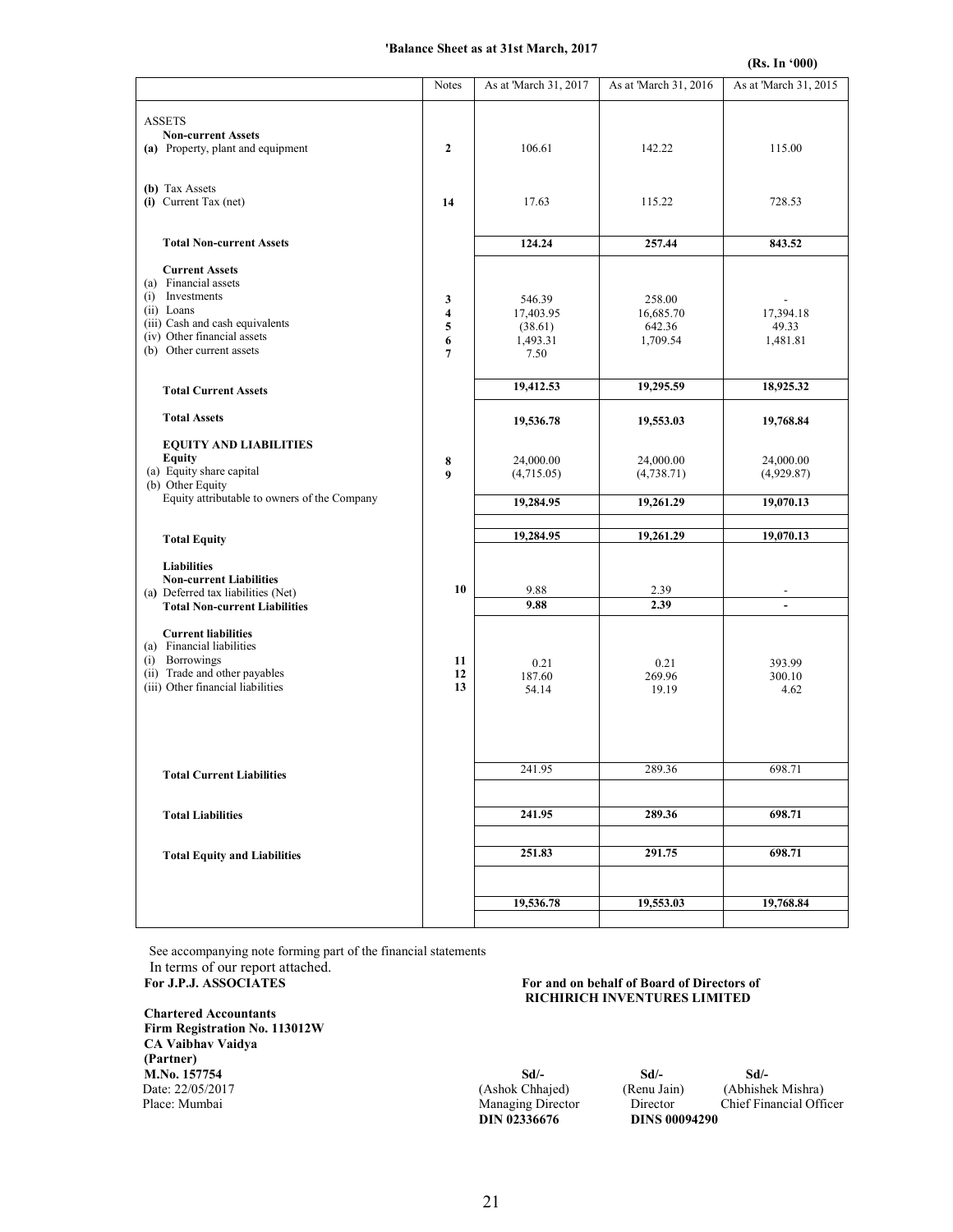### **Statement of profit and loss for the year ended March 31, 2017**

|                                                                                                                                                                                                                                                                                                                                                                    | (Rs. In '000) |                                   |                                    |  |
|--------------------------------------------------------------------------------------------------------------------------------------------------------------------------------------------------------------------------------------------------------------------------------------------------------------------------------------------------------------------|---------------|-----------------------------------|------------------------------------|--|
|                                                                                                                                                                                                                                                                                                                                                                    | <b>Notes</b>  | Year ended March 31, 2017         | Year ended March 31, 2016          |  |
| Revenue from Operations<br>Other income                                                                                                                                                                                                                                                                                                                            | 15            | 2,065.97                          | 1,991.12                           |  |
| <b>Total Income</b>                                                                                                                                                                                                                                                                                                                                                |               | 2,065.97                          | 1,991.12                           |  |
| <b>Expenses</b>                                                                                                                                                                                                                                                                                                                                                    |               |                                   |                                    |  |
| Employee benefits expense                                                                                                                                                                                                                                                                                                                                          | 16            | 307.99                            | 398.57                             |  |
| Depreciation and amortization expense                                                                                                                                                                                                                                                                                                                              | 17            | 34.44                             | 30.43                              |  |
| Other expenses                                                                                                                                                                                                                                                                                                                                                     | 18            | 1,517.76                          | 1,201.69                           |  |
|                                                                                                                                                                                                                                                                                                                                                                    |               |                                   |                                    |  |
| <b>Total expenses</b>                                                                                                                                                                                                                                                                                                                                              |               | (1,860.19)                        | (1,630.69)                         |  |
| Profit before exceptional items and tax<br><b>Add: Exceptional items</b>                                                                                                                                                                                                                                                                                           |               | 205.78                            | 360.44                             |  |
| Profit before tax                                                                                                                                                                                                                                                                                                                                                  |               | 205.78                            | 360.44                             |  |
| Less: Tax expense<br>(1) Current tax<br>(2) Deferred tax.<br>Profit for the period from continuing operations (I)<br><b>Other Comprehensive Income</b><br>A (i) Items that will not be reclassified to profit or loss<br>(a) Remeasurements of the defined benefit plans<br>A (ii) Income tax relating to items that will not be<br>reclassified to profit or loss | 19<br>19      | 174.63<br>7.49<br>182.12<br>23.66 | 166.89<br>2.39<br>169.28<br>191.16 |  |
| Total other comprehensive income (II)                                                                                                                                                                                                                                                                                                                              |               |                                   |                                    |  |
| Total comprehensive income for the period (I+II)                                                                                                                                                                                                                                                                                                                   |               |                                   |                                    |  |
|                                                                                                                                                                                                                                                                                                                                                                    |               | 23.66                             | 191.16                             |  |
| Earnings per equity share basic (Face value of Rs. 5/-<br>each):                                                                                                                                                                                                                                                                                                   | 20            | 0.005                             | 0.040                              |  |
|                                                                                                                                                                                                                                                                                                                                                                    |               |                                   |                                    |  |

See accompanying note forming part of the financial statements **1 to 27**

In terms of our report attached.<br>For J.P.J. ASSOCIATES

**Chartered Accountants Firm Registration No. 113012W CA Vaibhav Vaidya (Partner) M.No. 157754** Sd/-<br>
Date: 22/05/2017 (Ashok Chhajed) (Renu Jain) (Abhishek Mishra) **Date: 22/05/2017** (Ashok Chhajed) (Renu Jain) (Ashok Chhajed) (Renu Jain) (Renu Jain) (Renu Jain) (Renu Jain) (Renu Jain) (Renu Jain) (Renu Jain) (Renu Jain) (Renu Jain) (Renu Jain) (Renu Jain) (Renu Jain) (Renu Jain) (Re

### For and on behalf of Board of Directors of  **RICHIRICH INVENTURES LIMITED**

**DIN 02336676** 

Director Chief Financial Officer<br>DIN 00094290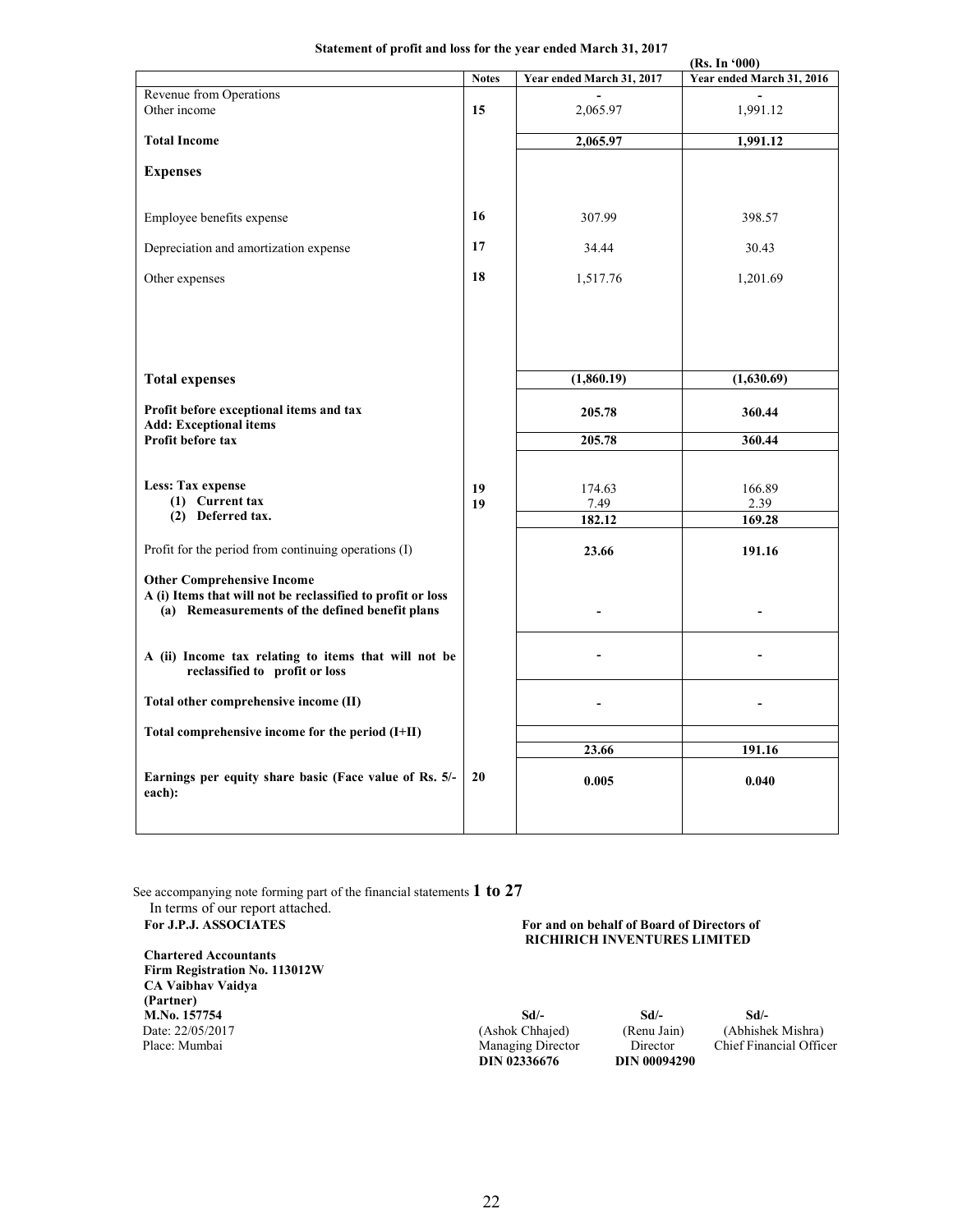| (Rs.In '000) |
|--------------|
|--------------|

| Statement of changes in equity for the year ended March 31, 2017<br>All amounts are in Rs.' |            |  |  |  |  |
|---------------------------------------------------------------------------------------------|------------|--|--|--|--|
| a. Equity share capital                                                                     | Amount Rs  |  |  |  |  |
| Balance at April 1, 2015                                                                    | Rs. 24,000 |  |  |  |  |
| Changes in equity share capital during                                                      |            |  |  |  |  |
| the year                                                                                    |            |  |  |  |  |
| <b>Balance at March 31, 2016</b>                                                            | Rs. 24,000 |  |  |  |  |
| Changes in equity share capital during                                                      |            |  |  |  |  |
| the year                                                                                    |            |  |  |  |  |
| <b>Balance at March 31, 2017</b>                                                            | Rs. 24,000 |  |  |  |  |

|                                                                              |                                                                                 |                              |                             | Statement of changes in equity for the year ended March 31, 2017 – continued<br>All amounts are in Rs.'million unless otherwise stated |                                                                                   |                          |                                                |                                  |            |
|------------------------------------------------------------------------------|---------------------------------------------------------------------------------|------------------------------|-----------------------------|----------------------------------------------------------------------------------------------------------------------------------------|-----------------------------------------------------------------------------------|--------------------------|------------------------------------------------|----------------------------------|------------|
| <b>Statement of Changes in Equity</b>                                        |                                                                                 |                              |                             |                                                                                                                                        |                                                                                   |                          |                                                |                                  |            |
| <b>b.</b> Other equity                                                       | <b>Items of other</b><br><b>Reserves and surplus</b><br>comprehensive<br>income |                              |                             |                                                                                                                                        |                                                                                   |                          |                                                |                                  |            |
|                                                                              | <b>Share</b><br>applicatio<br>n money<br>pending<br>allotment                   | General<br>reserve           | <b>Retained</b><br>earnings | <b>Total</b>                                                                                                                           | Other<br>items of<br>other<br>comprehe<br>nsive<br>income<br>(specify)<br>nature) | <b>Total</b>             | Attributabl<br>e to owners<br>of the<br>parent | Non-<br>controlling<br>interests | Total      |
| <b>Balance</b> at<br>April 1, 2015                                           | $\overline{\phantom{a}}$                                                        | $\frac{1}{2}$                | (4,929.87)                  | (4,929.87)                                                                                                                             | $\overline{\phantom{a}}$                                                          |                          | (4,929.87)                                     | $\overline{\phantom{a}}$         | (4,929.87) |
| Profit for the<br>year                                                       | $\overline{\phantom{a}}$                                                        | $\frac{1}{2}$                | 191.16                      | 191.16                                                                                                                                 |                                                                                   | $\overline{a}$           | 191.16                                         |                                  | 191.16     |
| Re measurement<br>of Net defined<br>benefit<br>liability/Asset<br>net of tax |                                                                                 | ٠                            |                             |                                                                                                                                        |                                                                                   |                          |                                                |                                  |            |
| Total<br>comprehensive<br>income for the<br>year                             |                                                                                 | $\overline{\phantom{a}}$     | 191.16                      | 191.16                                                                                                                                 | Ξ.                                                                                |                          | 191.16                                         | $\overline{\phantom{a}}$         | 191.16     |
| <b>Balance</b> at                                                            |                                                                                 |                              |                             |                                                                                                                                        |                                                                                   |                          |                                                |                                  |            |
| April 1, 2016                                                                | $\blacksquare$                                                                  | $\overline{\phantom{a}}$     | (4,738.71)                  | (4, 738.71)                                                                                                                            |                                                                                   |                          | (4,738.71)                                     | $\blacksquare$                   | (4,738.71) |
| Profit for the<br>year                                                       | $\overline{\phantom{a}}$                                                        | $\overline{\phantom{a}}$     | 23.66                       | 23.66                                                                                                                                  |                                                                                   |                          | 23.66                                          | $\overline{a}$                   | 23.66      |
| <b>Total</b><br>comprehensive<br>income for the<br>year                      | $\blacksquare$                                                                  | $\qquad \qquad \blacksquare$ | 23.66                       | 23.66                                                                                                                                  |                                                                                   | $\overline{\phantom{a}}$ | 23.66                                          |                                  | 23.66      |
| <b>Balance</b> at<br>March 31, 2017                                          |                                                                                 | $\overline{a}$               | (4,715.05)                  | (4,715.05)                                                                                                                             |                                                                                   |                          | (4,715.05)                                     |                                  | (4,715.05) |

 See accompanying note forming part of the financial statements In terms of our report attached.<br>For J.P.J. ASSOCIATES

### **Chartered Accountants Firm Registration No. 113012W CA Vaibhav Vaidya (Partner) M.No. 157754 Sd**/- **Sd**/- **Sd**/- **Sd**/- **Sd**/- **Sd**/- **Sd**/- **Sd**/- **Contract 22/05/2017** (Ashok Chhajed) (Renu Jain) (Abhishe **Date: 22/05/2017** (Ashok Chhajed) (Ashok Chhajed) (Renu Jain) (Abhishek Mishra) Place: Mumbai Managing Director Chief Financial Offic

### For and on behalf of Board of Directors of  **RICHIRICH INVENTURES LIMITED**

**DIN 02336676 DIN 00094290**

Chief Financial Officer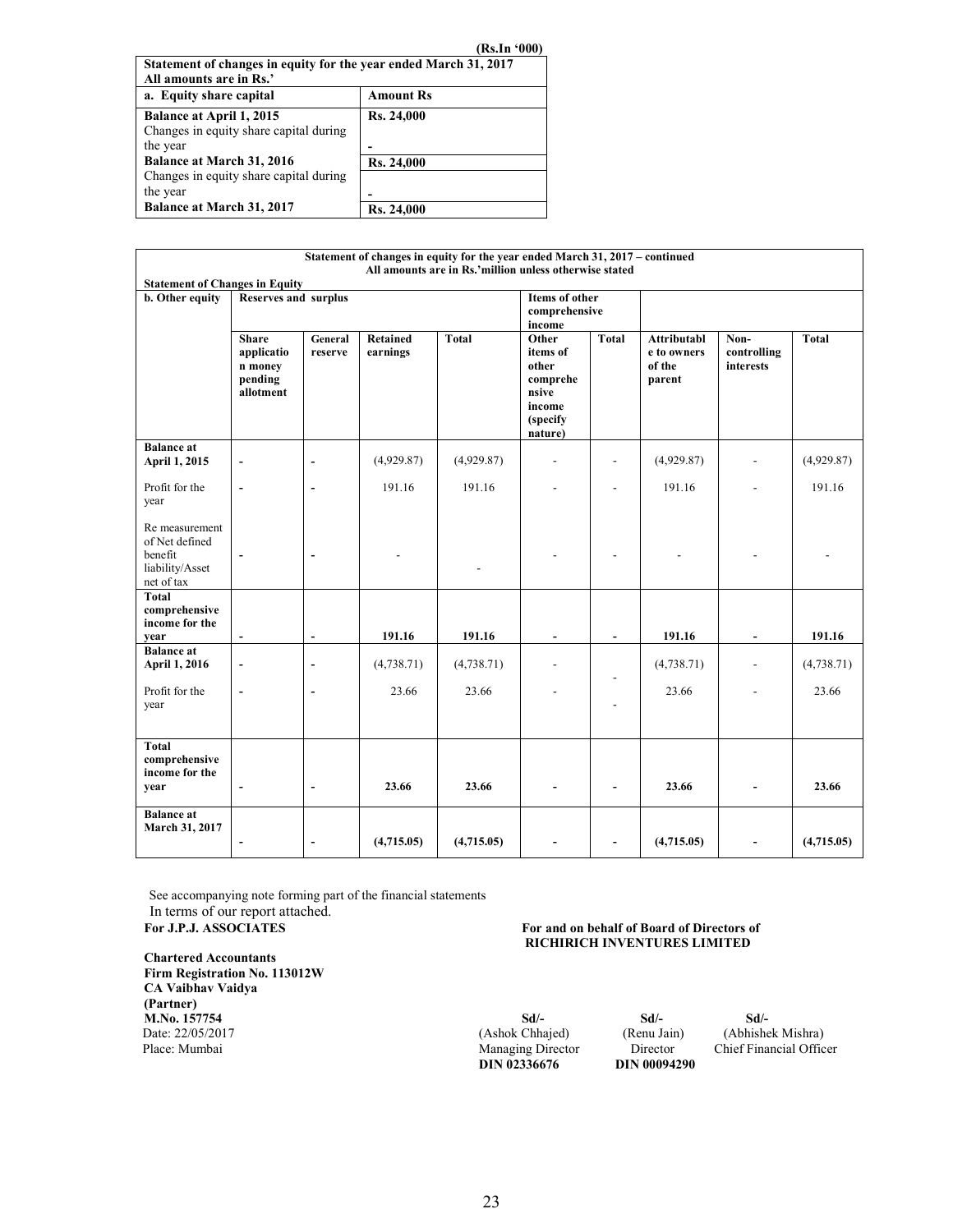### **Statement of cash flows for the year ended March 31, 2017**

|                                                                  |                              | (Rs. In '000)                |  |
|------------------------------------------------------------------|------------------------------|------------------------------|--|
| <b>PARTICULARS</b>                                               | Year ended March 31,<br>2017 | Year ended March 31,<br>2016 |  |
|                                                                  | Rs.                          | Rs.                          |  |
|                                                                  |                              |                              |  |
| <b>Cash flows from operating activities</b>                      |                              |                              |  |
| Profit for the year                                              | 205.78                       | 360.44                       |  |
| Adjustment for                                                   |                              |                              |  |
| Loss on sale of Fixed Assets                                     |                              | 7.65                         |  |
| Fixed Assets Written off                                         | 1.17                         |                              |  |
| Gain on Fair Valuation of Investment through profit and loss     | (38.39)                      | (8.00)                       |  |
| account                                                          |                              |                              |  |
| Dividend Income                                                  | (41.57)                      |                              |  |
| Interest on Income Tax Refund                                    | (3.46)                       | (37.98)                      |  |
| Depreciation and amortization                                    | 34.44                        | 30.43                        |  |
|                                                                  |                              |                              |  |
|                                                                  | 157.98                       | 352.53                       |  |
| Movements in working capital:                                    |                              |                              |  |
| (Increase)/decrease in other assets                              | (411.93)                     | 1,094.06                     |  |
| Increase/ (Decrease) in trade and other payables                 | (39.92)                      | (13.19)                      |  |
|                                                                  |                              |                              |  |
|                                                                  | (451.85)                     | 1,080.87                     |  |
|                                                                  |                              |                              |  |
| Cash generated from operations                                   | (293.87)                     | 1,433.40                     |  |
|                                                                  |                              |                              |  |
| Income taxes paid                                                | 182.12                       | 169.28                       |  |
|                                                                  |                              |                              |  |
|                                                                  |                              |                              |  |
| Net cash generated by operating activities                       | (475.99)                     | 1,264.12                     |  |
| Cash flows from investing activities                             |                              |                              |  |
| Interest received                                                |                              |                              |  |
| Payments for property, plant and equipment                       | 3.46                         | 37.98                        |  |
| Dividend Income                                                  | 41.57                        | (65.70)                      |  |
| Sale of Fixed Assets                                             |                              | 0.40                         |  |
| Investment in Mutual Fund                                        | (250.00)                     | (250.00)                     |  |
|                                                                  |                              |                              |  |
|                                                                  |                              |                              |  |
| Net cash (used in)/generated by investing activities             | (204.98)                     | (277.32)                     |  |
|                                                                  |                              |                              |  |
| <b>Cash flows from financing activities</b>                      |                              |                              |  |
| Repayments/Proceeds from Long term borrowings (Net)              |                              | (393.78)                     |  |
|                                                                  |                              |                              |  |
|                                                                  |                              |                              |  |
| Net cash used in financing activities                            |                              | (393.78)                     |  |
|                                                                  |                              |                              |  |
|                                                                  | (680.97)                     | 593.02                       |  |
| Net increase in cash and cash equivalents                        |                              |                              |  |
|                                                                  |                              |                              |  |
| Cash and cash equivalents at the beginning of the year           | 642.36                       | 49.33                        |  |
| Effects of exchange rate changes on the balance of cash and cash |                              |                              |  |
| equivalents held in foreign currencies                           |                              |                              |  |
|                                                                  |                              |                              |  |
|                                                                  |                              |                              |  |
| Cash and cash equivalents at the end of the year                 | (38.61)                      | 642.36                       |  |
|                                                                  |                              |                              |  |

 See accompanying note forming part of the financial statements In terms of our report attached.<br>For J.P.J. ASSOCIATES

**Chartered Accountants Firm Registration No. 113012W CA Vaibhav Vaidya (Partner) M.No. 157754 Sd/- Sd/- Sd/- Date: 22/05/2017** (Ashok Chhajed) (Ashok Chhajed) (Renu Jain) (Abhishek Mishra)<br>Place: Mumbai Managing Director Chief Financial Offic

For and on behalf of Board of Directors of  **RICHIRICH INVENTURES LIMITED** 

| M.No. 157754     | Sd/-                     | Sd/-                |
|------------------|--------------------------|---------------------|
| Date: 22/05/2017 | (Ashok Chhajed)          | (Renu Jain)         |
| Place: Mumbai    | <b>Managing Director</b> | Director            |
|                  | DIN 02336676             | <b>DIN 00094290</b> |

etor Chief Financial Officer<br>94290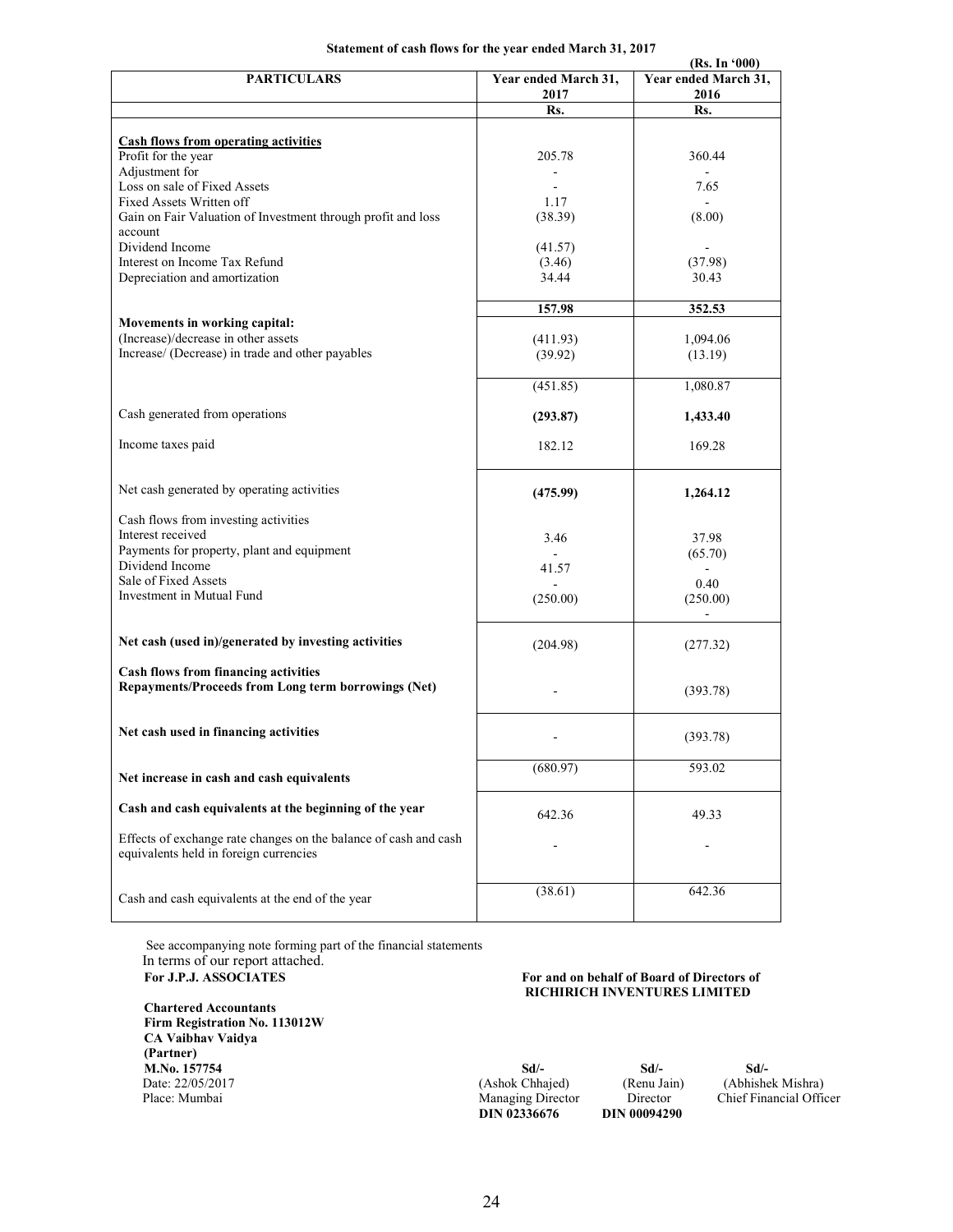#### **NOTE: SIGNIFICANT ACCOUNTING POLICIES**

#### **Notes to Financial Statements for the year ended March 31, 2017 – continued**

#### **1. INFORMATION**

Richirich Inventures Limited is a company limited by shares incorporated and domiciled in India. The Company is listed on the Bombay Stock Exchange. The address and registered office and principal place of business are disclosed in the Annual Report.

#### **1.1 SIGNIFICANT ACCOUNTING POLICIES**

#### **i) Statement of Compliance**

The separate financial statements have been prepared in accordance with Indian Accounting Standards (Ind AS) notified under Section 133 of Companies Act, 2013 and Companies (Indian Accounting Standards) Rules, 2015.

Up to the year ended 31st March, 2016, the Company prepared its financial statements in accordance with the requirements of previous GAAP, which includes Standards notified under the Companies (Accounting Standards) Rules, 2006. These are the Company's first Ind AS separate financial statements. The date of transition to Ind AS is April 1, 2015. Refer Note xv for the details of first-time adoption exemptions availed by the Company.

'The separate financial statements are presented in addition to the consolidated financial statements presented by the Company.

#### **ii) Basis of Preparation and Presentation**

The separate financial statements have been prepared on the historical cost basis except for certain financial instruments that are measured at fair values at the end of each reporting period. Historical cost is generally based on the fair value of the consideration given in exchange for goods and services.

For financial reporting purposes, fair value measurements are categorized into Level 1, 2, or 3 based on the degree to which the inputs to the fair value measurements are observable and the significance of the inputs to the fair value measurement in its entirety, which are described as follows: **.** Level 1 inputs are quoted prices (unadjusted) in active markets for identical assets or liabilities that the entity can access at the measurement date;

**.** Level 2 inputs are inputs, other than quoted prices included within Level 1, that are observable for the asset or liability, either directly or indirectly; and

**.** Level 3 inputs are unobservable inputs for the asset or liability.

All assets and liabilities have been classified as current or non-current as per the Company's normal operating cycle and other criteria set out in the Schedule III to the Companies Act, 2013. Based on the nature of products/activities of the Company and the normal time between acquisition of assets for processing and their realization in cash and cash equivalents, the Company has ascertained its operating cycle as 12 months for the purpose of classification of its assets and liabilities as current and noncurrent.

These financial statements are presented in Indian Rupees (`) which is the Company's functional currency. All amounts are rounded off to the nearest thousands (two decimals), unless otherwise stated.

#### **iii) Property, Plant and Equipment**

Property, Plant and Equipment are stated at cost of acquisition, less accumulated depreciation and accumulated impairment losses, if any. The cost comprises purchase price (excluding refundable taxes), borrowing costs if capitalization criteria are met and directly attributable cost of bringing the asset to its working condition for the intended use. Any trade discounts and rebates are deducted in arriving at the purchase price. Subsequent expenditures related to an item of property, plant and equipment are added to its carrying value only when it is probable that the

future economic benefits from the asset will flow to the Company & cost can be reliably measured. Losses arising from the retirement of, and gains or losses arising from disposal of property, plant and equipment are recognized in the statement of profit and loss.

Depreciation on property, plant and equipment has been provided on straight line method as per the useful life estimated by management, the life of the assets has been assessed based on technical certification, taking into account the nature of the assets, the estimated usage of the assets, the operating conditions of the assets, past history of replacement, anticipated technological changes, etc.

The estimated useful lives, residual values and depreciation method are reviewed at the end of each reporting period, with the effect of any changes in estimate accounted for on a prospective basis.

#### **iv) Capital work-in-progress**

Projects under which tangible fixed assets are not yet ready for their use are carried at cost, comprising direct cost, related incidental expenses and attributable interest.

#### **v) Intangible Assets**

Intangible assets, being computer software, are stated at acquisition cost, net of accumulated amortization and accumulated impairment losses, if any. The cost comprises acquisition and implementation cost of software for internal use (including software coding, installation, testing and certain data conversion).

Amortisation is recognised on a straight-line basis over their estimated useful lives. The estimated useful life and amortisation method are reviewed at the end of each reporting period, with the effect of any changes in estimate being accounted for on a prospective basis

Gains or losses arising from the retirement or disposal of an intangible asset are determined as the difference between the disposal proceeds and the carrying amount of the asset and are recognised as income or expense in the Statement of Profit and Loss.

Cost of software is amortised over a period of 5 years being the estimated useful life.

#### **vi) Intangible assets under development**

Expenditure on development eligible for capitalisation is carried as intangible assets under development where such assets are not yet ready for their intended use.

#### **vii) Impairment of Assets**

The Company assesses at end of each reporting period whether there is any indication that an asset may be impaired. If any such indication exists, the Company estimates the recoverable amount of the asset. The recoverable amount is the higher of an asset's fair value less costs of disposal and value in use. If such recoverable amount of the asset or the recoverable amount of the cash generating unit to which the asset belongs is less than its carrying amount, the carrying amount is reduced to its recoverable amount. The reduction is treated as an impairment loss and is recognised in the statement of profit and loss. If at the balance sheet date there is an indication that if a previously assessed impairment loss no longer exists, the recoverable amount is reassessed and the asset is reflected at the lower of recoverable amount and the carrying amount that would have been determined had no impairment loss been recognised.

#### **viii) Financial instruments**

Financial assets and financial liabilities are recognised when the Company becomes a party to the contractual provisions of the instruments. Financial assets and financial liabilities are initially measured at fair value. Transaction costs that are directly attributable to the acquisition or issue of financial assets and financial liabilities (other than financial assets and financial liabilities at fair value through profit or loss) are added to or deducted from the fair value of the financial assets or financial liabilities, as appropriate, on initial recognition. Transaction costs directly attributable to the acquisition of financial assets or financial liabilities at fair value through profit or loss are recognised immediately in profit or loss.

#### **Financial assets**

All recognised financial assets are subsequently measured in their entirety at either amortised cost or fair value, depending on the classification of the financial assets.

#### **Classification:**

Debt instruments that meet the following conditions are subsequently measured at amortised cost:

- the asset is held within a business model whose objective is to hold assets in order to collect contractual cash flows; and

- the contractual terms of the instrument give rise on specified dates to cash flows that are solely payments of principal and interest on the

principal amount outstanding.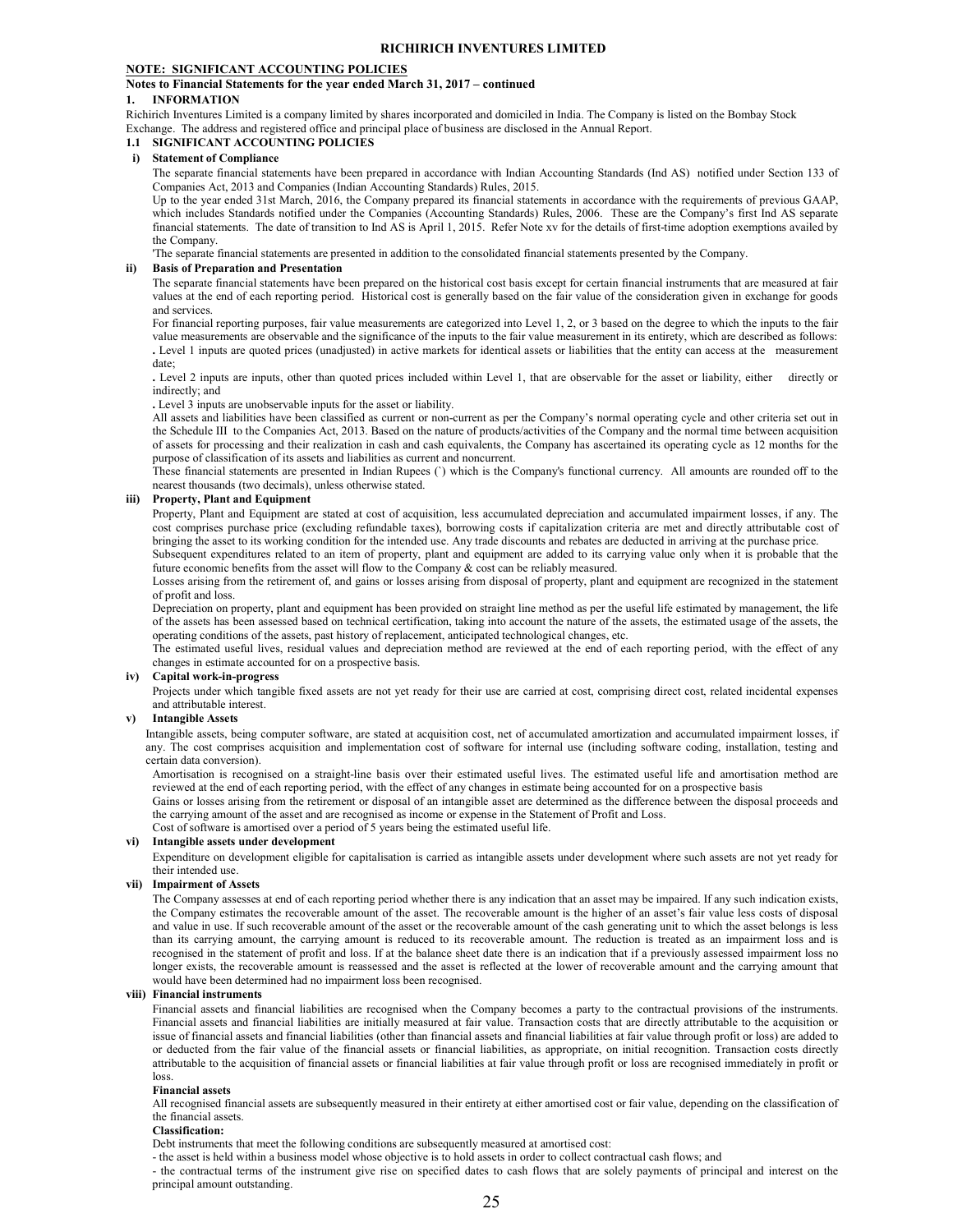All other financial assets are subsequently measured at fair value.

#### **Effective interest method**

The effective interest method is a method of calculating the amortised cost of a debt instrument and of allocating interest income over the relevant period. The effective interest rate is the rate that exactly discounts estimated future cash receipts (including all fees and points paid or received that form an integral part of the effective interest rate, transaction costs and other premiums or discounts) through the expected life of the debt instrument, or, where appropriate, a shorter period, to the net carrying amount on initial recognition.

Income is recognised on an effective interest basis for debt instruments other than those financial assets classified as at FVTPL. Interest income is recognised in the statement of profit or loss and is included in the "Other income" line item.

#### **Financial assets at fair value through profit or loss (FVTPL)**

Financial assets at FVTPL are measured at fair value at the end of each reporting period, with any gains or losses arising on remeasurement recognised in the statement of profit or loss. The net gain or loss recognised in the statement of profit or loss incorporates any dividend or interest earned on the financial asset. Dividend on financial assets at FVTPL is recognised when the Company's right to receive the dividends is established, it is probable that the economic benefits associated with the dividend will flow to the entity, the dividend does not represent a recovery of part of cost of the investment and the amount of dividend can be measured reliably.

#### **Impairment of financial assets**

The Company applies the expected credit loss model for recognising impairment loss on financial assets measured at amortised cost, loan commitments, trade receivables, financial guarantees not designated as at FVTPL and other contractual rights to receive cash or other financial asset..

For trade receivables or any contractual right to receive cash or another financial asset that result from transactions that are within the scope of Ind AS 18, the Company always measures the loss allowance at an amount equal to lifetime expected credit losses.

Further, for the purpose of measuring lifetime expected credit loss ("ECL") allowance for trade receivables, the Company has used a practical expedient as permitted under Ind AS 109. This expected credit loss allowance is computed based on a provision matrix which takes into account historical credit loss experience and adjusted for forward-looking information.

For recognition of impairment loss on other financial assets and risk exposure, the Company determines that whether there has been a significant increase in the credit risk since initial recognition. If credit risk has not increased significantly, 12-month ECL is used to provide for impairment loss. However, if credit risk has increased significantly, lifetime ECL is used. If, in a subsequent period, credit quality of the instrument improves such that there is no longer a significant increase in credit risk since initial recognition, then the entity reverts to recognising impairment loss allowance based on 12-month ECL.

Lifetime ECL are the expected credit losses resulting from all possible default events over the expected life of a financial instrument. The 12 month ECL is a portion of the lifetime ECL which results from default events that are possible within 12 months after the reporting date.

#### **Derecognition of financial assets**

The Company derecognises a financial asset when the contractual rights to the cash flows from the asset expire, or when it transfers the financial asset and substantially all the risks and rewards of ownership of the asset to another party.

#### **Foreign exchange gains and losses**

The fair value of financial assets denominated in a foreign currency is determined in that foreign currency and translated at the spot rate at the end of each reporting period. For foreign currency denominated financial assets measured at amortised cost and FVTPL, the exchange differences are recognised in profit or loss.

#### **Financial liabilities and equity instruments**

**Classification as debt or equity** 

Debt and equity instruments issued by a Company are classified as either financial liabilities or as equity in accordance with the substance of the contractual arrangements and the definitions of a financial liability and an equity instrument.

#### **Equity instruments**

An equity instrument is any contract that evidences a residual interest in the assets of an entity after deducting all of its liabilities. Equity instruments issued by a group entity are recognised at the proceeds received, net of direct issue costs.

#### **Financial liabilities**

All financial liabilities are subsequently measured at amortised cost using the effective interest method or at FVTPL. Financial liabilities are classified as at FVTPL when the financial liability is either contingent consideration recognised by the Company as an acquirer in a business combination to which Ind AS 103 applies or is held for trading or it is designated as at FVTPL.

Financial liabilities that are not held-for-trading and are not designated as at FVTPL are measured at amortised cost at the end of subsequent accounting periods. The carrying amounts of financial liabilities that are subsequently measured at amortised cost are determined based on the effective interest method.

#### **Foreign exchange gains and losses**

For financial liabilities that are denominated in a foreign currency and are measured at amortised cost at the end of each reporting period, the foreign exchange gains and losses are determined based on the amortised cost of the instruments

#### **Derecognition of financial liabilities**

The Company derecognises financial liabilities when, and only when, the Company's obligations are discharged, cancelled or have expired. An exchange between with a lender of debt instruments with substantially different terms is accounted for as an extinguishment of the original financial liability and the recognition of a new financial liability. A substantial modification of the terms of an existing financial liability (whether or not attributable to the financial difficulty of the debtor) is accounted for as an extinguishment of the original financial liability and the recognition of a new financial liability. The difference between the carrying amount of the financial liability derecognised and the consideration paid and payable is recognised in profit or loss.

#### **Derivative financial instruments**

The Company enters into derivative financial instruments to manage its exposure to foreign exchange rate risks, including foreign exchange forward contracts.

Derivatives are initially recognised at fair value at the date the derivative contracts are entered into and are subsequently remeasured to their fair value at the end of each reporting period. The resulting gain or loss is recognised in profit or loss immediately

#### **Offsetting financial instruments**

Financial assets and liabilities are offset and the net amount is reported in the balance sheet where there is a legally enforceable right to offset the recognised amounts and there is an intention to settle on a net basis or realise the asset and settle the liability simultaneously. The legally enforceable right must not be contingent on future events and must be enforceable in the normal course of business and in the event of default, insolvency or bankruptcy of the Company or the counterparty.

#### **Financial guarantee contracts**

Financial guarantee contracts issued by the Company are those contracts that require a payment to be made to reimburse the holder for a loss it incurs because the specified debtor fails to make a payment when due in accordance with the terms of a debt instrument. Financial guarantee contracts are recognised initially as a liability at fair value, adjusted for transaction costs that are directly attributable to the issuance of the guarantee. Subsequently, the liability is measured at the higher of the amount of loss allowance determined as per impairment requirements of Ind AS 109 and the amount recognised less cumulative amortization

#### **ix) Earnings per share**

Basic Earnings per share are calculated by dividing the net profit / (loss) after tax for the year attributable to equity shareholders of the Company by the weighted average number of equity shares outstanding during the year.

### **x) Employee Benefits**

#### **Retirement Benefits**

Gratuity to employees will be accounted for on cash basis. In respect of provident fund and employees state insurance scheme contribution is not applicable to the company.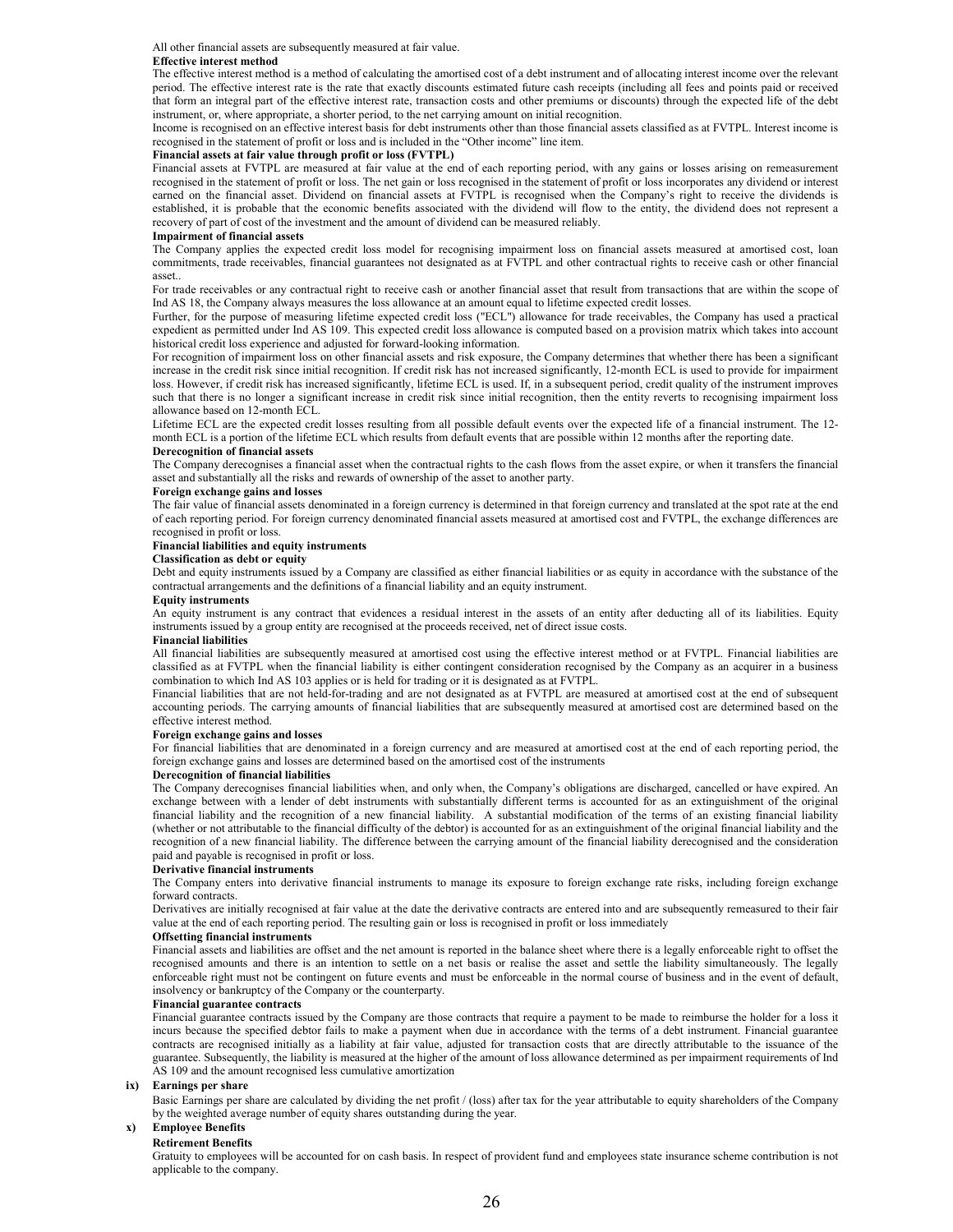#### **xi) Provisions and Contingent Liabilities**

Provisions are recognised when the Company has a present obligation (legal or constructive) as a result of a past event, it is probable that the Company will be required to settle the obligation, and a reliable estimate can be made of the amount of the obligation.

The amount recognised as a provision is the best estimate of the consideration required to settle the present obligation at the end of the reporting period, taking into account the risks and uncertainties surrounding the obligation. When a provision is measured using the cash flows estimated to settle the present obligation, its carrying amount is the present value of those cash flows (when the effect of the time value of money is material). When some or all of the economic benefits required to settle a provision are expected to be recovered from a third party, a receivable is recognised as an asset if it is virtually certain that reimbursement will be received and the amount of the receivable can be measured reliably.

#### **Onerous Contracts**

Contingent liability is disclosed for (i) Possible obligations which will be confirmed only by future events not wholly within the control of the Company or (ii) Present obligations arising from past events where it is not probable that an outflow of resources will be required to settle the obligation or a reliable estimate of the amount of the obligation cannot be made.

#### **xii) Revenue recognition**

Finance Income is recognised on mercantile basis, when the Income is accrued and due to the company. Dividend Income is recognised on receipt basis.

Interest income from a financial asset is recognised when it is probable that the economic benefits will flow to the Company and the amount of income can be measured reliably. Interest income is accrued on a time basis, by reference to the amortised cost and at the effective interest rate applicable.

#### **xiii) Taxes on Income**

Tax expense for the period, comprising current tax and deferred tax, are included in the determination of the net profit or loss for the period. Current tax is measured at the amount expected to be paid to the tax authorities in accordance with the Income Tax Act, 1961.

Deferred tax is recognised on temporary differences between the carrying amounts of assets and liabilities in the separate financial statements and the corresponding tax bases used in the computation of taxable profit. Deferred tax liabilities are generally recognised for all taxable temporary differences. Deferred tax assets are generally recognised for all deductible temporary differences to the extent that it is probable that taxable profits will be available against which those deductible temporary differences can be utilised. Such deferred tax assets and liabilities are not recognised if the temporary difference arises from the initial recognition (other than in a business combination) of assets and liabilities in a transaction that affects neither the taxable profit nor the accounting profit. In addition, deferred tax liabilities are not recognised if the temporary difference arises from the initial recognition of goodwill.

The carrying amount of deferred tax assets is reviewed at the end of each reporting period and reduced to the extent that it is no longer probable that sufficient taxable profits will be available to allow all or part of the asset to be recovered.

Deferred tax liabilities and assets are measured at the tax rates that are expected to apply in the period in which the liability is settled or the asset realised, based on tax rates (and tax laws) that have been enacted or substantively enacted by the end of the reporting period.

Current and deferred tax are recognised in profit or loss, except when they relate to items that are recognised in other comprehensive income or directly in equity, in which case, the current and deferred tax are also recognised in other comprehensive income or directly in equity respectively.

#### **xiv) Non-current assets held for sale**

Non-current assets and disposal groups are classified as held for sale if their carrying amount will be recovered principally through a sale transaction rather than through continuing use. This condition is regarded as met only when the asset (or disposal group) is available for immediate sale in its present condition subject only to terms that are usual and customary for sales of such asset (or disposal group) and its sale is highly probable. Management must be committed to the sale, which should be expected to qualify for recognition as a completed sale within one year from the date of classification.

Non-current assets (and disposal groups) classified as held for sale are measured at the lower of their carrying amount and fair value less costs to sell.

#### **xv) First-time adoption – mandatory exceptions, optional exemptions**

#### **Overall principle**

The Company has prepared the opening balance sheet as per Ind AS as of April 1, 2015 (the transition date) by recognising all assets and liabilities whose recognition is required by Ind AS, not recognising items of assets or liabilities which are not permitted by Ind AS, by reclassifying items from previous GAAP to Ind AS as required under Ind AS, and applying Ind AS in measurement of recognised assets and liabilities. However, this principle is subject to certain exceptions and certain optional exemptions availed by the Company as detailed below.

#### **Classification of debt instruments**

The Company has determined the classification of debt instruments in terms of whether they meet the amortised cost criteria or the FVTPL criteria based on the facts and circumstances that existed as of the transition date.

#### **Deemed cost for property, plant and equipment, investment property and intangible assets**

The Company has elected to continue with the carrying value of all of its property, plant and equipment recognised as of 1st April, 2015 (transition date) measured as per the previous GAAP and use that carrying value as its deemed cost as of the transition date.

#### **Impairment of financial assets**

The Company has applied the impairment requirements of Ind AS 109 retrospectively; however, as permitted by Ind AS 101, it has used reasonable and supportable information that is available without undue cost or effort to determine the credit risk at the date that financial instruments were initially recognised in order to compare it with the credit risk at the transition date. Further, the Company has not undertaken an exhaustive search for information when determining, at the date of transition to Ind ASs, whether there have been significant increases in credit risk since initial recognition, as permitted by Ind AS 101.

#### **1.2 STANDARDS ISSUED BUT NOT EFFECTIVE**

In March, 2017, the Ministry of Corporate Affairs issued the Companies (Indian Accounting Standards) (Amendments) Rules, 2017, notifying amendments to Ind AS 7, statement of cash flows and Ind AS 102, share based payment. The amendments are applicable to the Company from 1st April, 2017.

#### **Amendment to Ind AS 7:**

The amendment to Ind AS 7 requires the entities to provide disclosures that enable users of financial statements to evaluate changes in liabilities arising from financing activities, including both changes arising from cash flows and non-cash changes, suggesting inclusion of a reconciliation between the opening and closing balances in the Balance Sheet for liabilities arising from financing activities, to meet the disclosure requirement. The Company is evaluating the requirements of the amendment and the effect on the financial statements is being evaluated.

#### **Amendment to Ind AS 102:**

The amendment to Ind AS 102 provides specific guidance to measurement of cash-settled awards, modification of cash settled awards and awards that include a net settlement feature in respect of withholding taxes. It clarifies that the fair value of cash-settled awards is determined on a basis consistent with that used for equity-settled awards. Market-based performance conditions and non-vesting conditions are reflected in the 'fair values', but non-market performance conditions and service vesting conditions are reflected in the estimate of the number of awards expected to vest. Also, the amendment clarifies that if the terms and conditions of a cash-settled share-based payment transaction are modified with the result that it becomes an equity-settled share-based payment transaction, the transaction is accounted for as such from the date of the modification. Further, the amendment requires the award that include a net settlement feature in respect of withholding taxes to be treated as equity-settled in its entirety. The cash payment to the tax authority is treated as if it was part of an equity settlement.

The requirements of the amendment have no impact on the financial statements as the standard is not applicable to the Company.

#### **RICHIRICH INVENTURES LIMITED**

**Director-(Ashok M Chhajed) Director -( Renu A Jain) CFO- ( Abhishek Kumar Mishra) DIN-02336676 DIN-00094290**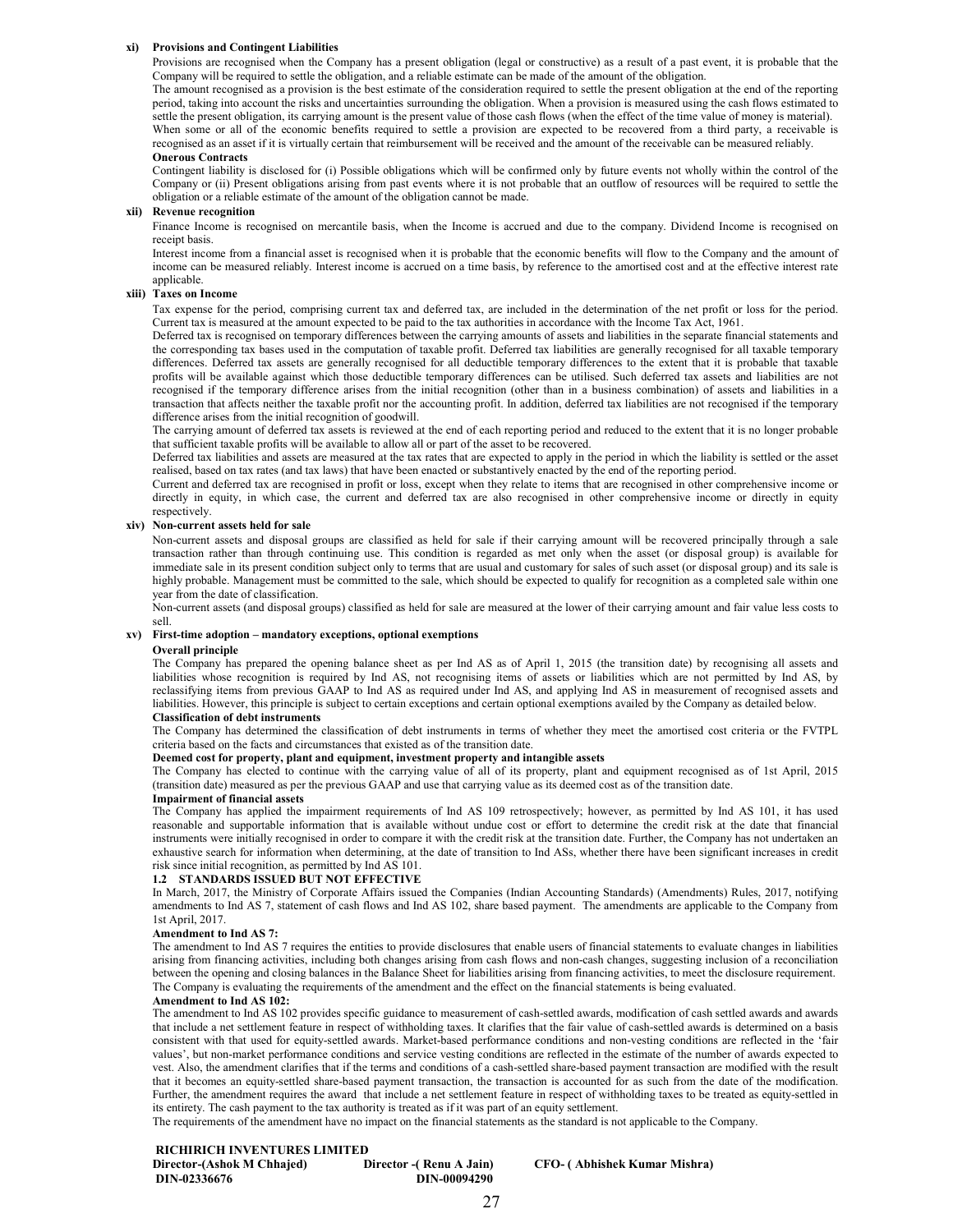### **Notes to the financial statements for the year ended March 31, 2017 – continued All amounts are in Rs'000 unless otherwise stated 2. Property, plant and equipment**

|                                         | Plant and<br>Equipment   | <b>Computers</b> | <b>Office Appliances,</b><br><b>Canteen</b> and | <b>Vehicles</b> | <b>Total Tangible</b><br><b>Assets</b> |
|-----------------------------------------|--------------------------|------------------|-------------------------------------------------|-----------------|----------------------------------------|
|                                         |                          |                  | <b>Other Equipments</b>                         |                 |                                        |
| <b>Cost or Deemed Cost</b>              |                          |                  |                                                 |                 |                                        |
| As at April 1, 2015                     | 17.47                    |                  | 10.61                                           | 86.91           | 115.00                                 |
| Add: Additions                          | ۰                        | 33.00            | 32.70                                           |                 | 65.70                                  |
| Less: Disposal/Transfer                 | $\blacksquare$           |                  | 10.61                                           | ٠               | 10.61                                  |
| At March 31, 2016                       | 17.47                    | 33.00            | 32.70                                           | 86.91           | 170.08                                 |
| Add: Additions                          |                          |                  |                                                 |                 |                                        |
| Less : Disposal                         |                          |                  |                                                 | 6.75            | 6.75                                   |
|                                         |                          |                  |                                                 |                 |                                        |
| At March 31, 2017                       | 17.47                    | 33.00            | 32.70                                           | 80.17           | 163.34                                 |
| Accumulated amortization and impairment |                          |                  |                                                 |                 |                                        |
| As at April 1, 2015                     | $\overline{\phantom{0}}$ |                  | $\overline{\phantom{a}}$                        |                 | $\overline{\phantom{a}}$               |
| Depreciation expense                    | 5.13                     | 7.01             | 5.64                                            | 12.65           | 30.43                                  |
| Accumulated Depreciation on Deletion    |                          |                  | 2.56                                            |                 | 2.56                                   |
| At March 31, 2016                       | 5.13                     | 7.01             | 3.08                                            | 12.65           | 27.87                                  |
| Depreciation expense                    | 5.13                     | 10.45            | 6.21                                            | 12.65           | 34.44                                  |
| Accumulated Depreciation on Deletion    | ÷,                       |                  |                                                 | 5.58            |                                        |
|                                         |                          |                  |                                                 |                 |                                        |
| At March 31, 2017                       | 10.26                    | 17.46            | 9.29                                            | 19.71           | 62.31                                  |
|                                         |                          |                  |                                                 |                 |                                        |
| <b>Net Book Value</b>                   |                          |                  |                                                 |                 |                                        |
| As at 01/04/2015                        | 17.47                    |                  | 10.61                                           | 86.91           | 115.00                                 |
| As at 31/03/2016                        | 12.34                    | 25.99            | 29.63                                           | 74.27           | 142.22                                 |
| As at 31/03/2017                        | 7.21                     | 15.54            | 23.41                                           | 60.45           | 106.61                                 |

### **3. Investments-Current**

| <b>Other investments</b>                                                |                        |             |                          |
|-------------------------------------------------------------------------|------------------------|-------------|--------------------------|
| <b>Particulars</b>                                                      | As at March            | As at March | As at April              |
|                                                                         | 31, 2017               | 31, 2016    | 1, 2015                  |
| UnQuoted Investments (refer note 5.1)                                   |                        |             |                          |
| <b>Liquidity Mutual Funds</b>                                           | 546.39                 | 258.00      | $\blacksquare$           |
| <b>Total Investments</b>                                                | 546.39                 | 258.00      |                          |
| Aggregate carrying amount of unquoted investments                       | 546.39                 | 258.00      | $\overline{\phantom{a}}$ |
| <b>Investment Carried at Fair Value through Profit and Loss Account</b> | 546.39                 | 258.00      |                          |
| 3.1 Details of Investments in Liquid Mutual Funds.                      | As on 31st March, 2017 |             |                          |
| <b>Tata Balance Fund</b>                                                | Unit<br><b>Amount</b>  |             |                          |
|                                                                         | 546.39<br>8,087.92     |             |                          |
| 4. Loans                                                                |                        |             |                          |
| <b>Loans - Current</b>                                                  |                        |             |                          |
| <b>Particulars</b>                                                      | As at March            | As at March | As at April              |
|                                                                         | 31, 2017               | 31, 2016    | 1, 2015                  |
| <b>Unsecured, Considered Good</b>                                       |                        |             |                          |
| <b>Other Loans</b>                                                      | 17,403.95              | 16,685.70   | 17,394.18                |
| <b>Total</b>                                                            | 17,403.95              | 16,685.70   | 17,394.18                |
| 5. Cash and cash equivalents                                            |                        |             |                          |
| <b>Particulars</b>                                                      | As at March            | As at March | As at April              |

| <b>Particulars</b>                                       | As at March    | As at March | As at April |
|----------------------------------------------------------|----------------|-------------|-------------|
|                                                          | 31, 2017       | 31, 2016    | 1, 2015     |
| <b>Balances with Banks</b>                               | (105.08)       | 606.32      | 12.95       |
| Cash on hand                                             | 66.47          | 36.04       | 36.39       |
| <b>Others</b>                                            | $\overline{a}$ |             |             |
| Cash and cash equivalents as per balance sheet           | (38.61)        | 642.36      | 49.33       |
|                                                          |                |             |             |
| Cash and cash equivalents as per statement of cash flows | (38.61)        | 642.36      | 49.33       |

### **6. Other financial assets – Current**

| <b>Particulars</b>                  | As at March | As at March              | As at April |
|-------------------------------------|-------------|--------------------------|-------------|
|                                     | 31, 2017    | 31, 2016                 | 1, 2015     |
| Interest Receivable                 | 1.487.31    | 1.709.54                 | 1.481.81    |
| Advances                            | 6.00        | $\overline{\phantom{0}}$ |             |
| <b>Total</b>                        | 1.493.31    | .709.54                  | 1.481.81    |
| <b>Total Other Financial Assets</b> | 1.493.31    | 1,709.54                 | 1.481.81    |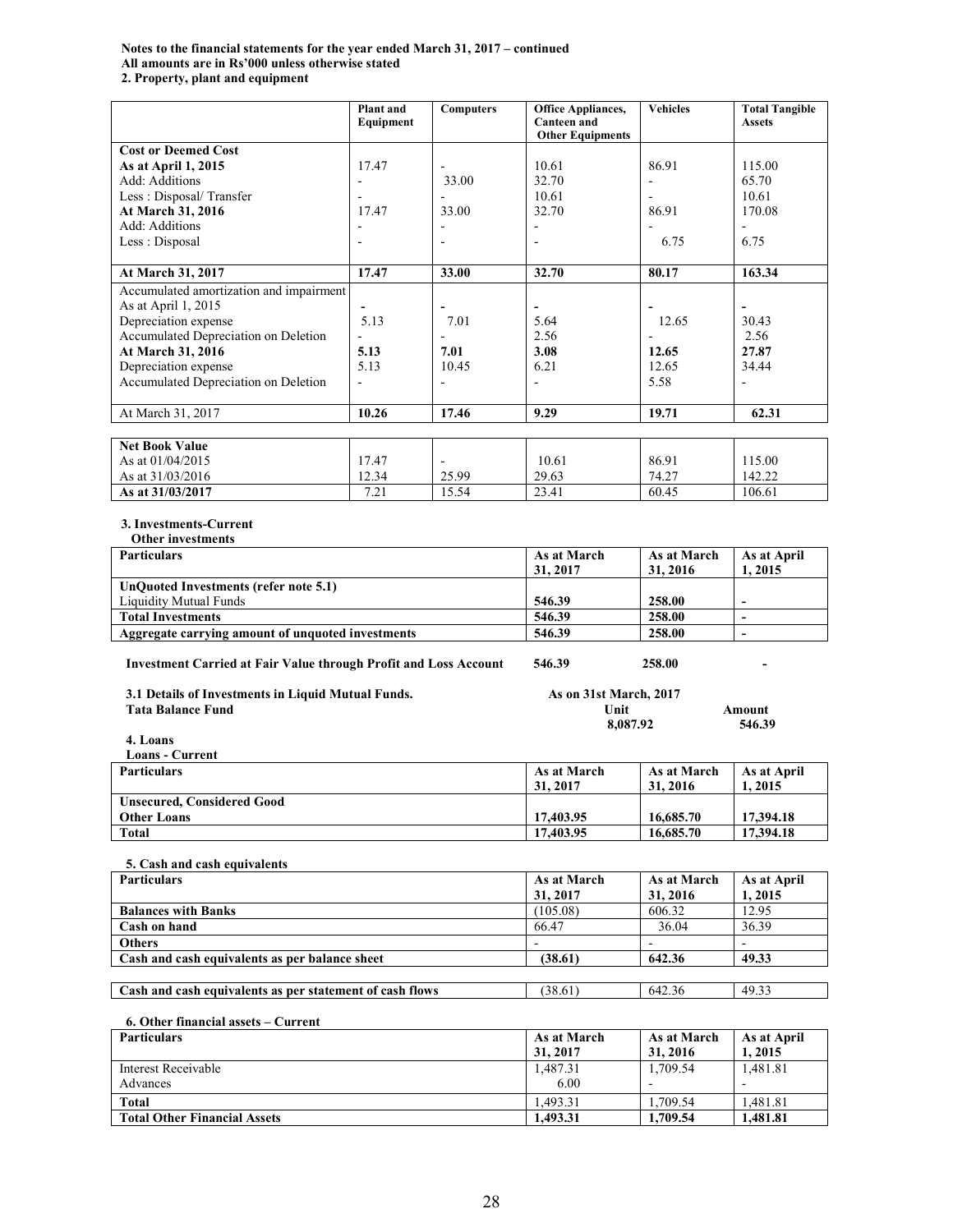#### **7. Other Non Financial Assets Current**

| Նա ւշու                 |             |                          |                          |
|-------------------------|-------------|--------------------------|--------------------------|
| <b>Particulars</b>      | As at March | As at March              | As at April              |
|                         | 31, 2017    | 31, 2016                 | 1.2015                   |
| <b>Prepaid Expenses</b> | 7.50        | $\overline{\phantom{0}}$ | $\overline{\phantom{0}}$ |
| <b>Total</b>            | 7.50        | $\overline{\phantom{0}}$ | -                        |

### **8. Equity Share Capital**

| <b>Particulars</b>                                          | As at March | As at March | As at April |
|-------------------------------------------------------------|-------------|-------------|-------------|
|                                                             | 31, 2017    | 31, 2016    | 1, 2015     |
| <b>Authorized Share capital:</b>                            |             |             |             |
| 99,96,000 Equity Shares of Rs.5/- each                      | 49,980.00   | 49,980.00   | 49,980.00   |
| 2000 11% Non Cumulative Preference Shares of Rs. 10 each.   | 20.00       | 20.00       | 20.00       |
| <b>Total</b>                                                | 50,000.00   | 50,000.00   | 50,000.00   |
| Issued and subscribed capital comprises:                    |             |             |             |
| 48,00,000 Equity Shares of Rs.5/- each fully paid up        | 24,000.00   | 24,000.00   | 24,000.00   |
| (31st March, 2016: 48,00,000 Equity Shares of Rs.5/- each)  |             |             |             |
| (31st March, 2015: 48,00,000 Equity Shares of Rs. 5/- each) |             |             |             |
|                                                             | 24,000.00   | 24,000.00   | 24,000.00   |

### **8.1 Fully paid equity shares**

| <b>Particulars</b>                     | Number of      | Share capital |
|----------------------------------------|----------------|---------------|
|                                        | shares in '000 |               |
| <b>Authorised</b>                      |                |               |
| Balance at April 1, 2015               | 9.996          | 49,980.00     |
| Movements during the year              | $_{0}$         | O             |
| Balance at April 1, 2016               | 9.996          | 49,980.00     |
| Movements during the year              | $_{0}$         | $_{0}$        |
| Balance at March 31, 2017              | 9.996          | 49,980.00     |
| Issued, Subscribed and Paid up capital |                |               |
| Balance at April 1, 2015               | 4,800          | 24,000.00     |
| Movements during the year              |                |               |
| Balance at April 1, 2016               | 4,800          | 24,000.00     |
| Movements during the year              |                |               |
| Balance at March 31, 2017              | 4,800          | 24,000.00     |

### **8.2 Details of shares held by each shareholder holding more than 5% shares**

| <b>Particulars</b>              |             | <b>As at March 31, 2016</b><br><b>As at March 31, 2017</b><br><b>As at April 1, 2015</b> |             |                  |             |                    |
|---------------------------------|-------------|------------------------------------------------------------------------------------------|-------------|------------------|-------------|--------------------|
|                                 | Number of   | % holding in the Number of                                                               |             | % holding in the | Number of   | % holding in       |
|                                 | shares held | class of shares                                                                          | shares held | class of shares  | shares held | the class of share |
| <b>Fully paid equity shares</b> |             |                                                                                          |             |                  |             |                    |
| Ashok M Chhaied                 | 3,28,177.00 | 6.84                                                                                     | 3,28,177.00 | 6.84             | 3,28,177.00 | 6.84               |
| <b>TOTAL</b>                    | 3,28,177.00 | 6.84                                                                                     | 3,28,177.00 | 6.84             | 3,28,177.00 | 6.84               |

### **8.3 Details of Shares allotted otherwise than cash during the previous 5 years is set out below:**

| <b>Equity Shares</b>                                                         | <b>Aggregate No. of Shares</b> |
|------------------------------------------------------------------------------|--------------------------------|
| Fully paid up pursuant to contract(s) without payment being received in cash | NII.                           |
| Fully paid by way of bonus shares                                            | NIL                            |
| Shares Bought back                                                           | NIL                            |

#### **8.4 Rights, Preferences and Restrictions attached to the shares**

The equity shares of the Company of nominal value 5 per share rank pari passu in all respects including voting rights and entitlement to dividend.

### **9. Other equity excluding non-controlling interests**

| <b>Particulars</b>                           | As at March 31, 2017 | As at March 31, 2016 | As at April 1, 2015 |
|----------------------------------------------|----------------------|----------------------|---------------------|
| <b>General reserve</b>                       |                      |                      |                     |
| Balance at beginning of the year             |                      |                      |                     |
| Movements [describe]                         |                      |                      |                     |
| Balance at end of the year                   |                      |                      |                     |
| <b>Retained earnings</b>                     |                      |                      |                     |
| Balance at beginning of year                 | (4,738.71)           | (4,929.87)           | (4,929.87)          |
| Profit attributable to owners of the Company | 23.66                | 191.16               |                     |
| Other comprehensive income arising from re-  |                      |                      |                     |
| measurement of defined benefit               |                      |                      |                     |
| obligation net of income tax                 |                      |                      |                     |
| Balance at end of the year                   | (4,715.05)           | (4,738.71)           | (4,929.87)          |
| <b>Total</b>                                 | (4,715.05)           | (4,738.71)           | (4,929.87)          |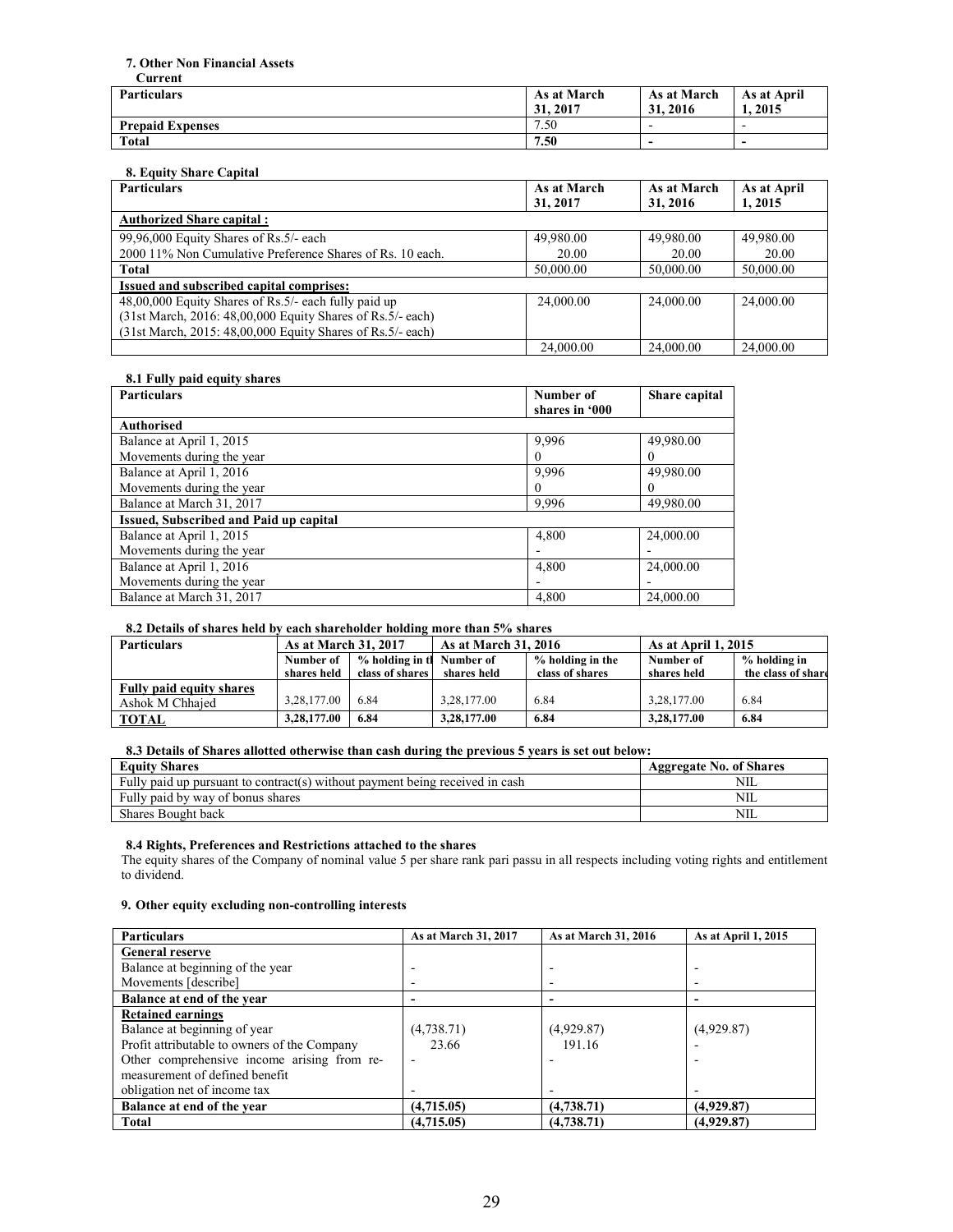### **10. Deferred tax balances**

The following is the analysis of deferred tax assets/(liabilities) presented in the balance sheet:

| <b>Particulars</b>                                                         | As at March<br>31, 2017 | As at March<br>31, 2016 | As at April<br>.2015 |
|----------------------------------------------------------------------------|-------------------------|-------------------------|----------------------|
| <b>Deferred Tax Assets/ (Liabilities)</b>                                  |                         |                         |                      |
| Gain on Measuring Investment at Fair value through profit and loss account | (9.88)                  | (2.39)                  |                      |
| <b>TOTAL</b>                                                               | (9.88)                  | (2.39)                  |                      |

### **Current Year (2016-2017)**

| <b>Particulars</b>                                                         | <b>Opening balance</b> | Recognised<br>in profit or<br>loss | Recognised<br>in other<br>comprehensive<br>income |
|----------------------------------------------------------------------------|------------------------|------------------------------------|---------------------------------------------------|
| Deferred tax (liabilities)/assets in relation to:                          |                        |                                    |                                                   |
| Gain on Measuring Investment at Fair value through profit and loss account | (2.39)                 | (7.49)                             |                                                   |
| TOTAL                                                                      | (2.39)                 | (7.49)                             |                                                   |

### **Previous Year (2015-2016)**

| <b>Particulars</b>                                                         | <b>Opening balance</b>   | Recognised<br>in profit or<br>loss | Recognised<br>in other<br>comprehensive<br>income |
|----------------------------------------------------------------------------|--------------------------|------------------------------------|---------------------------------------------------|
| Deferred tax (liabilities)/assets in relation to:                          |                          |                                    |                                                   |
| Gain on Measuring Investment at Fair value through profit and loss account | -                        | (2.39)                             |                                                   |
| <b>TOTAL</b>                                                               | $\overline{\phantom{0}}$ | (2.39)                             |                                                   |

### **11. Current Borrowings**

| <b>Particulars</b>              | As at March<br>31, 2017  | As at March<br>31, 2016  | As at April<br>2015 |
|---------------------------------|--------------------------|--------------------------|---------------------|
| <b>Unsecured</b>                |                          |                          |                     |
| Repayable on demand             | $\overline{\phantom{a}}$ | $\overline{\phantom{a}}$ |                     |
| From Directors                  | 0.21                     | 0.21                     | 393.99              |
| <b>Total Secured Borrowings</b> | 0.21                     | 0.21                     | 393.99              |

### **12. Trade payables**

### **Trade payables - Current**

| <b>Particulars</b> | As at March<br>31, 2017 | As at March<br>31, 2016 | As at April<br>1. 2015 |
|--------------------|-------------------------|-------------------------|------------------------|
| Trade payables     | 187.60                  | 269.96                  | 300.10                 |
| <b>TOTAL</b>       | 187.60                  | 269.96                  | 300.10                 |

 The Sundry Creditors include dues to Small Scale Industrial and Ancillary Undertakings of Rs. NIL as on 31/03/2017 No interest has been claimed on the same hence no interest has been provided. The identification of the Small Scale Industrial suppliers is based on the management knowledge of their status. This has been relied upon by the Auditors.

#### **13. Other financial liabilities Current**

| $\sim$ and $\sim$ and $\sim$        |                         |                         |                       |
|-------------------------------------|-------------------------|-------------------------|-----------------------|
| <b>Particulars</b>                  | As at March<br>31, 2017 | As at March<br>31, 2016 | As at April<br>1.2015 |
| <b>Statutory Obligation</b>         | 13.20                   | 16.00                   |                       |
| Payables to Directors               | 3.00                    | -                       |                       |
| <b>Creditors for Other Expenses</b> | 37.94                   | 3.19                    | 4.62                  |
| <b>TOTAL</b>                        | 54.14                   | 19.19                   | 4.62                  |

### **14. Current tax assets and liabilities**

| Particulars                                                                      | As at March<br>31, 2017 | As at March<br>31, 2016 | As at April<br>1,2015 |
|----------------------------------------------------------------------------------|-------------------------|-------------------------|-----------------------|
| <b>Current tax assets</b>                                                        |                         |                         |                       |
| Tax refund receivable                                                            | 192.26                  | 282.12                  | 728.53                |
|                                                                                  | 192.26                  | 282.12                  | 728.53                |
| <b>Current tax liabilities</b><br>Income tax payable                             |                         |                         |                       |
| Others [describe]                                                                | 174.63                  | 166.89                  |                       |
|                                                                                  | 174.63                  | 166.89                  |                       |
| Current Tax Assets (current portion)<br>Current Tax Assets (non-current portion) | 17.63                   | 115.22                  | 728.53                |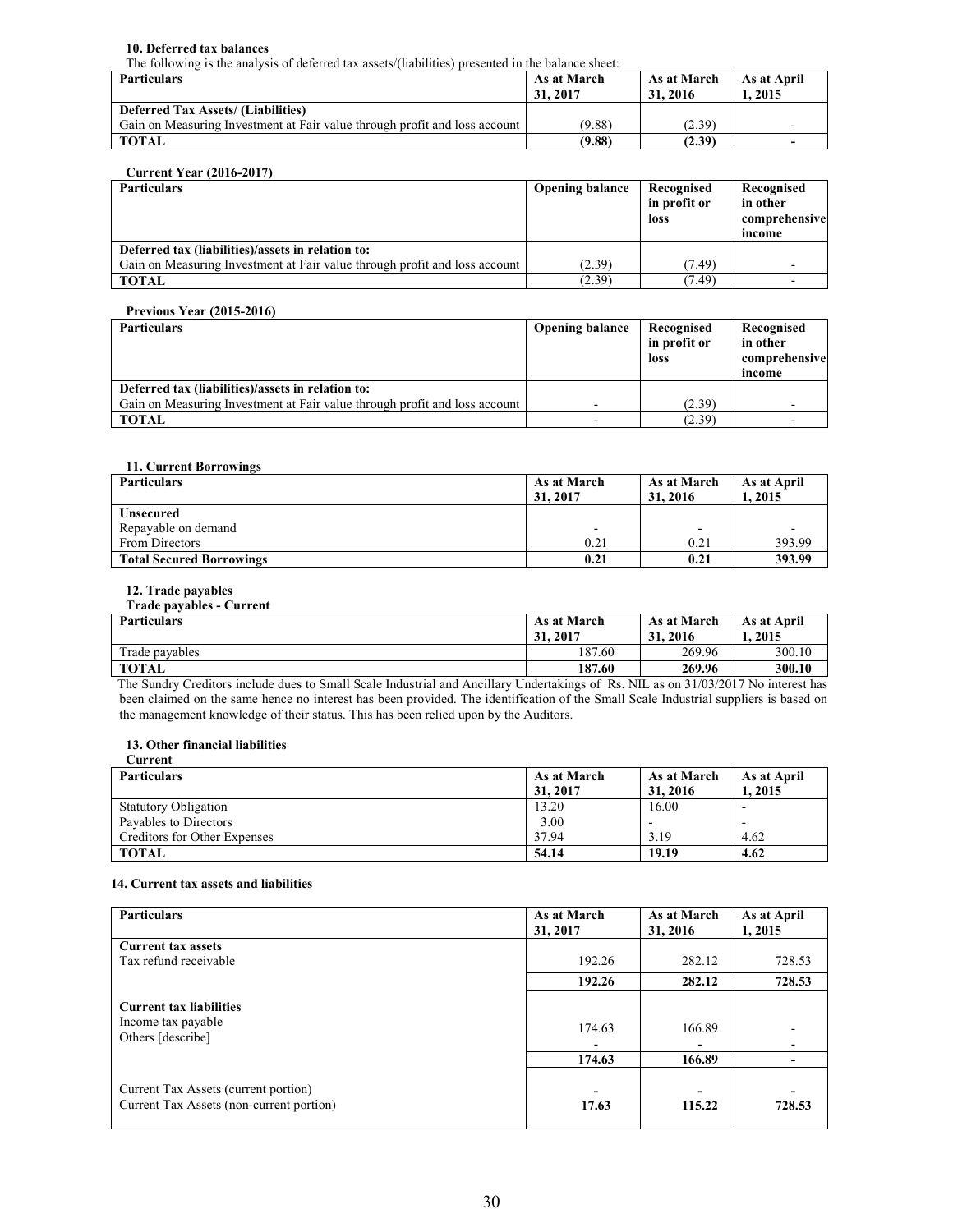### **15. Other Income**

| <b>Particulars</b>                                                        | <b>Year ended March</b><br>31, 2017 | <b>Year ended March</b><br>31, 2016 |
|---------------------------------------------------------------------------|-------------------------------------|-------------------------------------|
| Finance Income                                                            | 1,982.57                            | 1.945.14                            |
| Dividend received on investments carried at fair value through            | 41.57                               | $\blacksquare$                      |
| Profit and loss account - Mutual Fund Units                               |                                     | $\overline{\phantom{a}}$            |
| Interest on Income Tax Refund                                             | 3.46                                | 37.98                               |
| Gain on Investments carried at Fair Value through profit and loss account | 38.39                               | 8.00                                |
| <b>TOTAL</b>                                                              | 2,065.97                            | 1.991.12                            |

### **Segment Reporting**

The Company has only one major identifiable segment of Business i.e Income from Financial Service and hence no separate segment information is presented here as required under Ind AS 108.

### **16. Employee benefits expense**

| <b>Particulars</b>            | <b>Year ended March</b> | <b>Year ended March</b> |
|-------------------------------|-------------------------|-------------------------|
|                               | 31, 2017                | 31, 2016                |
| Salaries and Wages            | 255.30                  | 352.10                  |
| <b>Staff Welfare Expenses</b> | 52.99                   | 46.47                   |
| <b>TOTAL</b>                  | 307.99                  | 398.57                  |

### **17. Depreciation and amortization expense**

| <b>Particulars</b>                                                      | <b>Year ended March</b><br>31, 2017 | <b>Year ended March</b><br>31.2016 |
|-------------------------------------------------------------------------|-------------------------------------|------------------------------------|
| Depreciation of property, plant and equipment                           | 34.44                               | 30.43                              |
| Total depreciation and amortization pertaining to continuing operations | 34.44                               | 30.43                              |

### **18. Other expenses**

| <b>Particulars</b>                                | <b>Year ended March</b> | <b>Year ended March</b> |
|---------------------------------------------------|-------------------------|-------------------------|
|                                                   | 31, 2017                | 31, 2016                |
| Advertisement Expenses                            | 52.30                   | 75.35                   |
| <b>Business Promotion</b>                         | 34.76                   | 22.77                   |
| Car Insurance                                     | 5.49                    | 5.15                    |
| <b>Electricity Expenses</b>                       | 45.72                   | 40.70                   |
| Travelling and Conveyance Expenses                | 98.35                   | 68.30                   |
| Depository Expenses                               | 81.99                   | 68.42                   |
| Director Sitting Fees                             | 80.00                   | 70.00                   |
| Donation                                          | 450.00                  | 1.00                    |
| Miscellaneous Expenses                            | 36.60                   | 21.41                   |
| Office Expenses                                   | 33.59                   | 7.19                    |
| <b>Listing Fees</b>                               | 229.00                  | 224.72                  |
| Meeting Expenses                                  | 7.02                    | 10.70                   |
| Postage and Courier Charges                       | 31.43                   | 30.14                   |
| Printing and Stationery                           | 48.25                   | 235.02                  |
| Legal, Professional and Consultancy Charges       | 153.43                  | 163.28                  |
| Repairs and Maintenance                           | 39.55                   | 64.44                   |
| Telephone Expenses                                | 46.61                   | 41.95                   |
| Professional Tax                                  | 2.50                    | 2.50                    |
| Loss on Sale of Fixed Assets                      |                         | 7.65                    |
| Fixed Assets Written Off                          | 1.17                    |                         |
| Auditors' Remuneration and out of pocket expenses |                         |                         |
| As Auditor<br>(a)                                 | 40.00                   | 40.00                   |
| For Taxation matter<br>(b)                        |                         |                         |
| For other services<br>(c)                         |                         |                         |
| (d)<br>For reimbursement of expenses              |                         |                         |
| <b>TOTAL</b>                                      | 1,517.76                | 1,201.69                |

**Income taxes relating to continuing operations** 

**19. Income Tax Expenses in the statement of Profit and Loss Account** 

| <b>Particulars</b>                                      | <b>Year ended March</b> | <b>Year ended March</b> |
|---------------------------------------------------------|-------------------------|-------------------------|
|                                                         | 31, 2017                | 31, 2016                |
| <b>Current tax</b>                                      |                         |                         |
| In respect of the current year                          | 174.63                  | 95.55                   |
| In respect of prior years                               |                         | 71.35                   |
| <b>MAT</b>                                              |                         |                         |
| <b>TOTAL</b>                                            | 174.63                  | 166.89                  |
| Deferred tax                                            | 7.49                    | 2.39                    |
| <b>TOTAL</b>                                            | 7.49                    | 2.39                    |
| Total income tax expense recognized in the current year | 182.12                  | 169.28                  |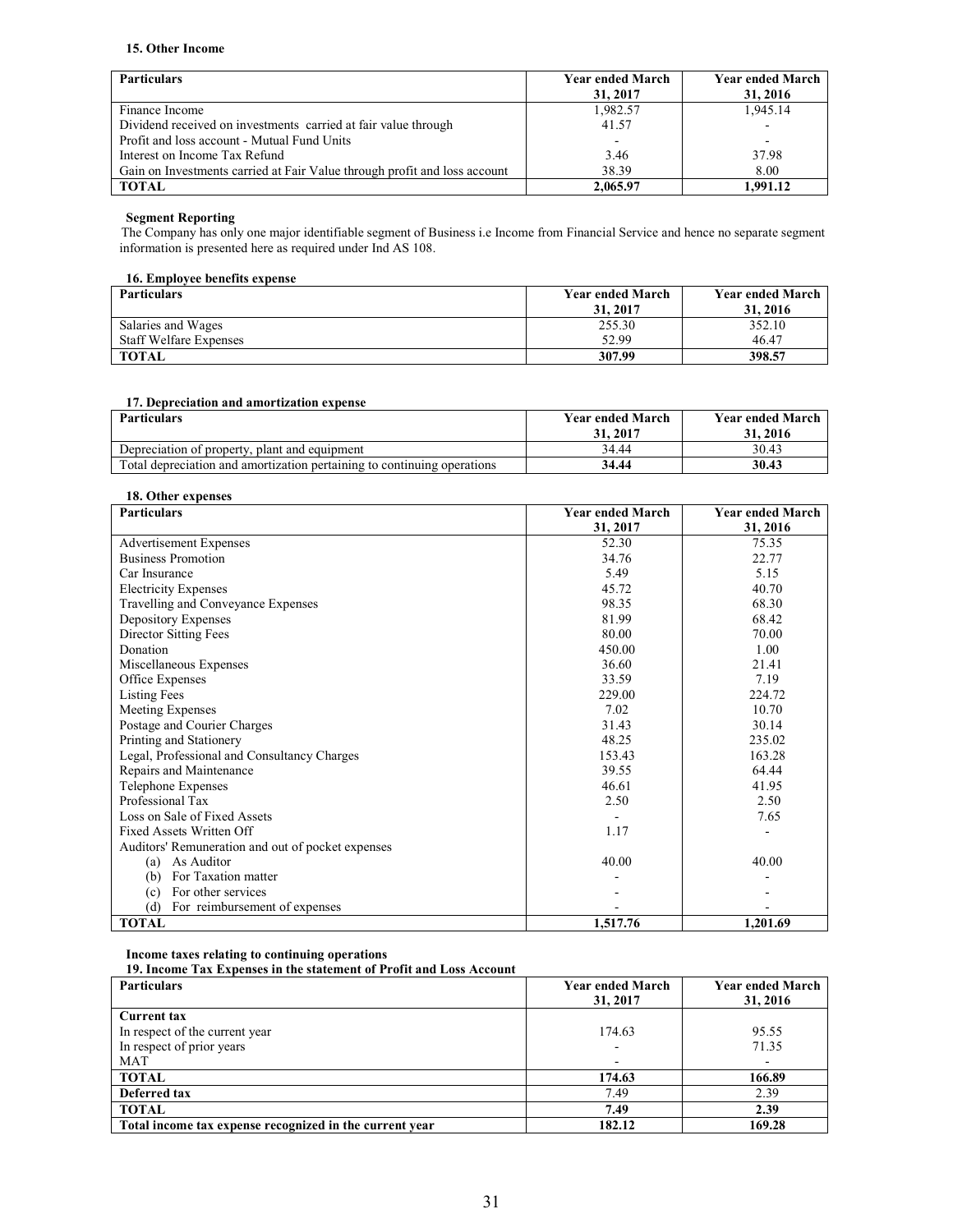The income tax expense for the year can be reconciled to the accounting profit as follows:

| <b>Particulars</b>                                                        | <b>Year ended March</b> | <b>Year ended March</b> |
|---------------------------------------------------------------------------|-------------------------|-------------------------|
|                                                                           | 31, 2017                | 31, 2016                |
| Profit before tax from continuing operations                              | 205.78                  | 360.44                  |
| Income tax expense calculated at $29.87\%$ (2015-2016: 30.9%)             | 61.47                   | 111.37                  |
| Effect of expenses that are not deductible in determining taxable profit  | 145.05                  | 9.71                    |
| Effect of deductible tax expenses                                         | 22.70                   | 25.54                   |
| <b>Other Deductions</b>                                                   | 9.19                    |                         |
| Others                                                                    | 7.49                    | 2.39                    |
| Adjustments recognized in the current year in relation to the current tax |                         |                         |
| of prior years                                                            |                         | 71.35                   |
| Income tax expense recognized in profit or loss (relating to continuing   |                         |                         |
| operations)                                                               | 182.12                  | 169.28                  |

The tax rate used for the FY 2016-2017 is 29.87% and FY 2015-2016 is 30.9%. The reconciliations above is as per the tax rates payable by corporate entities in India on taxable profits under the Indian tax law.

Profit for the year from continuing operations

Profit for the year from continuing operations attributable to:

| <b>Particulars</b>    | <b>Year ended March</b> | <b>Year ended March</b> |
|-----------------------|-------------------------|-------------------------|
|                       | 31, 2017                | 31.2016                 |
| Owners of the company | 23.66                   | 191.16                  |
| <b>TOTAL</b>          | 23.66                   | 191.16                  |

#### **20. Earnings per share**

| <b>Particulars</b>             | <b>Year ended March</b><br>31, 2017 | <b>Year ended March</b><br>31, 2016 |
|--------------------------------|-------------------------------------|-------------------------------------|
| Basic earnings per share       |                                     |                                     |
| From continuing operations     | 0.005                               | 0.040                               |
| Total basic earnings per share | 0.005                               | 0.040                               |

#### **20.1 Basic Earnings per share**

| The earnings and weighted average number of equity shares used in the calculation of basic earnings per share are as follows. |                                     |                                     |
|-------------------------------------------------------------------------------------------------------------------------------|-------------------------------------|-------------------------------------|
| <b>Particulars</b>                                                                                                            | <b>Year ended March</b><br>31, 2017 | <b>Year ended March</b><br>31, 2016 |
| Profit for the year attributable to owners of the Company                                                                     | 23.66                               | 191.16                              |
| Earnings used in the calculation of basic earnings per share from continuing                                                  |                                     |                                     |
| operations                                                                                                                    | 23.66                               | 191.16                              |
|                                                                                                                               |                                     |                                     |

| <b>Particulars</b>                                                 | <b>Year ended March</b> | <b>Year ended March</b> |
|--------------------------------------------------------------------|-------------------------|-------------------------|
|                                                                    | 31, 2017                | 31, 2016                |
| Weighted average number of equity shares for the purposes of basic |                         |                         |
| earnings per share                                                 | 4.800.00                | 4.800.00                |
| Total                                                              | 4.800.00                | 4.800.00                |

### **21. Disclosure in relation to specified bank notes (SBN):**

During the year, the Company had specified bank notes or other denomination note as defined in the MCA notification G.S.R. 308(E) dated March 31, 2017 on the details of Specified Bank Notes (SBN) held and transacted during the period from November 8, 2016 to December, 30 2016, the denomination wise SBNs and other notes as per the notification is given below:

| <b>Particulars</b>                    | <b>SBNs</b>              | <b>Other Denomination Notes</b> | <b>Total</b> |
|---------------------------------------|--------------------------|---------------------------------|--------------|
| Closing Cash in Hand as on 08-11-2016 | 70.00                    | 0.55                            | 70.55        |
| (+) Permitted Receipts                | -                        | 49.00                           | 49.00        |
| (-) Permitted Payments                | $\overline{\phantom{0}}$ | 22.71                           | 22.71        |
| (-) Amount Deposited in Bank          | 70.00                    |                                 | 70.00        |
| Closing Cash in Hand as on 30-12-2016 | -                        | 26.85                           | 26.85        |

\* For the purposes of this clause, the term 'Specified Bank Notes' shall have the same meaning provided in the notification of the Government of India, in the Ministry of Finance, Department of Economic Affairs number S.O. 3407(E), dated the 8th November, 2016**.** 

**22.** The Company does not have any contingent assets at the ended of reporting periods.

#### **23. Financial Instruments**

### **23.1 Capital Management**

The Company manages its capital to ensure that it will be able to continue as going concern while maximising the return to stakeholders through the optimisation of the debt and equity balance. The capital structure of the Company consists of net debt (borrowings as detailed in Notes 7, 13 and offset by cash and bank balances) and total equity of the Company.

**The capital components of the Company are as given below**:

|                              | 31st Mar., 2017 | 31st Mar., 2016 | 1st Apr., 2015 |
|------------------------------|-----------------|-----------------|----------------|
| <b>Total Equity</b>          | 19.284.95       | 19.261.29       | 19.070.13      |
|                              |                 |                 |                |
| <b>Short Term Borrowings</b> | 0.21            | 0.21            | 393.99         |
| <b>Total Debt</b>            | 0.21            | 0.21            | 393.99         |
| Cash & Cash equivalents      | (38.61)         | 642.36          | 49.33          |
| <b>Net Debt</b>              | 38.82           | (642.15)        | (344.65)       |

#### **23.2 Financial risk management objectives**

The company monitors and manages the financial risks to the operations of the company. These risks include market risk, credit risk and liquidity risk.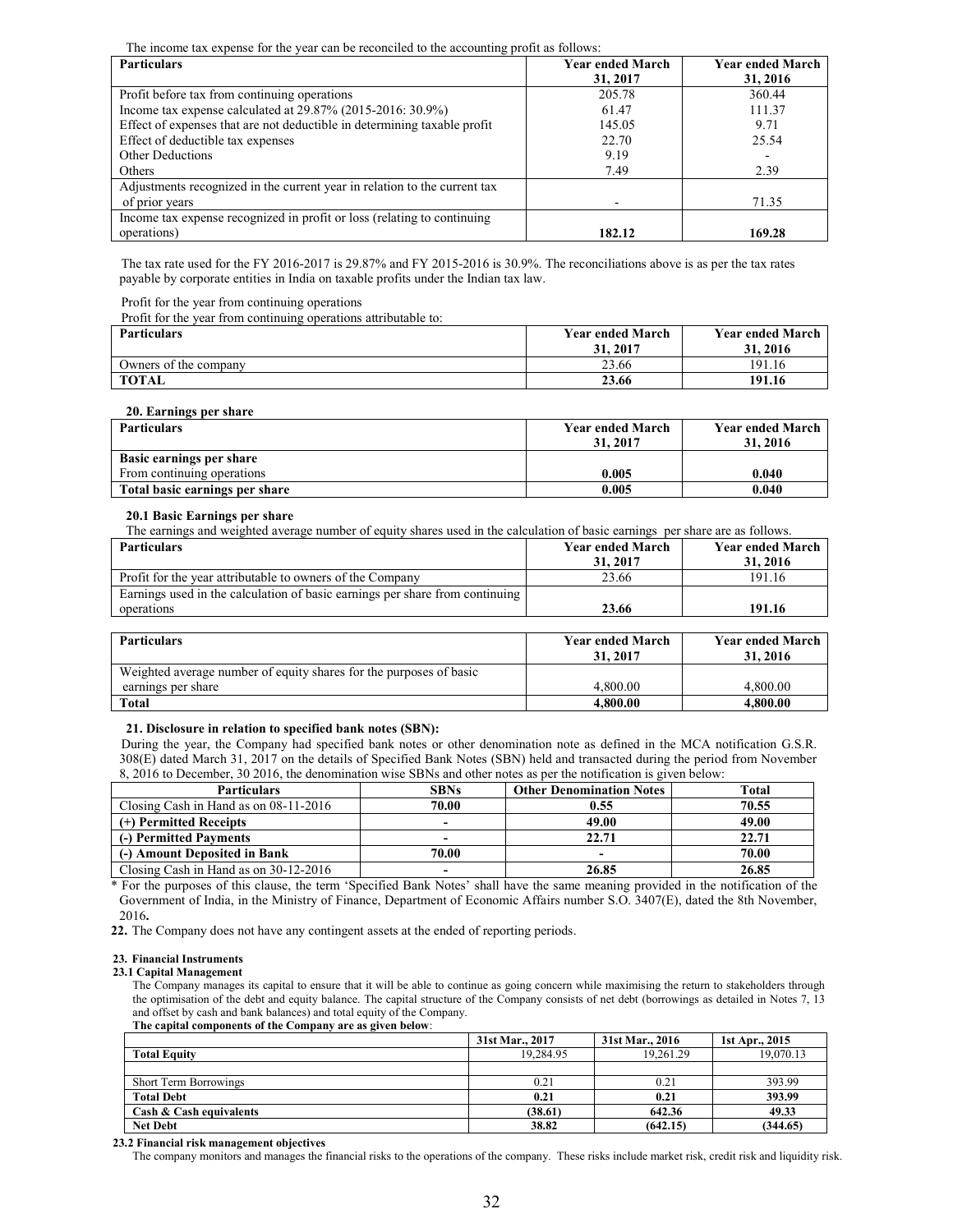#### **23.3 Credit risk management**

 Based on the Company's monitoring of customer credit risk, the company believes that no impairment allowance is necessary in respect of trade receivables that are not past due or past due but not more than 180 days. Trade receivables consist of a large number of customers and the companies do not have significant credit risk exposure to any single counterparty. Ongoing credit evaluation is performed on the financial conditions of the trade receivables.

The credit risk on liquid funds and derivative financial instruments is limited because the counterparties are banks with high credit-ratings assigned by credit-rating agencies.

#### **23.4. Fair Value Disclosures**

| <b>Particulars</b>                        | <b>Year ended March</b><br>31.2017 | <b>Year ended March</b><br>31, 2016 | <b>Year ended March</b><br>31, 2015 |
|-------------------------------------------|------------------------------------|-------------------------------------|-------------------------------------|
| <b>Financial assets</b>                   |                                    |                                     |                                     |
| Investment measured at Fair Value through |                                    |                                     |                                     |
| Profit and Loss Account                   | 546.39                             | 258.00                              |                                     |

23.5 Fair value of financial assets and financial liabilities that are not measured at fair value (but fair value disclosures are required) Except as detailed in the following table, the directors consider that the carrying amounts of financial assets and financial liabilities recognised in the financial statements approximate their fair values.

**A.** Fair value cash and short term deposit, trade and other short term receivable, trade payables, other current liabilities, short term loans from banks and other financial institutions approximate their carrying amount largely due to short term maturities of this instrument.

#### **B. Fair value hierarchy**

**Level 1 -** Quoted prices (unadjusted) in active markets for identical assets or liabilities

**Level 2** – Inputs other than quoted prices included within Level 1 that are observable for the asset or liability, either directly (i.e. as prices) or indirectly (i.e. derived from prices)

Level 3 - Inputs for the assets or liabilities that are not based on observable market data (unobservable inputs)

| <b>Particulars</b>                      | <b>Carrying Value</b> | Level 1                      | Level 2 | Level 3 | <b>Total</b> |
|-----------------------------------------|-----------------------|------------------------------|---------|---------|--------------|
| <b>Financial assets</b>                 |                       |                              |         |         |              |
| Financial assets at amortized cost:     |                       |                              |         |         |              |
| Investments                             |                       | 546.39                       |         |         | 546.39       |
| Loan                                    | 17,403.95             |                              |         |         | 17,403.95    |
| Cash and Cash Equivalent                | (38.61)               |                              |         |         | (38.61)      |
| <b>Others Financial Assets</b>          | 1,493.31              |                              |         |         | 1,493.31     |
| Other Non Current Financial Assets      |                       |                              |         |         |              |
|                                         |                       | 546.39                       |         |         | 19,405.03    |
| <b>Financial liabilities</b>            |                       |                              |         |         |              |
| Financial liabilities held at amortized |                       |                              |         |         |              |
| cost:                                   |                       |                              |         |         |              |
| - Loan from Directors                   | 0.21                  | ٠                            |         |         | 0.21         |
| - trade payables                        | 187.60                |                              |         |         | 187.60       |
| Other Financial liabilities             | 54.14                 | $\qquad \qquad \blacksquare$ | -       |         | 54.14        |
| <b>TOTAL</b>                            | 241.95                | ٠                            |         |         | 241.95       |

### **Fair value hierarchy as at March 31, 2017**

#### **Fair value hierarchy as at March 31, 2016**

| <b>Particulars</b>                        | <b>Carrying Value</b> | Level 1        | Level 2        | Level 3 | <b>Total</b> |
|-------------------------------------------|-----------------------|----------------|----------------|---------|--------------|
| <b>Financial assets</b>                   |                       |                |                |         |              |
| Financial assets at amortized cost:       |                       |                |                |         |              |
| <b>Investments</b>                        |                       | 258.00         |                |         | 258.00       |
| Loan                                      | 16,685.70             |                |                |         | 16,685.70    |
| Cash and Cash Equivalent                  | 642.36                |                |                |         | 642.36       |
| <b>Others Financial Assets</b>            | 1,709.54              |                |                |         | 1,709.54     |
| Other Non Current Financial Assets        |                       |                |                |         |              |
|                                           |                       | 258.00         |                |         | 19,295.59    |
| <b>Financial liabilities</b>              |                       |                |                |         |              |
| Financial liabilities held at amortized   |                       |                |                |         |              |
| cost:                                     |                       |                |                |         |              |
| - Loan from Directors                     | 0.21                  | $\blacksquare$ |                |         | 0.21         |
| - trade payables                          | 269.96                | $\overline{a}$ |                |         | 269.96       |
| Other Financial liabilities               | 19.19                 | $\blacksquare$ | ۰              |         | 19.19        |
| <b>TOTAL</b>                              | 289.36                | $\blacksquare$ | $\blacksquare$ |         | 289.36       |
| Fair value hierarchy as at March 31, 2015 |                       |                |                |         |              |
| <b>Particulars</b>                        | <b>Carrying Value</b> | Level 1        | Level 2        | Level 3 | <b>Total</b> |
| <b>Financial assets</b>                   |                       |                |                |         |              |
| Financial assets at amortized cost:       |                       |                |                |         |              |
| <b>Investments</b>                        |                       |                |                |         |              |
| Loan                                      | 17,394.18             |                |                |         | 17,394.18    |
| Cash and Cash Equivalent                  | 49.33                 |                |                |         | 49.33        |
| <b>Others Financial Assets</b>            | 1,481.81              |                |                |         | 1,481.81     |
| Other Non Current Financial Assets        |                       |                |                |         |              |
|                                           |                       |                |                |         | 18925.32     |
| <b>Financial liabilities</b>              |                       |                |                |         |              |
| Financial liabilities held at amortized   |                       |                |                |         |              |
| cost:                                     |                       |                |                |         |              |
| - Loan from Directors                     | 393.99                |                |                |         | 393.99       |
| - trade payables                          | 300.10                |                |                |         | 300.10       |
| Other Financial liabilities               | 4.62                  |                |                |         | 4.62         |
| <b>TOTAL</b>                              | 698.71                |                |                |         | 698.71       |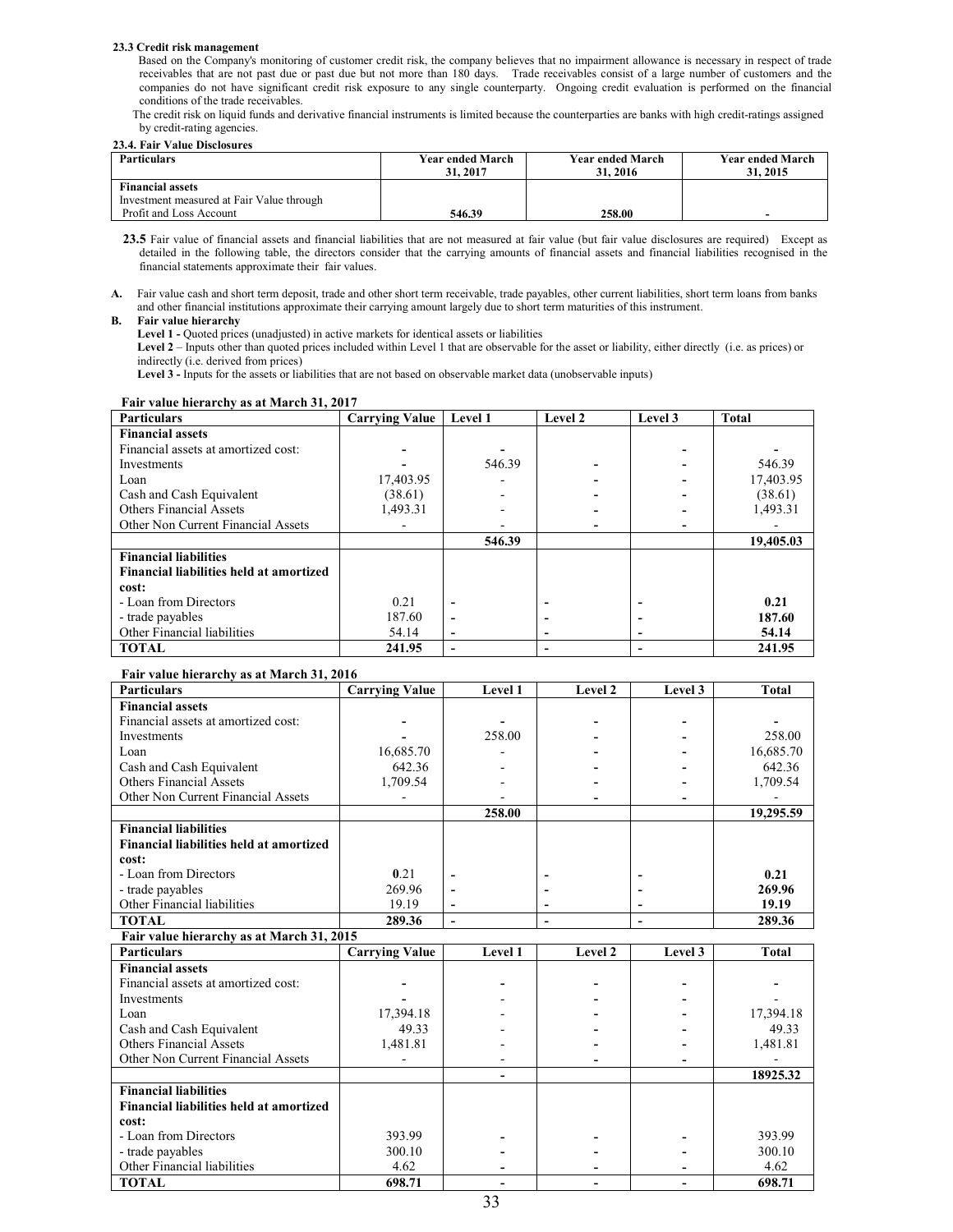#### **Notes to the financial statements for the year ended March 31, 2017-**Continued

**All amounts are in Rs.'000 unless otherwise stated** 

**24. Related Party Disclosures** 

### **Key Management Personnel - CFO Abhishek Mishra**

**24.1 Trading transactions** 

During the year, Company entered into the following trading transactions with related parties**:** 

| <b>Name of Related Party</b> | <b>Nature of transaction</b> | <b>Year ended 31/03/17</b> | Year ended $31/03/16$ |
|------------------------------|------------------------------|----------------------------|-----------------------|
| Mr. Ashok Jain               | <b>Sitting Fees</b>          | 20.00                      | <b>25.00</b>          |
| Mrs. Renu Jain               | <b>Sitting Fees</b>          | 20.00                      | 25.00                 |
| Mr. Sumit Saurabh            | <b>Sitting Fees</b>          | 20.00                      | 10.00                 |
| Mr. Vikram Singh Bhati       | <b>Sitting Fees</b>          | 20.00                      | 10.00                 |
| Mr. Abhishek Mishra          | <b>Salary</b>                | 125.00                     | 83.00                 |
| Mr. Kalpesh Jain             | <b>Professional Charges</b>  | 25.00                      |                       |
| Mrs. Shivani Jain            | <b>Salary</b>                | 123.50                     | 126.00                |

The following balances were outstanding at the end of the reporting period:

| <b>Name of Related Party</b> |                     | Nature of transaction Amounts owed by related parties as at |            |            |            | Amounts owed to related parties as a |            |
|------------------------------|---------------------|-------------------------------------------------------------|------------|------------|------------|--------------------------------------|------------|
|                              |                     | 31/03/2017                                                  | 31/03/2016 | 31/03/2015 | 31/03/2017 | 31/03/2016                           | 31/03/2015 |
| Mr. Sumit Saurabh            | <b>Sitting Fees</b> |                                                             |            |            | 3.00       |                                      |            |
| Mr. Ashok Jain               | Other Receivables   | 2.00                                                        |            | -          |            | $\overline{\phantom{0}}$             | -          |
| Mrs. Renu Jain               | Other Receivables   | 2.00                                                        |            |            |            |                                      |            |
| Mr. Vikram Singh Bhati       | Other Receivables   | 2.00                                                        |            | -          |            |                                      | -          |

### **25. First Time Ind AS Adoption reconciliations**

**25.1 Effect of Ind AS adoption on the balance sheet as at March 31, 2016 and April 1, 2015** 

| <b>Particulars</b>                                                         |             | As at March 31, 2016                |                                             |                                   | As at March 31, 2015           |                                             |                                          |
|----------------------------------------------------------------------------|-------------|-------------------------------------|---------------------------------------------|-----------------------------------|--------------------------------|---------------------------------------------|------------------------------------------|
|                                                                            | <b>Note</b> | (End of last period presented under |                                             |                                   | (Date of transition)           |                                             |                                          |
|                                                                            |             | previous GAAP)                      |                                             |                                   |                                |                                             |                                          |
|                                                                            |             | <b>Previous</b><br><b>GAAP</b>      | <b>Effect</b> of<br>transition<br>to Ind AS | As per Ind<br>AS balance<br>sheet | <b>Previous</b><br><b>GAAP</b> | <b>Effect</b> of<br>transition<br>to Ind AS | As per Ind<br>AS balance<br><b>Sheet</b> |
| <b>Non-current assets</b>                                                  |             |                                     |                                             |                                   |                                |                                             |                                          |
| Property, plant and equipment                                              |             | 142.22                              |                                             | 142.22                            | 115.00                         | $\blacksquare$                              | 115.00                                   |
| Financial assets                                                           |             |                                     |                                             | $\overline{a}$                    |                                |                                             |                                          |
| <b>Tax Assets</b>                                                          |             | 115.22                              |                                             | 115.22                            | 728.53                         | $\overline{\phantom{a}}$                    | 728.53                                   |
| Deferred Tax Asset (net)                                                   |             |                                     |                                             |                                   |                                |                                             |                                          |
| <b>Total non-current assets</b>                                            |             | 257.44                              | $\overline{a}$                              | 257.44                            | 843.52                         | L.                                          | 843.52                                   |
| <b>Current assets</b>                                                      |             |                                     |                                             |                                   |                                |                                             |                                          |
| Financial assets                                                           |             |                                     |                                             |                                   |                                |                                             |                                          |
| i) Investments                                                             | A           | 250.00                              | 8.00                                        | 258.00                            |                                |                                             |                                          |
| ii) Loans                                                                  |             | 16,685.70                           |                                             | 16,685.70                         | 17,394.18                      |                                             | 17,394.18                                |
| iii) Cash and cash equivalents<br>iv) Other financial assets               |             | 642.36                              |                                             | 642.36                            | 49.33                          | ÷                                           | 49.33                                    |
| Current tax assets (Net)                                                   |             | 1,709.54                            | L,                                          | 1,709.54                          | 1,481.81                       |                                             | 1,481.81                                 |
| Other current assets                                                       |             |                                     |                                             |                                   |                                |                                             |                                          |
|                                                                            |             |                                     |                                             |                                   |                                |                                             |                                          |
| <b>Total current assets</b>                                                |             | 19.287.59                           | 8.00                                        | 19.295.59                         | 18.925.32                      | $\mathbf{r}$                                | 18,925.32                                |
| <b>Total assets</b>                                                        |             | 19,545.03                           | 8.00                                        | 19,553.03                         | 19,768.84                      |                                             | 19,768.84                                |
| <b>Equity</b>                                                              |             |                                     |                                             |                                   |                                |                                             |                                          |
| Equity share capital                                                       |             | 24,000.00                           |                                             | 24,000.00                         | 24,000.00                      | $\blacksquare$                              | 24,000.00                                |
| Other equity                                                               | A           | (4,744.32)                          | 5.61                                        | (4, 738.71)                       | (4,929.87)                     | $\sim$                                      | (4,929.87)                               |
|                                                                            |             | 19,255.68                           | 5.61                                        | 19,261.29                         | 19,070.13                      | $\Delta$                                    | 19,070.13                                |
| <b>Total equity (Shareholders'</b><br><b>Funds under previous</b><br>GAAP) |             | 19,255.68                           | 5.61                                        | 19,261.29                         | 19,070.13                      | $\mathbf{r}$                                | 19,070.13                                |
| <b>Non-current liabilities</b><br>Deferred tax liabilities (Net)           | A           |                                     | 2.39                                        | 2.39                              |                                |                                             |                                          |
| <b>Total non-current liabilities</b>                                       |             | L.                                  | 2.39                                        | 2.39                              | $\overline{a}$                 | $\blacksquare$                              |                                          |
| <b>Current liabilities</b><br>Financial liabilities                        |             |                                     |                                             |                                   |                                |                                             |                                          |
| i) Borrowings                                                              |             | 0.21                                | $\blacksquare$                              | 0.21                              | 393.99                         | $\blacksquare$                              | 393.99                                   |
| ii) Trade and other payables<br>iii) Other financial liabilities           |             | 269.96<br>19.19                     |                                             | 269.96<br>19.19                   | 300.10                         |                                             | 300.10<br>4.62                           |
| Provisions                                                                 |             |                                     |                                             |                                   | 4.62<br>÷.                     |                                             |                                          |
| Current tax liabilities (Net)                                              |             |                                     |                                             |                                   |                                |                                             |                                          |
| Other current liabilities                                                  |             |                                     |                                             |                                   |                                |                                             |                                          |
|                                                                            |             |                                     |                                             |                                   |                                |                                             |                                          |
| <b>Total current liabilities</b>                                           |             | 289.36                              | $\blacksquare$                              | 289.36                            | 698.71                         | $\sim$                                      | 698.71                                   |
| <b>Total liabilities</b>                                                   |             | 289.36                              |                                             | 289.36                            | 698.71                         | $\sim$                                      | 698.71                                   |
| <b>Total equity and liabilities</b>                                        |             | 19,545.03                           | 8.00                                        | 19,553.03                         | 19,768.84                      | $\blacksquare$                              | 19,768.84                                |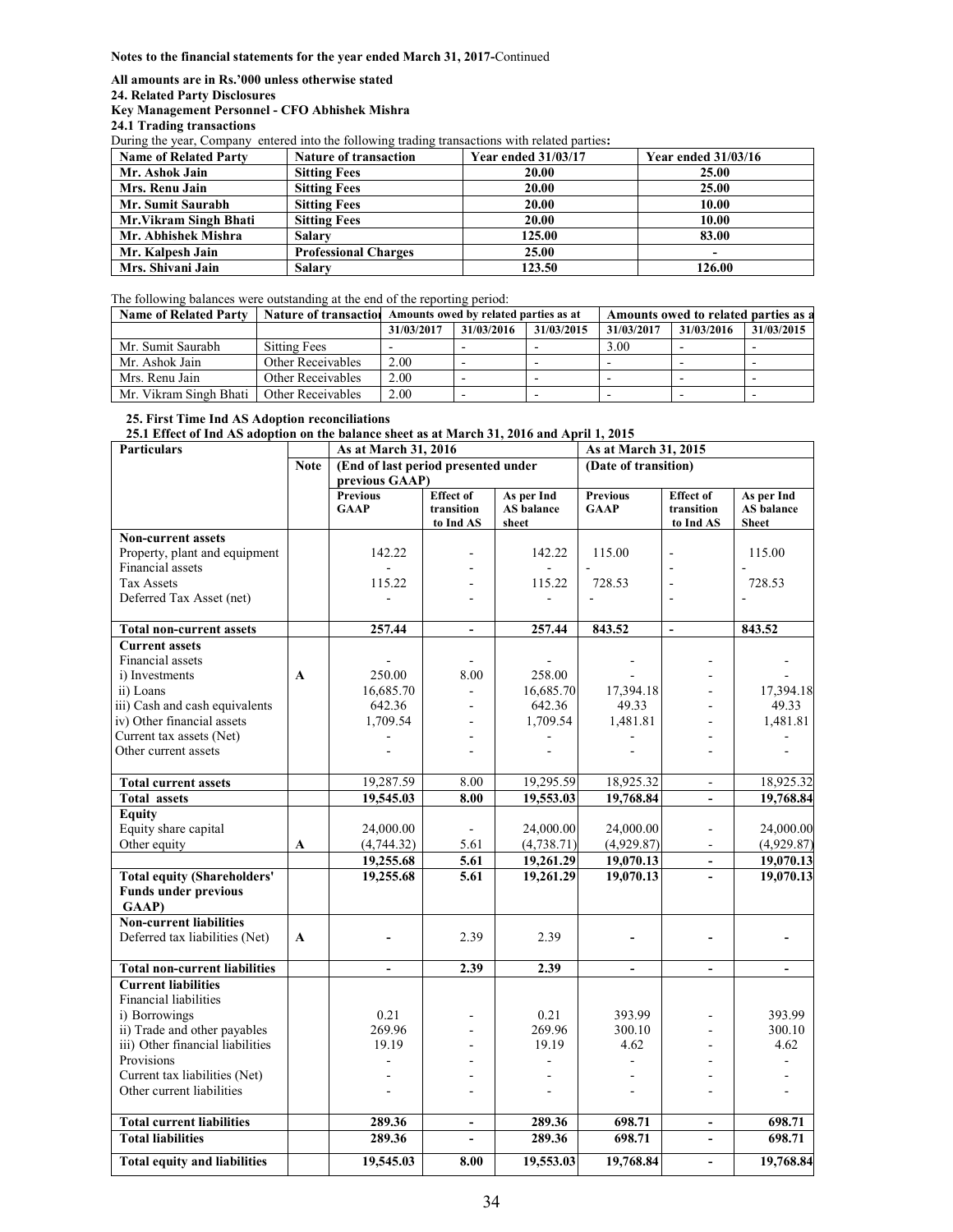### **Reconciliation of total equity as at March 31, 2016 and April 1, 2015**

| <b>Particulars</b>                       | <b>NOTE</b> | As at March 31, 2016<br>As at April 1, 2015<br>(End of last period)<br>(Date of transition)<br>presented under previous |            |
|------------------------------------------|-------------|-------------------------------------------------------------------------------------------------------------------------|------------|
|                                          |             | <b>GAAP</b> )                                                                                                           |            |
| Total equity (shareholders' funds) under |             | (4,744.32)                                                                                                              | (4,929.87) |
| previous GAAP                            |             |                                                                                                                         |            |
| Gain on Fair Valuation of Investment     | A           | 8.00                                                                                                                    |            |
| through profit and loss account          |             |                                                                                                                         |            |
| Deferred tax on above                    | A           | 2.39                                                                                                                    |            |
| Total adjustment to equity               |             | 5.61                                                                                                                    |            |
| Total equity under Ind AS                |             | (4,738.71)                                                                                                              | (4,929.87) |

### **Effect of Ind AS adoption on the profit and loss for the year ended March 31, 2016**

|                                                             |             | Year ended March 31, 2016                     |                                       |          |  |  |  |  |
|-------------------------------------------------------------|-------------|-----------------------------------------------|---------------------------------------|----------|--|--|--|--|
| <b>Particulars</b>                                          | <b>NOTE</b> | (Latest period presented under previous GAAP) |                                       |          |  |  |  |  |
|                                                             |             | <b>Previous GAAP</b>                          | <b>Effect of transition</b><br>Ind AS |          |  |  |  |  |
|                                                             |             |                                               | to Ind AS                             |          |  |  |  |  |
| <b>Revenue from Operations</b>                              |             |                                               |                                       |          |  |  |  |  |
| Other income                                                | A           | 1,983.12                                      | 8.00                                  | 1,991.12 |  |  |  |  |
| Total Income (A)                                            |             | 1,983.12                                      | 8.00                                  | 1,991.12 |  |  |  |  |
| <b>Expenses</b>                                             | B           |                                               |                                       |          |  |  |  |  |
| Cost of materials consumed                                  |             |                                               |                                       |          |  |  |  |  |
| Payments to Contractor                                      |             |                                               |                                       |          |  |  |  |  |
| Changes in inventories of finished goods,                   |             |                                               |                                       |          |  |  |  |  |
| stock-in-trade and work-in-progress                         |             |                                               |                                       |          |  |  |  |  |
| Employee benefits expenses                                  |             | 398.57                                        |                                       | 398.57   |  |  |  |  |
| Finance costs                                               |             |                                               |                                       |          |  |  |  |  |
| Depreciation and amortisation expense                       |             | 30.43                                         |                                       | 30.43    |  |  |  |  |
| Other expenses                                              |             | 1,201.69                                      |                                       | 1,201.69 |  |  |  |  |
| Total expenses (B)                                          |             | 1.630.69                                      |                                       | 1,630.69 |  |  |  |  |
| Profit before Exceptional Items and tax (A-B)               |             | 352.44                                        | 8.00                                  | 360.44   |  |  |  |  |
| <b>Profit Before Tax</b>                                    |             | 352.44                                        | 8.00                                  | 360.44   |  |  |  |  |
| <b>Tax expense</b>                                          |             |                                               |                                       |          |  |  |  |  |
| 1) Current tax                                              |             | 166.89                                        |                                       | 166.89   |  |  |  |  |
| 2) Deferred tax                                             |             |                                               | 2.39                                  | 2.39     |  |  |  |  |
|                                                             |             | 166.89                                        | 2.39                                  | 169.28   |  |  |  |  |
| Profit for the period after Tax                             |             | 185.55                                        | 5.61                                  | 191.16   |  |  |  |  |
| <b>Other Comprehensive Income</b>                           |             |                                               |                                       |          |  |  |  |  |
| A (i) Items that will not be reclassified to profit or loss |             |                                               |                                       |          |  |  |  |  |
| Remeasurements of the defined benefit plans                 |             |                                               |                                       |          |  |  |  |  |
| Total other comprehensive income [A (i)]                    |             | $\qquad \qquad \blacksquare$                  | $\blacksquare$                        |          |  |  |  |  |
| Total comprehensive income for the period                   |             | 185.55                                        | 5.61                                  | 191.16   |  |  |  |  |

**Reconciliation of total equity as at March 31, 2016 and April 1, 2015** 

| <b>Profit as per previous GAAP</b>                         | 185.55 |  |
|------------------------------------------------------------|--------|--|
| Adjustments:                                               | -      |  |
| Measurement of financial assets at Fair Value (net of tax) | 5.61   |  |
| Total effect if transition to Ind AS                       | 5.61   |  |
| Profit for the year as per Ind AS                          | 191.16 |  |
| <b>Other Comprehensive Income</b>                          |        |  |
| Total comprehensive income under Ind AS                    | 191.16 |  |

**Note: Under previous GAAP, total comprehensive income was not reported. Therefore, the above reconciliation starts with profit under the previous GAAP.** 

### **Cash Flow Statement:**

There were no significant reconciliation items between cash flows prepared under Indian GAAP and those prepared under Ind AS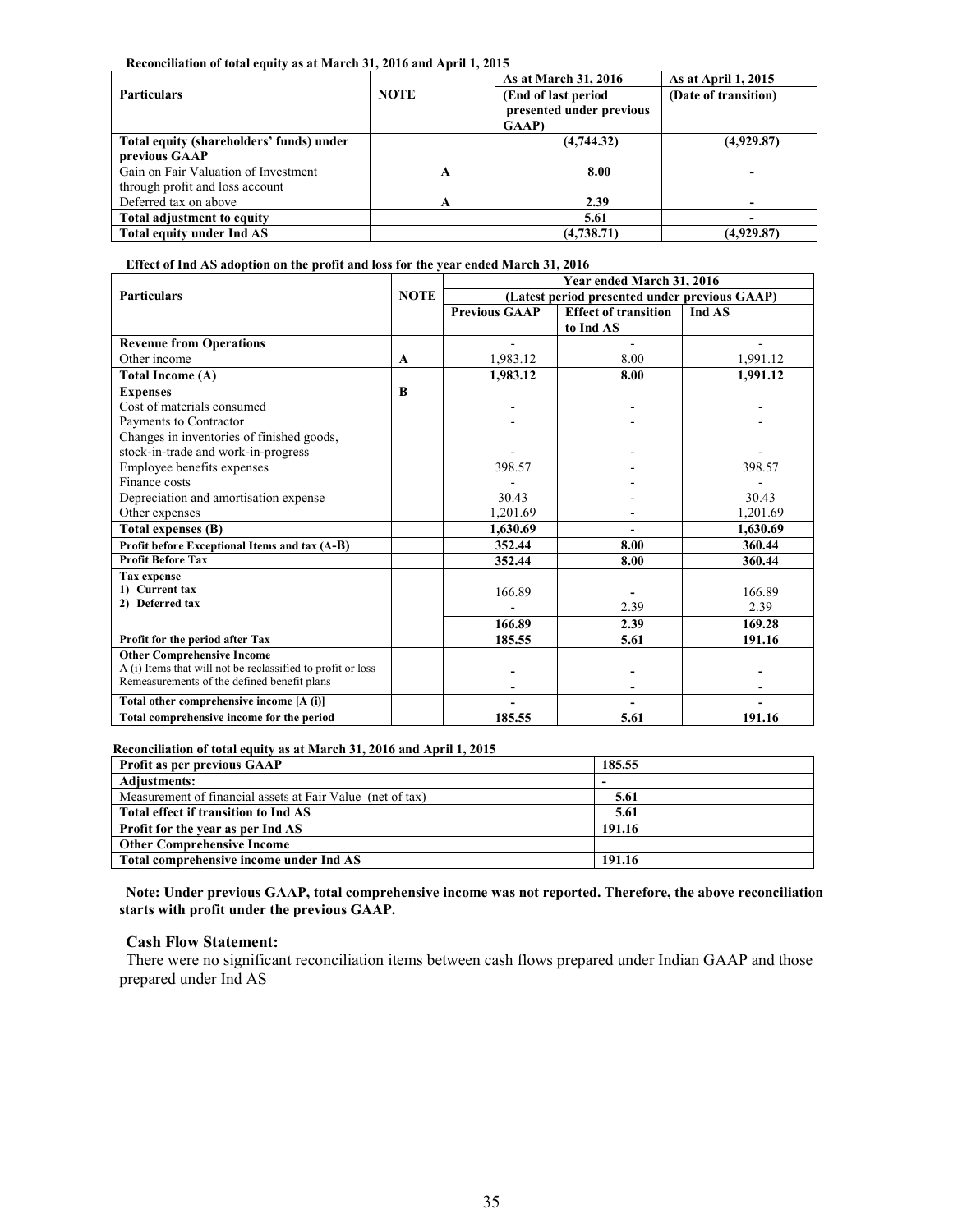**Notes to the Reconciliation of Equity as on 1st April, 2015 and 31st March, 2016 and Total Comprehensive Income for the year ended 31st March, 2016** 

### **A. Fair Value Measurement**

Investments in Mutual funds are carried at fair value through profit and loss account under Ind AS 109 as compared to Indian GAAP. Due to this, Rs.8,000/- is recognised in profit and loss account, and Deferred tax of Rs.2,839/- is recognised on same.

Financial Assets and Financial Liabilities have been regrouped wherever required to comply with as per IND AS.

Figures of previous years have been regrouped/ rearranged where ever required.

All amount are in Rs'000 unless otherwise stated

**26.** Particulars of loan given / Investments made / guarantees given, as required by clause (4) of Section 186 of the Companies  $Act$ , 2013

| $\Delta U, \angle \Delta U$<br>SR | Name                                       | During         | Closing   | Period                    | of<br>Rate  | Purpose            |
|-----------------------------------|--------------------------------------------|----------------|-----------|---------------------------|-------------|--------------------|
| NO.                               |                                            | the Year       | Balance   |                           | Interest %) |                    |
| $\mathbf{A}$                      | Investment Made (Refer                     |                |           |                           |             |                    |
|                                   | Note 3)                                    |                |           |                           |             |                    |
| $\, {\bf B}$                      | Loans/Advances Given                       |                |           |                           |             |                    |
| $\mathbf{1}$                      | Landmarks<br>Ananta<br>Private Limited     | ä,             | 1,325.00  | On<br>Demand              | 15%         | <b>Business</b>    |
|                                   |                                            | 1,250.00       | 1,250.00  |                           | 15%         |                    |
| $\overline{2}$                    | Developers<br>Ardour<br>Private Limited    | 450.00         | 3,150.00  | On<br>Demand              | 15%         | <b>Business</b>    |
|                                   |                                            | 400.00         | 3,200.00  |                           | 15%         |                    |
| 3                                 | Indira Mehta                               | $\overline{a}$ | 340.00    | On<br>Demand              | N.A         | General<br>Purpose |
|                                   |                                            |                | 340.00    |                           | $\rm N.A$   |                    |
| $\overline{4}$                    | Properties<br>Kalpataru<br>Private Limited | 121.00         | 1,221.0   | On<br>Demand              | 15%         | <b>Business</b>    |
|                                   |                                            | 100.00         | 1,100.00  |                           | 15%         |                    |
| 5                                 | Kyan Resorts and Club<br>Private Limited   | 276.00         | 3,600.00  | On<br>Demand              | 9%          | <b>Business</b>    |
|                                   |                                            |                | 3,000.00  |                           | 9%          |                    |
| 6                                 | <b>Mala Creations</b>                      | $\blacksquare$ | 100.00    | $\overline{On}$<br>Demand | N.A         | General<br>Purpose |
|                                   |                                            |                | 100.00    |                           | N.A         |                    |
| $\tau$                            | Mamta S. Bhansali                          |                | 409.00    | On<br>Demand              | N.A         | General<br>Purpose |
|                                   |                                            |                | 409.00    |                           | N.A         |                    |
| 8                                 | NBT Exports Private<br>Limited             |                | 1,700.00  | $\overline{On}$<br>Demand | 9%          | <b>Business</b>    |
|                                   |                                            |                | 1,7000.00 |                           | 9%          |                    |
| 9                                 | Palash Corporation                         |                | 2,808.95  | On<br>Demand              | 12%         | <b>Business</b>    |
|                                   |                                            |                | 2,531.04  |                           | 12%         |                    |
| 10                                | Sandeep Kataria                            |                | 750.00    | On<br>Demand              | N.A         | General<br>Purpose |
|                                   |                                            | 900.00         | 900.00    |                           | N.A         |                    |
| 11                                | Shakambari Silk Mills<br>Private Limited   |                | 1,500.00  | On<br>Demand              | 12%         | <b>Business</b>    |
|                                   |                                            |                | 1,600.00  |                           | 12%         |                    |
| 12                                | Trusha K. Gohil                            |                | 500.00    | On<br>Demand              | 12%         | General<br>Purpose |
|                                   |                                            | 545.658        | 545.658   |                           | 12%         |                    |

Figures in italics are in respect of the previous years.

**27.** The financial statements were approved by the Board of Directors of the Company at their respective meetings held on 22nd May, 2017.

**For and on behalf of the Board of Directors RICHIRICH INVENTURES LIMITED** 

**Director-(Ashok M Chhajed) Director -( Renu A Jain) CFO- ( Abhishek Kumar Mishra) DIN-02336676 DIN-00094290**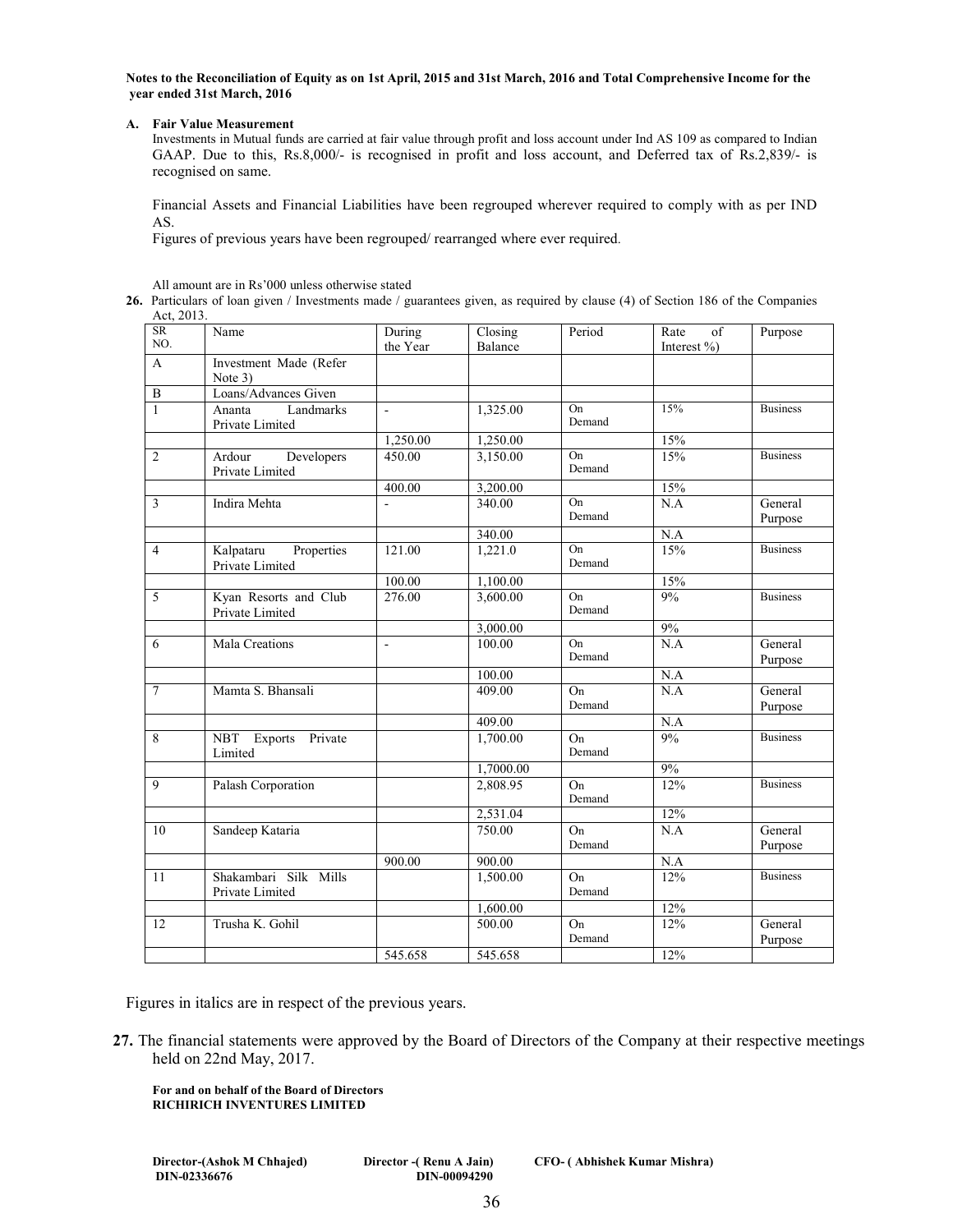### **RICHIRICH INVENTURES LIMITED**

CIN: L65990MH1986PLC039163

Reg. off. G-1 Madhumilan, Ground Floor, H.M.Patil Marg, Shivaji Park, Dadar-West, Mumbai-400028 Phone No.: 022-24464151 Email: richagro@yahoo.co.in Website: www.richirichinventures.com

### **31st ANNUAL GENERAL MEETING PROXY FORM/MGT-11**

[Pursuant to Section 105(6) of the Company Act, 2013 and Rule 19(3) of the Companies (Management and Administration) Rule, 2014]

Name Of the Member (s) :

Registered Address :

Email ID :

………………

Signature of Proxy holder(s)

DP ID No. \* Client ID No. \*/ Folio No.:

I/We, being the Member(s) of ……………shares of Richirich Inventures Limited, hereby appoint

(1) Name: ……………………………………………………………… Address: ……………………………………………………………………...

…………………………………………………………………………………………………………………………………………………

…… E-Mail ID: ………………………………………………….. Signature: ………………………………………., or failing him/her (2) Name: ………………………………………………………………

Address:………………………………………………………………...……………………………………………………………………

E-Mail ID: ………………………………………………………….. Signature: ………………………………………………………….. As my/ our proxy to attend and vote (on a poll) for me /us and on my/ our behalf at the 31st Annual General Meeting of the Company to be held at G-1 Madhu Milan Building H.M Patil Marg Shivaji Park Dadar (West) Mumbai- 400 028 on Friday 29<sup>th</sup> September, 2017 at 12.00 Noon and at any adjournment thereof in respect of such resolutions as are indicated below:

\*\* I wish my above proxy to vote in the manner as indicated in the box below:

| <b>Resolution</b><br>No. | <b>Resolution</b>                                                                                                      | For | Against |
|--------------------------|------------------------------------------------------------------------------------------------------------------------|-----|---------|
| 01.                      | Consider and adopt:                                                                                                    |     |         |
| a)                       | Audited Financial Statements, Reports of the Directors and Auditors for the<br>year ended 31 <sup>st</sup> March, 2017 |     |         |
| 02.                      | Re-appointment of Shri Ashok M Chhajed who retires by rotation                                                         |     |         |
| 03.                      | Appointment of Auditors and fixing their remuneration                                                                  |     |         |

\*Applicable for investors holding shares in electronic form

Signed this …………………………day of September 2017 . Signature of Shareholder ……………………… ………………………………………………………………………………………………………….. Affix Revenue Stamp

**Note: 1. This form of proxy in order to be effective should be duly completed and deposited at the registered office of the Company not less than 48 hours before the commencement of the meeting.** 

- **\*\***2.This **is** only optional. Please put 'X' in the appropriate column against the resolutions indicated in the Box. If you leave the 'For' or 'Against' column blank against any or all the resolutions, your proxy will be entitled to vote in the manner as/she thinks appropriate.
	- 3. For the Resolutions, Explanatory Statement and Note, please refer to the Notice of the 31<sup>st</sup> Annual General Meeting.
	- 4. Please complete all details including details of member(s) in above box before submission.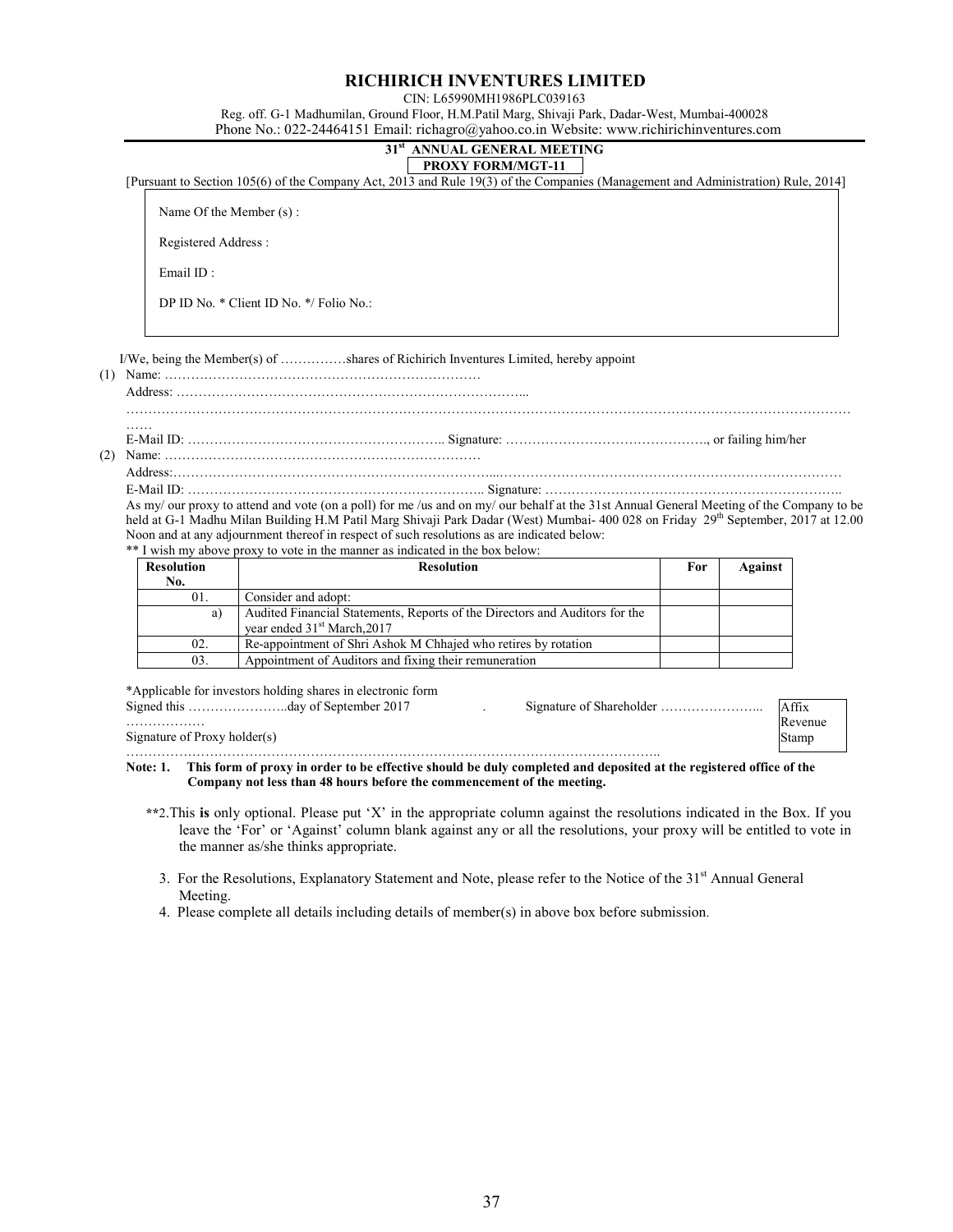### **RICHIRICH INVENTURES LIMITED**

CIN: L65990MH1986PLC039163

Reg. Off. G-1 Madhumilan, Ground Floor, H.M.Patil Marg, Shivaji Park, Dadar-West, Mumbai-400028

| Phone No.: 022-24464151 Email: richagro@yahoo.co.in Website: www.richirichinventures.com |                                                       |  |  |  |  |  |
|------------------------------------------------------------------------------------------|-------------------------------------------------------|--|--|--|--|--|
|                                                                                          | 31st ANNUAL GENERAL MEETING<br><b>ATTENDANCE SLIP</b> |  |  |  |  |  |
| Name of the Member<br>Address of the Member                                              | $DPID**$<br>Client Id**<br>Folio No.                  |  |  |  |  |  |
| Full Name of the member/Proxy attending                                                  |                                                       |  |  |  |  |  |

I hereby record my presence at the 31st **ANNUAL GENERAL MEETING** of the Company being held at G-1 Madhu Milan Building, H.M Patil Marg, Shivaji Park, Dadar (West) Mumbai- 400 028 on Friday, the 29th September, 2017 at 12.00 P.M..

SIGNATURE OF THE ATTENDING MEMBER/PROXY

\*\* Applicable for investors holding shares in electronic form.

#### *Note:*

the meeting

- 1. Shareholder/Proxy holder wishing to attend the meeting must bring the Attendance Slip to the meeting and handover at the entrance, duly signed.
- 2. Shareholder/Proxy holder is requested to bring their copies of the Annual Report and Accounts with them to the Meeting.

- - - - - - - - - - - - - - - - - - - - - - - - - - - - - - - - - - - - - - - - - - - - - - - - - - - - - - - - - - - - - - - - - - - - - - - - - - - - - - - -

**RICHIRICH INVENTURES LIMITED** 

ELECTRONIC VOTING

The Company is providing electronic voting (e-voting) facility for the Resolutions contained in the Notice convening the Annual General Meeting on Friday, the 29<sup>th</sup> September, 2017. The procedure for e-voting has been mentioned in the Notice of the Company.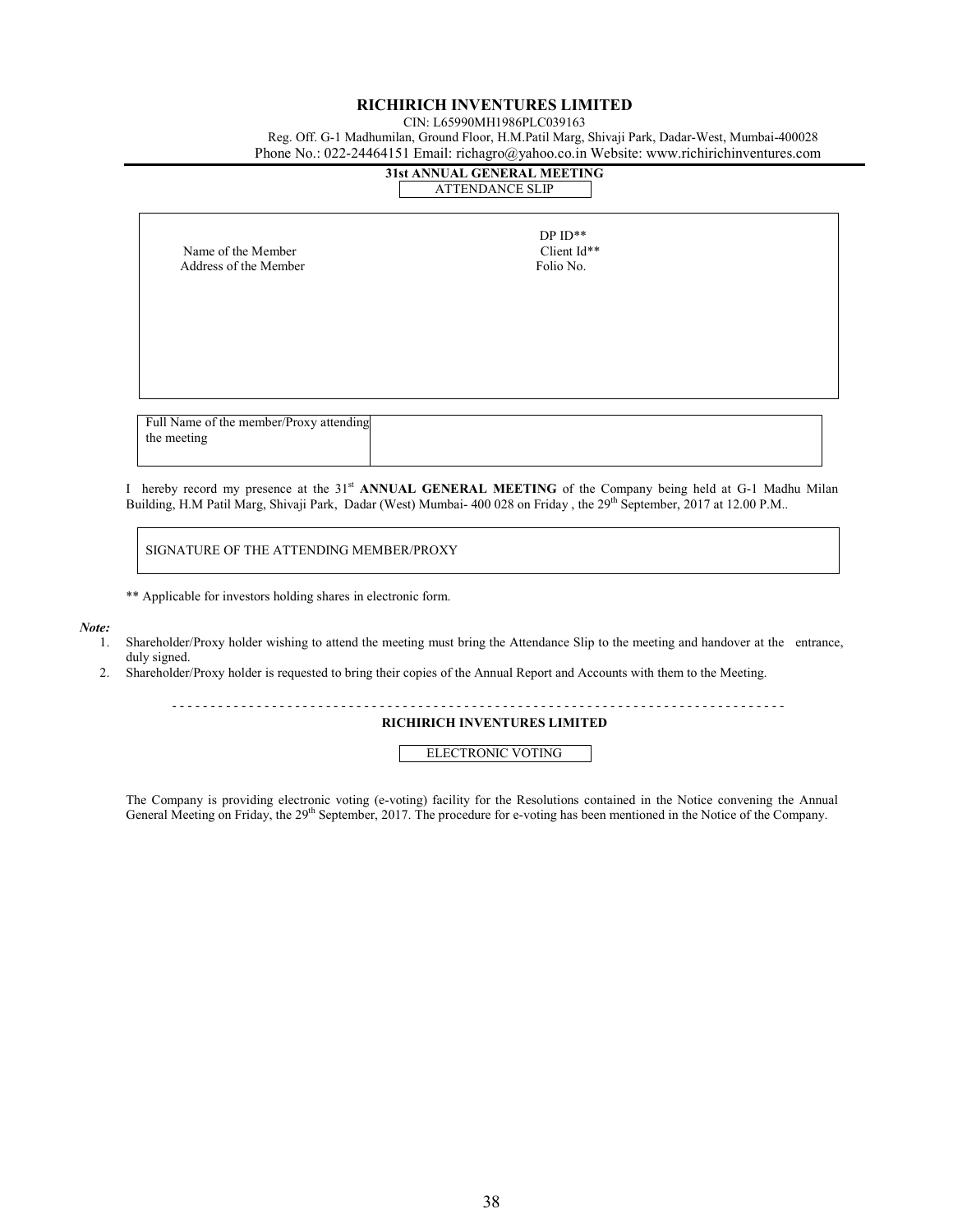### **Form No. MGT- 12 Polling Paper [Pursuant to section 109(5) of the Companies Act, 2013 and rule 21(1) (c) of the Companies (Management and Administration) Rules, 2014]**

|                                                                                            | Name of the Company: RICHIRICH INVENTURES LIMITED                                                                                                                               |                             |                                 |                               |                                  |  |  |  |
|--------------------------------------------------------------------------------------------|---------------------------------------------------------------------------------------------------------------------------------------------------------------------------------|-----------------------------|---------------------------------|-------------------------------|----------------------------------|--|--|--|
| <b>CIN</b>                                                                                 | : CIN-L65990MH1986PLC039163                                                                                                                                                     |                             |                                 |                               |                                  |  |  |  |
| Registered Office<br>: G-1, Madhu Milan Building, Ground Floor, H. M. Patil, Shivaji Park, |                                                                                                                                                                                 |                             |                                 |                               |                                  |  |  |  |
|                                                                                            | Dadar (west) Mumbai - 400 005                                                                                                                                                   |                             |                                 |                               |                                  |  |  |  |
| Telephone                                                                                  | $: 022 - 24464151$                                                                                                                                                              |                             |                                 |                               |                                  |  |  |  |
| Email                                                                                      | : richagro@yahoo.co.in                                                                                                                                                          |                             |                                 |                               |                                  |  |  |  |
| Website                                                                                    | : www.richirichinventures.com                                                                                                                                                   |                             |                                 |                               |                                  |  |  |  |
|                                                                                            | <b>BALLOT PAPER</b>                                                                                                                                                             |                             |                                 |                               |                                  |  |  |  |
| SNo.                                                                                       | <b>Particulars</b>                                                                                                                                                              |                             |                                 | <b>Details</b>                |                                  |  |  |  |
| 1                                                                                          | Name of the first named Shareholder (In Block Letters)                                                                                                                          |                             |                                 |                               |                                  |  |  |  |
| 2                                                                                          | Postal address                                                                                                                                                                  |                             |                                 |                               |                                  |  |  |  |
| 3                                                                                          | Registered Folio No./ *Client ID No. (*applicable to<br>investors holding shares in dematerialized form)                                                                        |                             |                                 |                               |                                  |  |  |  |
| 4                                                                                          | <b>Class of Share</b>                                                                                                                                                           |                             |                                 | <b>Equity Shares</b>          |                                  |  |  |  |
|                                                                                            | I hereby exercise my vote in respect of Ordinary/Special Resolutions enumerated below by recording my<br>assent or dissent to the said resolutions in the following manner:     |                             |                                 |                               |                                  |  |  |  |
| No.                                                                                        | Item No.                                                                                                                                                                        | No. of Shares<br>held by me |                                 | I assent to the<br>resolution | I dissent from<br>the resolution |  |  |  |
| 1                                                                                          | Adoption of audited financial statements for<br>the year ended 31st March, 2017                                                                                                 |                             |                                 |                               |                                  |  |  |  |
| 2                                                                                          | To appoint a Director in place of Shri Ashok<br>Chhajed, who retires by rotation as per the<br>Articles of Association and being<br>eligible, offers himself for re-appointment |                             |                                 |                               |                                  |  |  |  |
| 3                                                                                          | Confirm the continuance of Appointment of<br>M/s JPJ Associates Chartered Accountants, as<br>Statutory Auditors of the company.                                                 |                             |                                 |                               |                                  |  |  |  |
|                                                                                            |                                                                                                                                                                                 |                             |                                 |                               |                                  |  |  |  |
| Place: Mumbai                                                                              |                                                                                                                                                                                 |                             |                                 |                               |                                  |  |  |  |
| Date:                                                                                      |                                                                                                                                                                                 |                             | (Signature of the shareholder*) |                               |                                  |  |  |  |

Notes: (i) If you opt to cast your vote by e-voting, there is no need to fill up and sign this form.

(ii) Last date for receipt of Assent/Dissent Form: September 25, 2017 (6.00 pm)

(iii) Please read the instructions printed overleaf carefully before exercising your vote.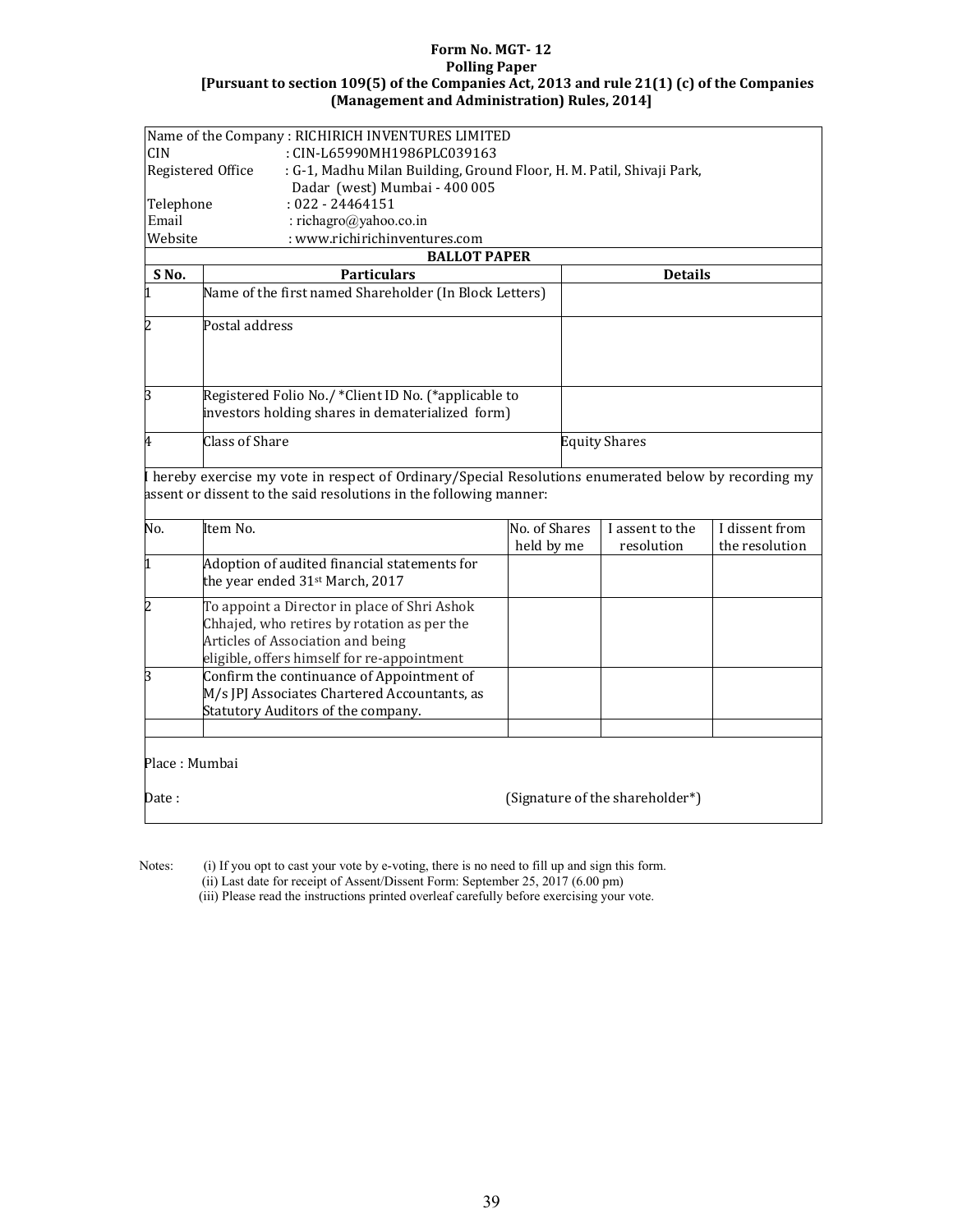### **INSTRUCTIONS**

### **General Instructions**

- 1. Shareholders have option to vote either through e-voting i.e. electronic means or to convey assent/dissent in physical form. If a shareholder has opted for Physical Assent / Dissent Form, then he/she should not vote by e-voting and vice versa. However, in case Shareholders cast their vote through both physical assent/dissent form and e-voting, then vote cast through physical assent/dissent shall be considered, subject to the assent/dissent form being found to be valid and vote cast through e-voting shall be treated as invalid.
- 2. The notice of Annual General Meeting is dispatched/e-mailed to the members whose names appear on the Register of Members as on September 01, 2017 and voting rights shall be reckoned on the paid up value of the shares registered in the name of the shareholders as on the cut-off date i.e on September 22,2017.
- 3. Voting through physical assent / dissent form cannot be exercised by a proxy. However, corporate and institutional shareholders shall be entitled to vote through their authorised representatives with proof of their authorization, as stated below.

### **Instructions for voting physically on Assent / Dissent Form**

- 1. A Member desiring to exercise vote by Assent / Dissent should complete this Form (no other form or photocopy thereof is permitted) and send it to the Scrutinizer, M/s M.S. KAYAMKHANI & ASSOCIATES, Practicing Company Secretary and send the same at their cost to reach the Scrutinizer at the registered office of the Company on or before the close of working hours i.e. 6.00 p.m. on September 25, 2017. All Forms received after this date will be strictly treated as if the reply from such Member has not been received.
- 2. This Form should be completed and signed by the Shareholder (as per the specimen signature registered with the Company/ Depository Participants). In case of joint holding, this Form should be completed and signed by the first named Shareholder and in his absence, by the next named Shareholder.
- 3. In respect of shares held by corporate and institutional shareholders (companies, trusts, societies, etc.), the completed Assent / Dissent Form should be accompanied by a certified copy of the relevant Board Resolution/appropriate authorization, with the specimen signature(s) of the authorized signatory(ies) duly attested.
- 4. The consent must be accorded by recording the assent in the column 'FOR' or dissent in the column 'AGAINST' by placing a tick mark  $(\sqrt{})$  in the appropriate column in the Form. The assent or dissent received in any other form shall not be considered valid.
- 5. Members are requested to fill the Form in indelible ink and avoid filling it by using erasable writing medium(s) like pencil.
- 6. There will be one Assent / Dissent Form for every folio / Client id irrespective of the number of joint holders.
- 7. A Member may request for a duplicate Assent / Dissent Form, if so required, and the same duly completed should reach the Scrutinizer not later than the date specified under instruction No.1 above.
- 8. Members are requested not to send any other paper along with the Assent / Dissent Form. They are also requested not to write anything in the Assent / Dissent form excepting giving their assent or dissent and putting their signature. If any such other paper is sent the same will be destroyed by the Scrutinizer.
- 9. The Scrutinizer's decision on the validity of the Assent / Dissent Form will be final and binding.
- 10. Incomplete, unsigned or incorrectly ticked Assent / Dissent Forms will be rejected.